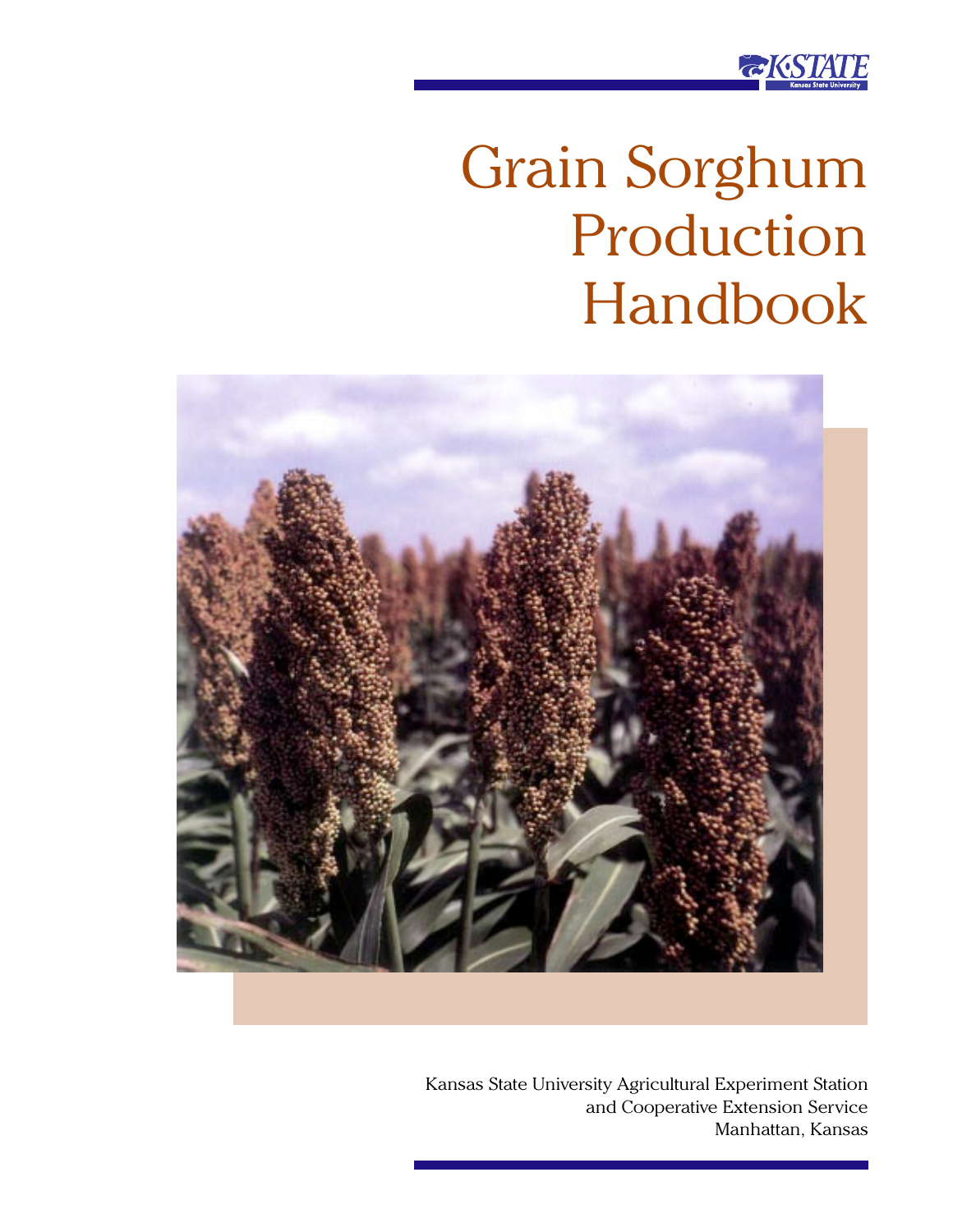# **Contents**

| Growth and Development of the Sorghum Plant                                           |    |
|---------------------------------------------------------------------------------------|----|
| Richard Vanderlip, Research Agronomist, Crop Production                               | 3  |
| Selection of Grain Sorghum Hybrids                                                    |    |
| Kraig Roozeboom, Agronomist, Crop Performance Tests                                   |    |
| Dale Fjell, Extension Specialist, Crop Production                                     | 3  |
| Seedbed Preparation and Planting Practices                                            |    |
| James Shroyer, Extension Specialist, Crop Production                                  |    |
| Hans Kok, Extension Specialist, Soil and Water Conservation                           |    |
| Dale Fjell, Extension Specialist, Crop Production                                     | 5  |
| <b>Weed Control</b>                                                                   |    |
| David Regehr, Extension Specialist, Weed Science                                      | 10 |
| <b>Fertilizer Requirements</b>                                                        |    |
| David Whitney, Extension State Leader, Agronomy Program                               | 12 |
| Irrigation                                                                            |    |
| Danny H. Rogers, Extension Irrigation Engineer                                        |    |
| Mahbub Alam, Extension Irrigation Engineer                                            | 15 |
| Major Sorghum Diseases                                                                |    |
| Douglas Jardine, Extension Specialist, Plant Pathology                                | 18 |
| Major Sorghum Insects                                                                 |    |
| H. Leroy Brooks, Extension Specialist, Insecticides (Pesticide Safety)                | 21 |
| Preharvest Desiccants for Sorghum                                                     |    |
| David Regehr, Extension Specialist, Weed Science                                      | 23 |
| Harvesting Grain Sorghum                                                              |    |
| Randal K. Taylor, Extension Specialist, Farm Power and Machinery                      | 24 |
| Drying and Storage                                                                    |    |
| Joseph P. Harner III, Extension Agricultural Engineer                                 | 26 |
| <b>Profit Prospects</b>                                                               |    |
| Larry N. Langemeier, Extension Ag Economist, Farm Studies, & Administrator, K-MAR-105 | 28 |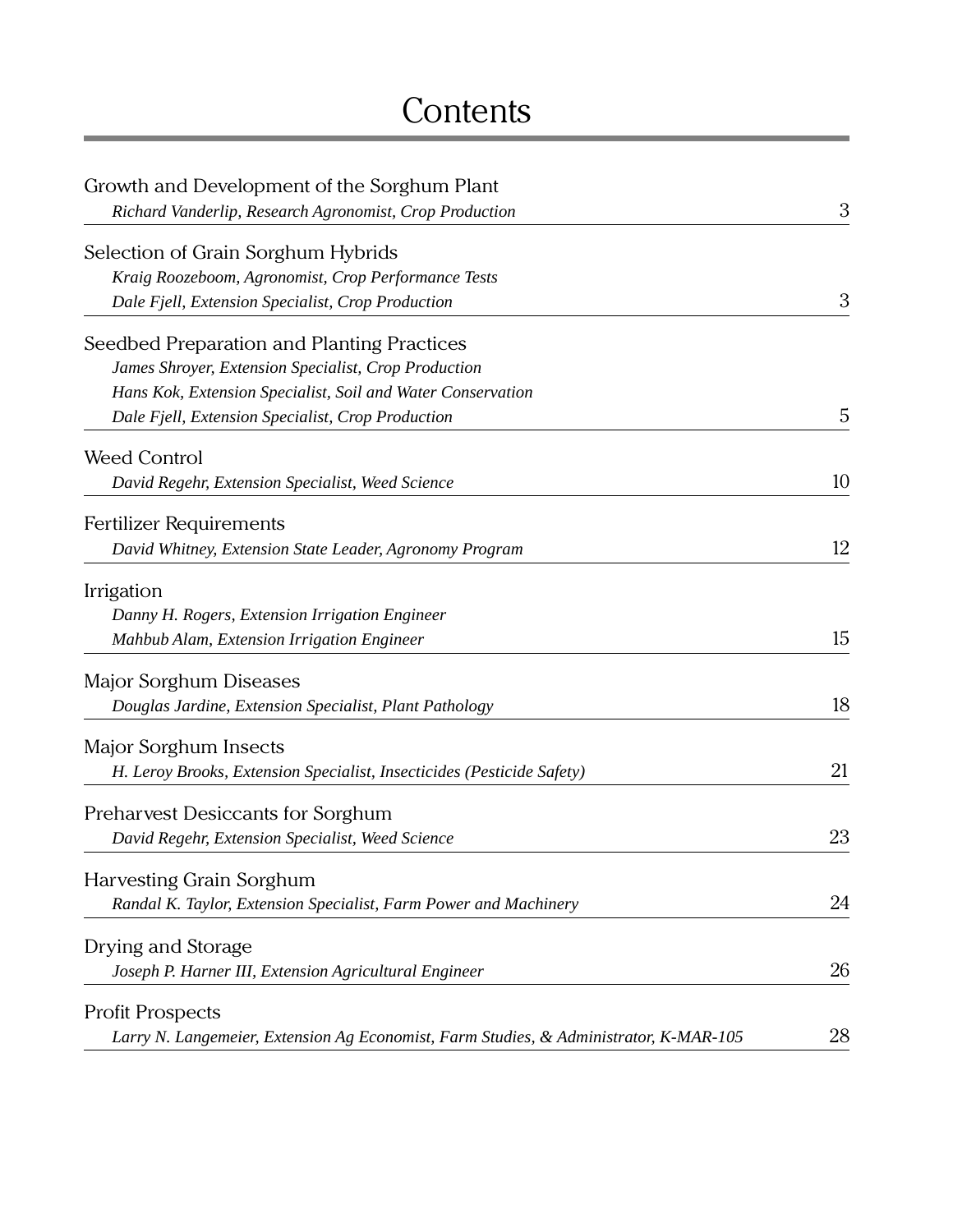Some may wonder why the recommendation for the use of 2,4-D on sorghum reads, "Apply as a broadcast spray when sorghum plants are from 6 to 8 inches tall." Certainly, broadleaf weed control may be needed at earlier or later times; however, this height represents a particular time in the development of the sorghum plant. Understanding how the sorghum plant grows and develops will help in understanding what will affect its growth. It also will help explain the reasons for specific production practices discussed in this publication.

Sorghum seed is the smallest of the springplanted crops; therefore, its early growth usually will be slower than that of corn or soybeans. In fact, growth is not very rapid up to the 8-inch height previously mentioned, while the plant establishes a root system and starts to take up nutrients much more rapidly.

Shortly after reaching the 8-inch height, the growing point of the plant—at this time still below or just at the soil surface—changes from producing leaves to producing the head. For a medium-maturity sorghum, this occurs about 30 to 35 days after emergence. This is a critical point in the development of the plant since its total number of leaves will be determined. At this point, when the plant has completed about 5 percent of its growth, it has taken up 10 to 15 percent of the nutrients it will use during the entire season.

During the next 30 to 35 days, until flowering, the plant grows rapidly. It produces much of the leaf area, which will be important during the grain-filling period. During this time, the head develops and the stalk grows rapidly. First, the lower portion of the stalk grows, pushing the head up into the flag leaf sheath into the boot stage.

Later, the upper stalk—the peduncle, which holds the head—grows rapidly, pushing the head out of the flag leaf sheath where flowering and pollination can occur. If something happens during this stage of growth, the head may not fully emerge from the sheath, may not be fully pollinated, or may cause problems at combining. This period, from when the head first starts to form until flowering, is a time for rapid growth and rapid nutrient uptake. At flowering, the plant will have produced about half of its total weight at maturity; however, between 60 and 70 percent of the total nutrient uptake already will have occurred.

The final stage of growth, from flowering to physiological maturity, is the important grain-filling period. During this time, total production of the plant is going into the grain. Materials stored in the stalk are being moved into the grain, and the plant is taking up approximately the final one-third of the nutrients. If drought occurs, both uptake and growth may be limited.

The end of this period occurs when the grain is no longer increasing in dry weight. This physiological maturity is not harvest maturity. At physiological maturity, the grain moisture will be 25 to 40 percent, and it must dry considerably before it can be harvested and placed in conventional storage. For highmoisture grain or early harvest and artificial drying, sorghum can be harvested at any time after physiological maturity.

Returning to the example of 2,4-D application, the 8-inch plant height corresponds to the plant's stage of development (head formation). Similarly, if the following discussions on production practices are related to the crop's stage of development, their effects will be better understood. A more detailed explanation of sorghum-plant growth may be found in *How a Sorghum Plant Develops*, K-State Research and Extension publication S-3.

# Selection of Grain Sorghum Hybrids

Veteran sorghum producers remember going from a handful of standard varieties (Midland, Martin, Westland, Redlan) to the confusion of the hundreds of hybrids offered since the late 1950s under

many private brands with numbers or names. Growers enjoyed the 20- to 30-percent yield advantage the first hybrids had over varieties and found the effort involved in careful selection among hybrids worth-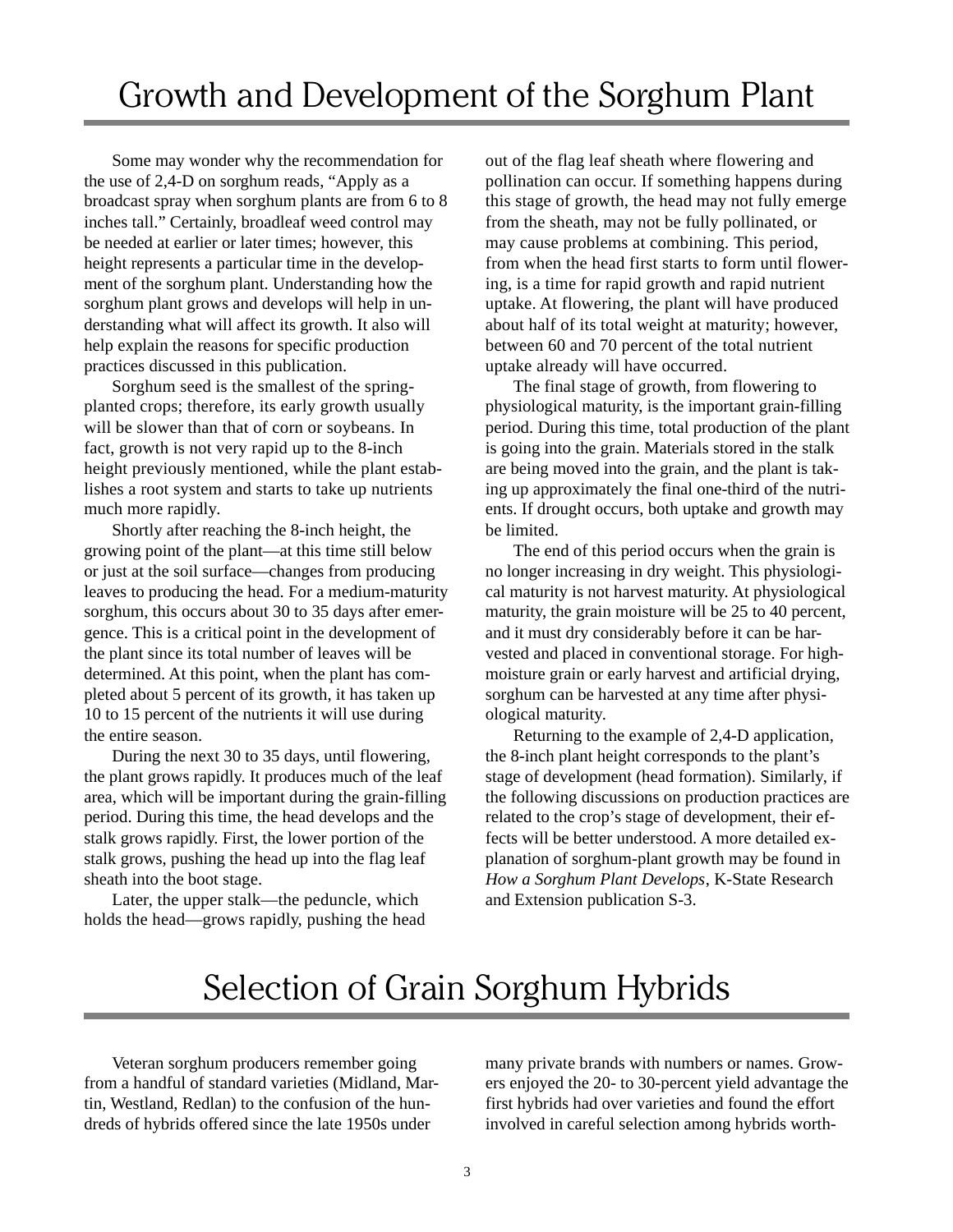while. Careful selection is the key. Simply planting hybrid seed does not ensure good performance.

To help growers identify best-adapted hybrids, the Kansas Agricultural Experiment Station conducts annual performance tests at 13 sites on a voluntary cost-sharing basis with seed companies. Thousands of hybrids have been tested since 1957. During the past several years, more than 100 hybrids submitted by 20 or more private companies were tested annually. About one-third of each year's entries were new hybrids, indicating a rapid turnover rate.

Not all hybrids sold in the state are included in tests, and hybrids are not grown at all test sites because entrants choose the test locations. The annual performance-test bulletins containing current-year data and multiyear averages can provide valuable guidance in hybrid selection. Test results from several years and locations should be examined before making selections. Small differences in yield may not be real. Be sure to look at the measures of variability (C.V.) and significance (L.S.D.) for each test.

### Yield

It is not unusual for the best hybrid to out-yield the poorest hybrid on a test or farm plot by 40 bushels or more per acre. Even on a multiyear-test-average basis, hybrid yields may differ by more than 20 bushels. Because yield is the end result of many genetic and environmental influences and interactions, it is useful to study other sorghum characteristics leading to high yields in a specific farm situation.

Maturity and standability (stalk strength) are two major characteristics affecting yield in Kansas that can serve as reliable guides in hybrid selection. Yield components such as number of heads per acre, number of seeds per head, and seed weight are factors in yield, but they tend to compensate for each other. Any one of these components is too inconsistent to serve as a reliable yield predictor.

Diseases and insects often are destructive in specific locations and sometimes cause widespread damage. In terms of hybrid selection, pests should be considered on the basis of probability of a repeat problem, availability of resistance or tolerance in commercially available hybrids, practicality of chemical control, and use of hybrids best adapted to management practices that have been adjusted to avoid or tolerate pest problems.

Recent greenbug and chinch bug infestations serve as examples. Good greenbug-tolerant hybrids were available from 1976 to 1980, and chemical

control generally was needed only for heavy seedling infestations and for large, persistent greenbug populations in later plant-growth stages; however, those hybrids had little or no resistance to a new strain of greenbug called Biotype E, so insecticides were the primary control method until newly adapted resistant hybrids became available a few years later. More recent strains, biotypes I and K, have added additional dimensions to the greenbugresistance picture.

Some hybrids appear to have more tolerance to chinch bugs than others, but chemicals are the major control method. The use of systemic insecticides in the furrow at planting or as seed treatments, planting earlier or later than normal, and avoiding planting sorghum next to small grains can reduce the probability of chinch bug damage to sorghum seedlings.

### Maturity

A good full-season hybrid will out-yield a good early-season hybrid every time, other conditions being equal and favorable for sorghum growth. The stalks of full-season hybrids usually are larger and stand better than earlier hybrids. The rule of thumb is to plant the latest-maturing hybrid available within the limitations of projected moisture availability, average length of growing season, and crop sequence. Hybrid selection can then be narrowed to that group of hybrids meeting the maturity criteria.

Maturity is relative in a state that varies from 800 to 4,000 feet in elevation and from nearly 40 to less than 16 inches of annual precipitation. A conservative view is that hybrids should be in the maturity class reaching physiological maturity (maximum dry-matter content of grain at about 30- to 40-percent moisture) a week or two before the average date of the first killing frost.

On nonirrigated acreage in western Kansas or on shallow soils in other areas, moisture exhaustion can be more damaging to late hybrids than frost. Earlier hybrids should be planted on those sites. Moisture stress often causes lodging problems because of incomplete development of stalk-strengthening tissue, invasion by organisms that further weaken stalk tissue, or both. By choosing hybrids that mature early enough to avoid severe moisture stress, lodging risk may be reduced.

### Lodging

If a hybrid goes flat after having stood well in previous years, producers may wonder what hap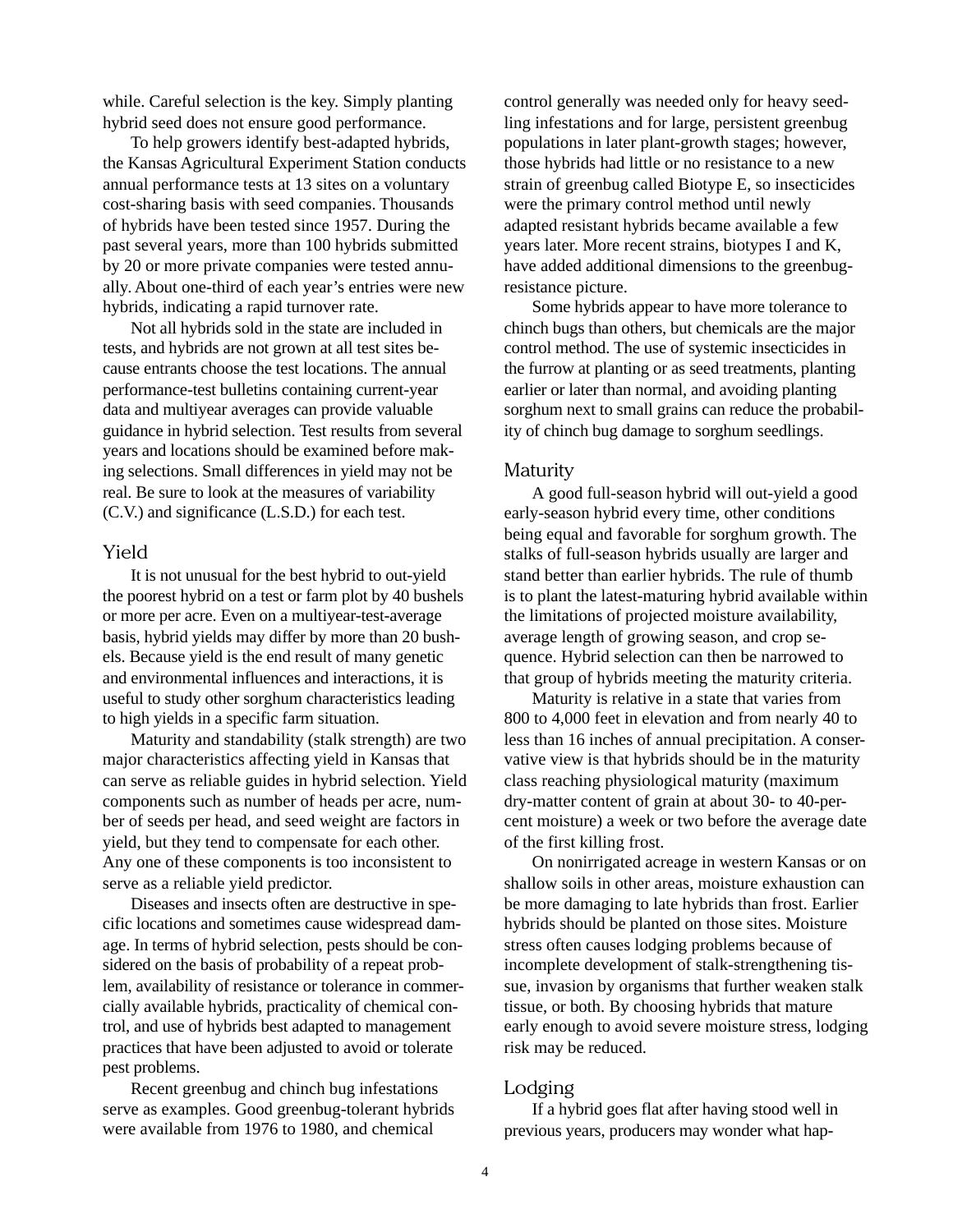pened. Lodging inconsistencies are common in research trials, but they usually can be explained. The maturity-moisture situation previously noted is a prime source of lodging variability because timing of moisture exhaustion in relation to the plants' growth stage is important, not only to degree of reduced yield but also to susceptibility to invasion by organisms, such as charcoal rot, that cause lodging.

 The interaction of hybrid maturity and environmental stress is important in hybrid selection. Planting two or more hybrids that differ slightly in maturity will help ensure adverse environmental conditions will not affect total grain sorghum production.

As discussed, early hybrids have more lodging problems than late hybrids. If early hybrids must be grown, producers should recognize the risks and harvest as early as possible, using high-moisture grain storage or grain dryers if economically feasible.

In any maturity group—early, medium, or late there are hybrids that consistently lodge worse than others. They should be avoided, especially on fields with a history of frequent lodging. The best sources of information are seed companies, performance-test results, personal experiences, and Extension agents.

Be willing to …

- spend considerable time searching for improved hybrids. It can pay big dividends.
- look at a broad base of information on hybrids of interest. Avoid reliance on only one source of hybrid-performance information.
- look at hybrids from several companies.
- learn hybrid names or numbers. Each company has only one brand but many hybrids.
- try hybrids on a small scale and keep harvest records.
- plant two or more hybrids of differing maturity to spread out risk of damage from adverse weather conditions.

Keep alert for …

- hybrids with resistance to pests threatening the next crop. New strains of pests, such as greenbugs and maize dwarf mosaic virus, appear from time to time, so it is important to keep up with new developments in both pests and hybrids.
- hybrids with tan plant color. White grain has been around for several years, but new hybrids with white grain and a tan plant may appear on the market soon. These hybrids produce excellent food-quality grain without the discoloration problems that can occur with white grain produced on hybrids with a red or purple plant. White-on-tan (white grain produced on tan plants) sorghum may provide the opportunity for a price premium in some food and poultry-feed markets.
- high-tannin hybrids. Avoid hybrids high in tannin unless severe bird-damage potential exists and the grain can be utilized on-farm. Marketing high-tannin grain through normal channels can be difficult.

# Seedbed Preparation and Planting Practices

Grain sorghum needs a warm, moist soil well supplied with air and fine enough to provide good seed-soil contact for rapid germination. A number of different tillage and planting systems can be used to get these conditions. These systems may involve primary or secondary tillage or no tillage operations prior to planting.

An ideal seedbed should accomplish these goals:

- control weeds,
- conserve moisture,
- preserve or improve tilth,
- control wind and water erosion, and
- be suitable for planting and cultivating with available equipment.

One goal of seedbed preparation is to provide a means of profitable crop production while minimizing soil erosion due to wind and water. Tillage and planting systems accomplishing this goal are often referred to as conservation tillage systems. Conservation tillage is an umbrella term including reducedtill, mulch-till, ecofallow, strip-till, ridge-till, zerotill, and no-till. The emphasis in conservation tillage is erosion protection, but moisture, energy, labor, and even equipment conservation may be additional benefits. Conservation tillage will be an integral part of many conservation plans for highly erodible fields as a result of the conservation compliance provisions of the 1985, 1990, and 1996 farm bills.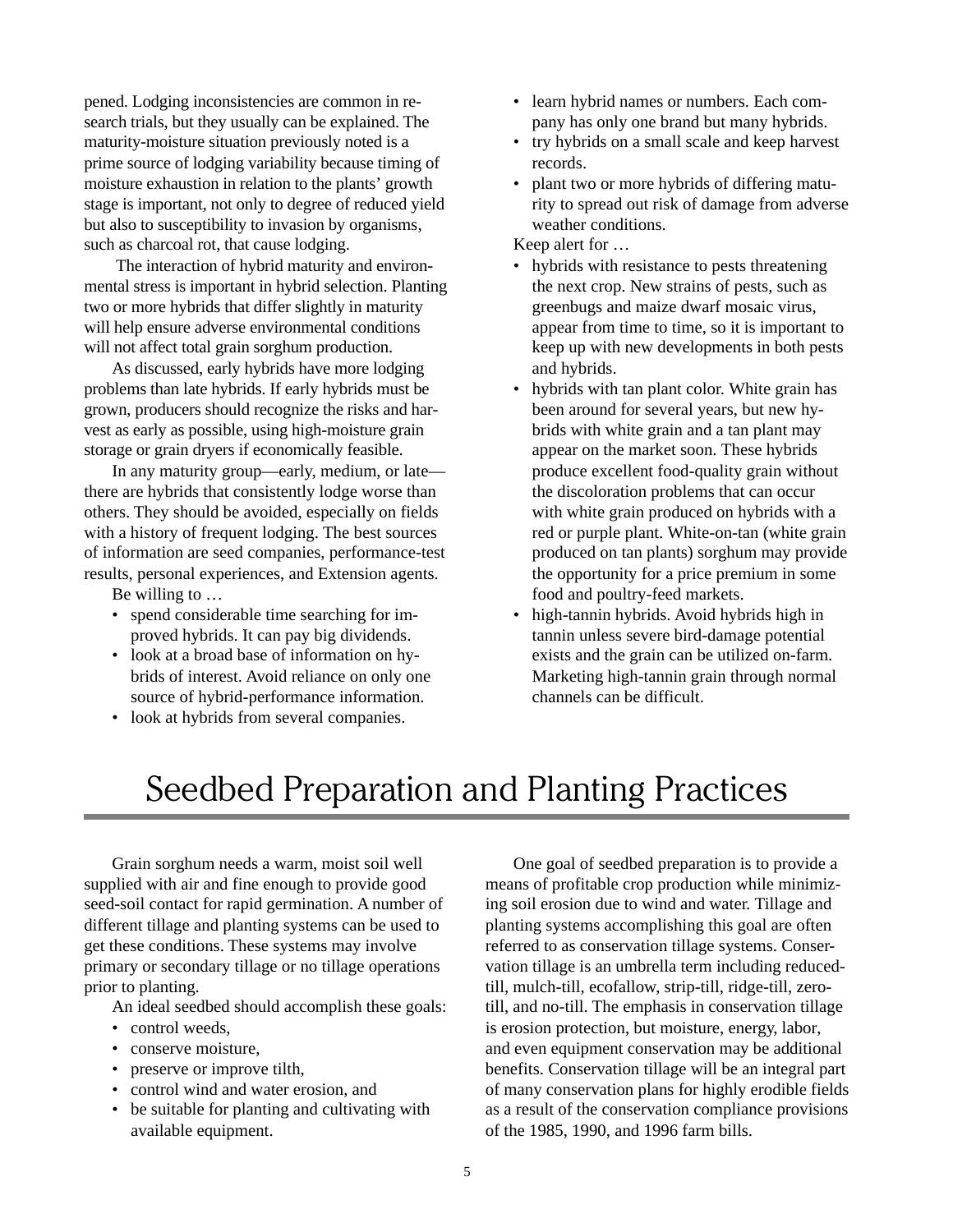|                                         | ------ Corn residue $1$ -------- |                                    |                | --- Soybean residue 1 -----        |            | $---$ Wheat residue $2$ $---$      |  |
|-----------------------------------------|----------------------------------|------------------------------------|----------------|------------------------------------|------------|------------------------------------|--|
| Tillage<br>system                       | Cover<br>%                       | Soil<br>loss<br>(tons<br>per acre) | Cover<br>℅     | Soil<br>loss<br>(tons<br>per acre) | Cover<br>% | Soil<br>loss<br>(tons<br>per acre) |  |
| Plow, disk, disk, plant                 | 4                                | 10.1                               | $\overline{2}$ | 14.3                               |            |                                    |  |
| Chisel, disk, plant                     | 13                               | 18.3                               |                | 9.6                                |            |                                    |  |
| Disk, disk, plant                       |                                  | —                                  | 5              | 14.3                               |            |                                    |  |
| Disk, plant                             | 15                               | 6.6                                | 9              | 10.6                               |            |                                    |  |
| Plow, harrow,<br>rod-weed, drill        |                                  |                                    |                |                                    | 9          | 4.2                                |  |
| Blade (three times),<br>rod-weed, drill |                                  |                                    |                |                                    | 29         | 1.2                                |  |
| No-till plant or drill                  | 39                               | 3.2                                | 27             | 5.0                                | 86         | 0.2                                |  |

**Table 1.** Soil Losses for Various Tillage Systems in Soybean, Corn, and Wheat Residue

1 Silty clay loam, 5-percent slope, 2 inches applied water at 2.5 inches per hour.

2 Silt loam, 4-percent slope, 3 inches applied water at 2.5 inches per hour.

Source: E.C. Dickey, University of Nebraska-Lincoln

### Erosion Protection

In conservation tillage, the soil surface is protected from the erosive effects of wind, rain, and flowing water. Resistance to these erosive agents is achieved either by protecting the soil surface with crop residue or growing plants or by increasing the surface roughness or soil permeability. Soil erosion losses for different tillage systems are shown in Table 1.

A common goal of conservation tillage systems is to reduce soil erosion losses below the soil-losstolerance or "T" value. Soil-loss tolerance is an estimate of the maximum annual rate of soil erosion that can occur without affecting crop productivity during a sustained period. Soil-loss tolerances for Kansas cropland are normally in the range of 4 to 5 tons per acre per year. Soil-loss tolerances for specific soil series can be found in soil surveys or from Natural Resources Conservation Service (NRCS) personnel.

The amount of residue necessary for erosion protection depends on several factors, such as climate, soil erodibility, surface roughness, field length, slope length and steepness, cropping practices, and conservation practices. Generally, leave 30 percent residue cover after planting where water erosion is the primary concern. Where wind erosion is a concern, 1,000 pounds per acre of flat, small grain residue or its equivalent is required during the critical wind-erosion period. It is important to be aware of crop-residue levels to stay in compliance with the conservation provisions of the 1996 farm bill.

It may be helpful to estimate the residue on the surface to evaluate the tillage options available for

next year. This calculation is explained on the Residue Fact Sheets (available from K-State Research and Extension offices). A computer program also is available. An example output is shown in Figure 1.

After an 80-bushel-per-acre sorghum yield, the average soil surface will be about 90 percent covered with crop residue. After overwintering and some limited tillage (one chiseling, one disking, and one field cultivation), the soil will still be about 30 percent covered after planting. Results may differ from actual

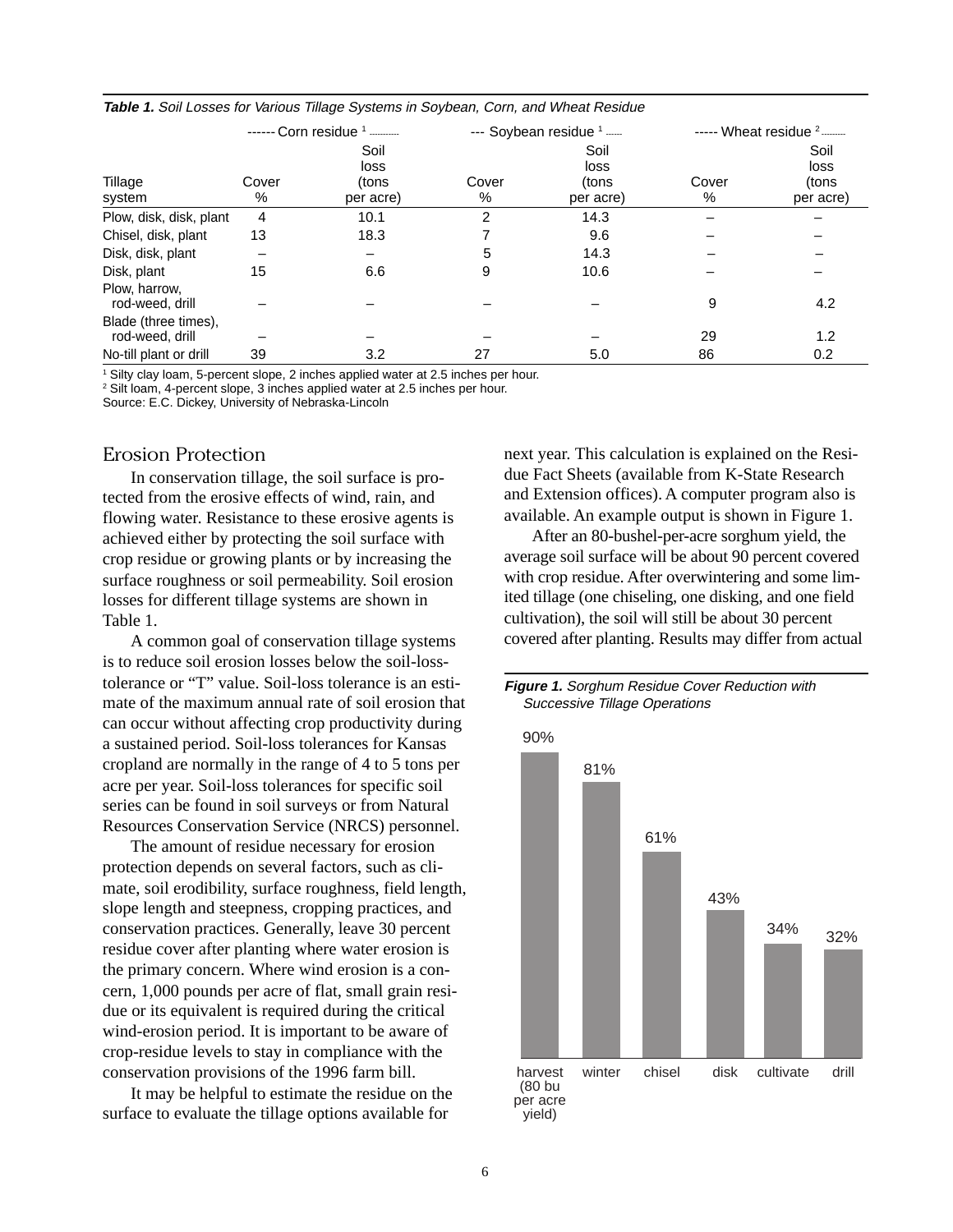residue levels in the field, depending on initial residue amount after harvest, tillage speed, and soil-moisture content. It is best to estimate residue in the field to check for conservation-compliance. Residue amounts can be estimated by comparison with pictures of various residue covers, line transect method, or stepping out the residue (boot method).

In Kansas, almost 40 percent of the harvested sorghum acres will end with less than 15 percent ground cover before the next crop is planted. Only 25 percent of the sorghum acres is in reduced-till, no-till, or ridge-till, leaving more than 30 percent ground cover at all times. The actual level of residue required to minimize soil loss on fields may vary from these limits. NRCS personnel can provide assistance in determining residue needs.

Conservation tillage alone may not adequately protect the soil from erosion. In these situations, conservation tillage can be integrated with other practices—such as terracing, contouring, strip cropping, and windbreaks—to provide erosion protection.

Long-term research in Kansas has shown grain sorghum can be grown successfully in conservationtillage systems (Table 2). Careful management and planning are important. Uniform residue distribution, effective weed control, proper seed placement, correct planter adjustment, soil testing, and fertilizer management are important in conservation-tillage grain sorghum production.

No-till grain sorghum planting is best suited to moderately and well-drained soils. Soils often remain cooler and wetter through the growing season under no-till conditions. This is particularly true in heavy residue. While wetter soils are an advantage during dry periods, at planting time they can mean slower germination, delayed maturity, and a longer period when seeds are susceptible to pests. These

time do so after soybeans. Fewer planting problems are encountered in this sequence as soybeans produce less residue than other crops, the residue is easily managed, and the soil is generally loose and mellow. Soybeans typically produce 45 pounds of residue per bushel of grain, whereas corn, grain sorghum, and wheat produce 60, 60, and 100 pounds of residue per bushel of grain, respectively.

### Planting Practices

**Row width.** Most grain sorghum is planted in 30 inch rows because other row crops have performed well that way, and that is the row width of most equipment. Historically, 30-inch rows performed better than wider rows, and narrower rows have not consistently yielded better than 30-inch rows. Plants in narrower rows shade the soil quicker, improving weed control and reducing soil erosion.

**Seeding rate.** Seeding rates or plant populations vary depending on rainfall and growing conditions. In Table 3, recommended plant populations are given for specific rainfall regimes. The within-row seed spacing is given based on 65-percent field emergence. In Figure 2, average annual rainfall regimes are presented to help determine seeding rates.

Two formulas can be used in calculating plant populations and seeding rates.

#### **Formula 1.** Plant population or seeding rate

$$
\frac{43,560 \text{ sq.fit.}}{\text{acre}} \times \frac{12 \text{ in.}}{\text{row spacing (in.)}} \times \frac{\text{seeds or plants}}{\text{foot-row}}
$$

#### **Example 1.**

| 43,560 sq.ft. | 12 in  | 3 plants |
|---------------|--------|----------|
| acre          | 30 in. | foot-row |

= 52,272 plants per acre

conditions can result in reduced yields in no-till situations, particularly in cool, wet springs and on poorly drained soils. Other conservation-tillage systems, such as reduced-till or ridge-till, would be better choices.

Many producers trying no-till grain sorghum for the first

| <b>Table 2.</b> Long-term Yields of Grain Sorghum Grown under Various Tillage Systems 1 |  |  |
|-----------------------------------------------------------------------------------------|--|--|
|-----------------------------------------------------------------------------------------|--|--|

|                                        |                    | No. of          |             |                  | Yield (bushels per acre) --------- |
|----------------------------------------|--------------------|-----------------|-------------|------------------|------------------------------------|
| Location<br>(soil type)                | Rotation           | years<br>tested | No-<br>till | Reduced-<br>till | Conventional-<br>till              |
| <b>Finney County</b><br>(Santana loam) | WSF                | 11              | 65          | 63               | 58                                 |
| <b>Ellis County</b><br>(Harney sil)    | WSF                | 20              | 45          | 51               | 51                                 |
| <b>Riley County</b><br>(Smolan sil)    | continuous         | 8               | 79          |                  | 80                                 |
| Franklin County<br>(Woodson silt-clay) | continuous<br>S-SB | 6<br>6          | 59<br>70    | 64<br>72         | 66<br>77                           |

<sup>1</sup> Yields averaged across other treatments.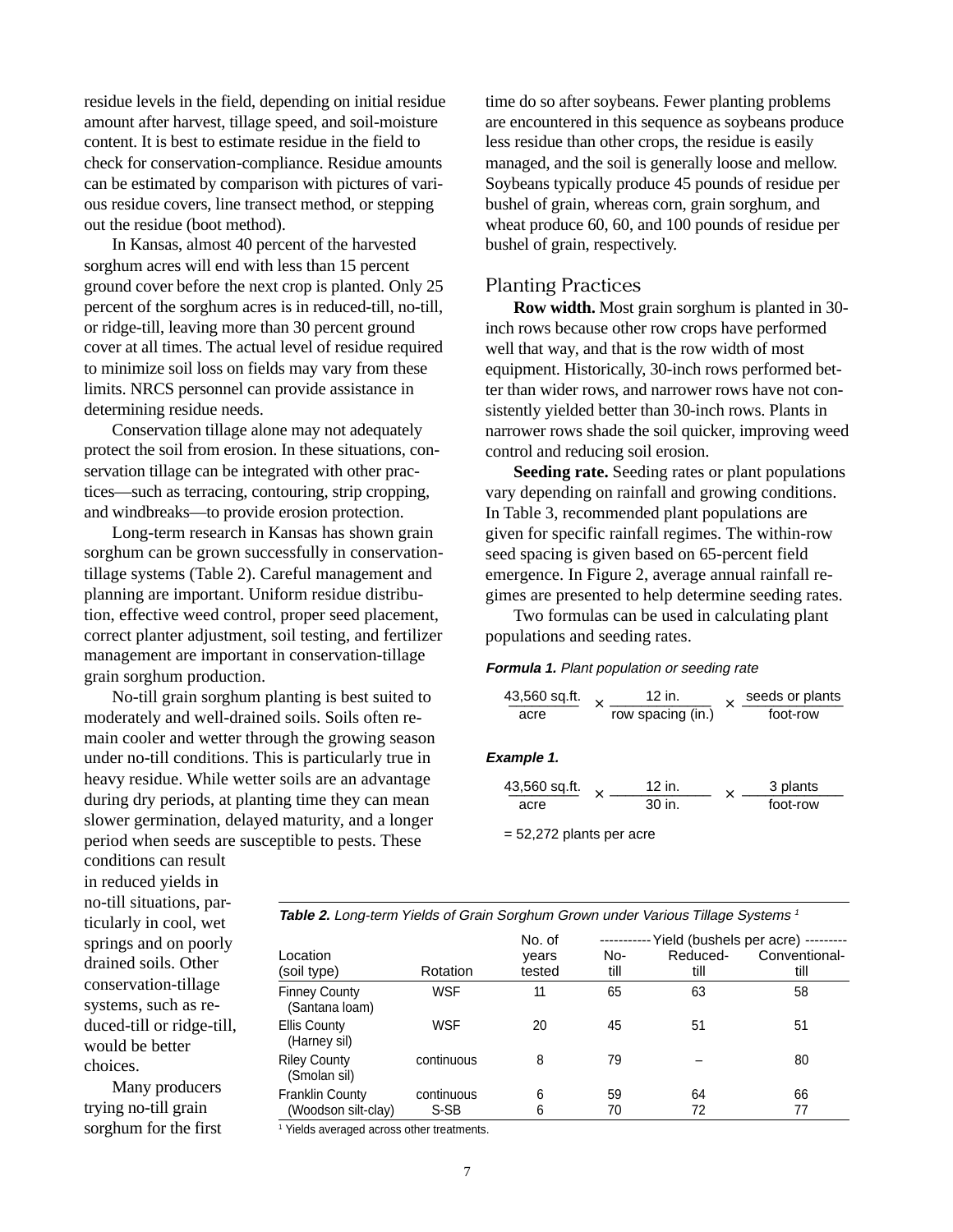| Recommended<br>population<br>and spacing       | $<$ 20 | 20-26  | Average annual rainfall (in inches)<br>26-32 | >32    | Irrigated |
|------------------------------------------------|--------|--------|----------------------------------------------|--------|-----------|
| Plant<br>population                            | 24,000 | 35,000 | 45.000                                       | 70.000 | 100.000   |
| Within-row<br>seed spacing<br>at planting: $2$ |        |        |                                              |        |           |
| 15-inches                                      | 11.3   | 7.8    | 6.0                                          | 3.9    | 2.7       |
| 30-inches                                      | 5.7    | 3.7    | 3.0                                          | 1.9    | 1.4       |

**Table 3.** Grain Sorghum — Plant and Seed Spacings

In plants per acre. Plant populations may be increased or decreased by at least 25 percent from the values given, depending upon the expected growing conditions, without significantly affecting yields.

<sup>2</sup> Assuming 65-percent field emergence. Calibration of planters should be based on seed spacing. Seeding rates based on pounds per acre have little meaning since seed size commonly varies from 13,000 to 24,000 seeds per pound.

#### **Formula 2.** Seeds or plants per foot-row

| seeding rate or plant population |  | 12 in.      |
|----------------------------------|--|-------------|
| 43,560 sq. ft./acre              |  | row spacing |

#### **Example 2.**

| 70,000 seeds or plants             |  | $12$ in. |
|------------------------------------|--|----------|
| 43,560 sq. ft./acre                |  | 30 in.   |
| $=$ 4 seeds or plants per foot-row |  |          |

If the optimum plant population for a particular field is 45,000 plants per acre, the seeding rate needs to be adjusted to reflect expected field emergence. Only 65 to 70 percent of planted seeds will emerge, and those figures should be used to estimate field emergence.

To calculate the seeding rate follow this formula:

desired plant population per acre \_\_\_\_\_\_\_\_\_\_\_\_\_\_\_\_\_\_\_\_\_\_\_\_\_ <sup>=</sup> seedling rate per acre percent field emergence

**Example:**

$$
\frac{45,000 \text{ plants per acre}}{0.65} = 69,000 \text{ seeds per acre}
$$

Hybrid seed size varies, so planting in terms of pounds of seed per acre results in large differences in plant population and wastes money. Although there may be emergence differences due to seed size, generally no yield differences are found.

Sorghum plants may tiller and compensate for thin stands. Large heads (more seeds per head) can compensate for thin stands. Heads produced by late tillers may be immature when the head on the main stem is mature, resulting in harvest and storage problems. Seed weight can compensate for reduced seed number to a limited extent.





High plant populations result in fewer tillers and are necessary under irrigation and in higher-rainfall areas. Excessive stands produce plants with smaller stems and are more susceptible to moisture stress and lodging.

**Seeding date.** There is a wide range in planting dates for grain sorghum. Planting should be timed so flowering avoids the hottest, driest period of summer. Suggested planting dates are given in Figure 3. Utilizing several planting dates is suggested to spread the risk of one planting date flowering during a stress period.

Quick germination and emergence occur when the soil temperature is 70 degrees Fahrenheit. Planting too early results in delayed emergence and reduced stands. Plants from early plantings may be taller and more vegetative than later plantings. Late plantings may not allow the crop to mature before a damaging fall freeze. Based on the time grain sorghum blooms, probabilities of sorghum maturing before a freeze can be calculated. Figure 4 shows those probabilities for bloom dates from August 4 to August 29. With late plantings, earlier-maturing hybrids should be used.

**Seeding depth.** The optimum planting depth differs with soil types and moisture conditions. In heavier soils, a planting depth of l inch is satisfactory. In sandy soils, seeds can be placed 2 inches deep without problems. Sorghum seeds can emerge from plantings deeper than 2 inches, but seedlings are slow to emerge, and final stand numbers may be reduced. The seed should be well covered with soil for excellent seed-soil contact to aid germination.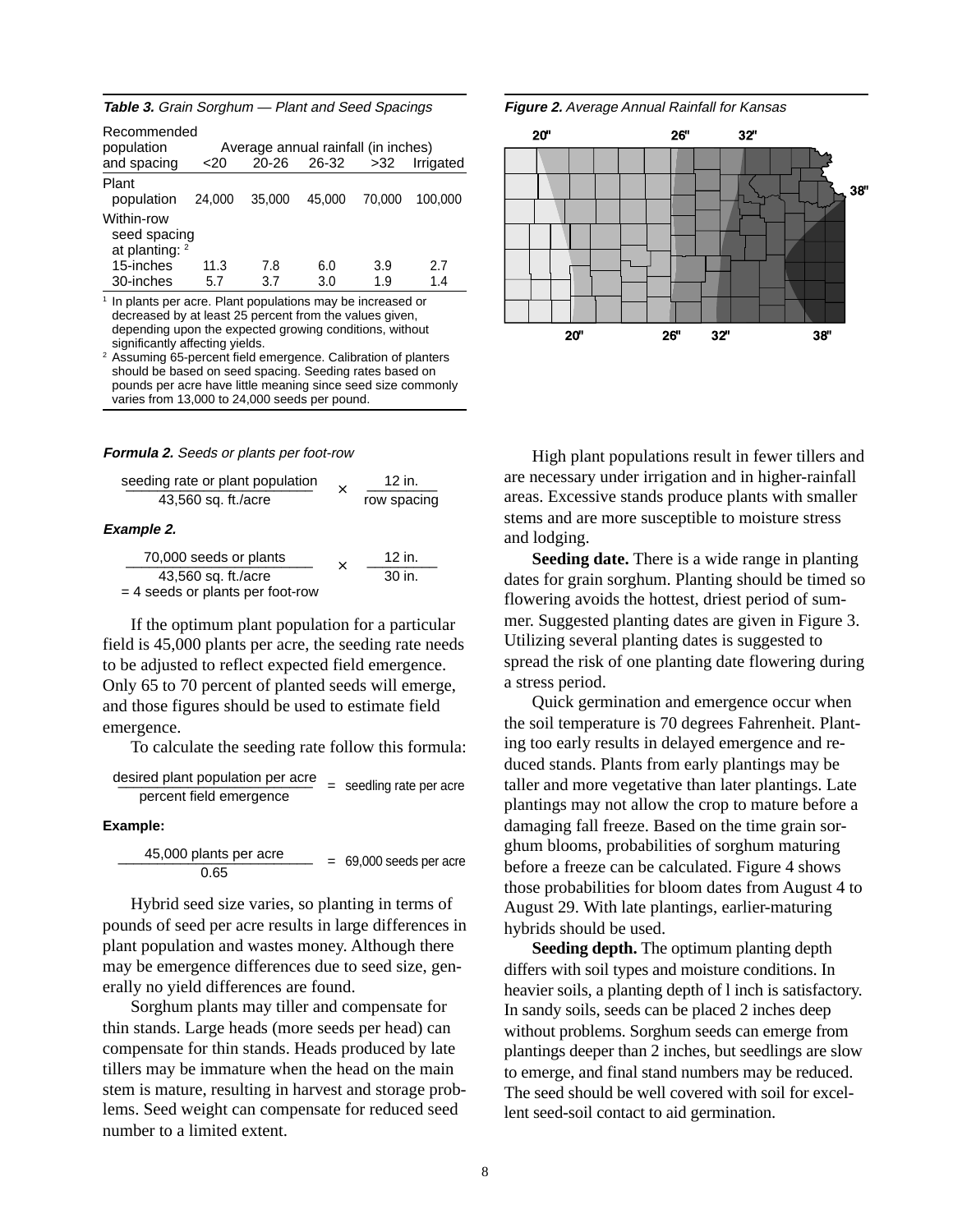**Figure 3.** Suggested Grain Sorghum Plating Dates



**Zone 1:** May 15 to June 10 **Zone 2:** May 15 to June 20 **Zone 3:** May 15 to June 20 **Zone 4:** May 1 to May 15, June 5 to June 25

**Figure 4.** Probability of Sorghum Maturing before Freeze for Flowering Dates from August 4 through August 29





**Bloom on August 4**





**Bloom on August 14**



**Bloom on August 24**



**Bloom on August 19**



**Bloom on August 29**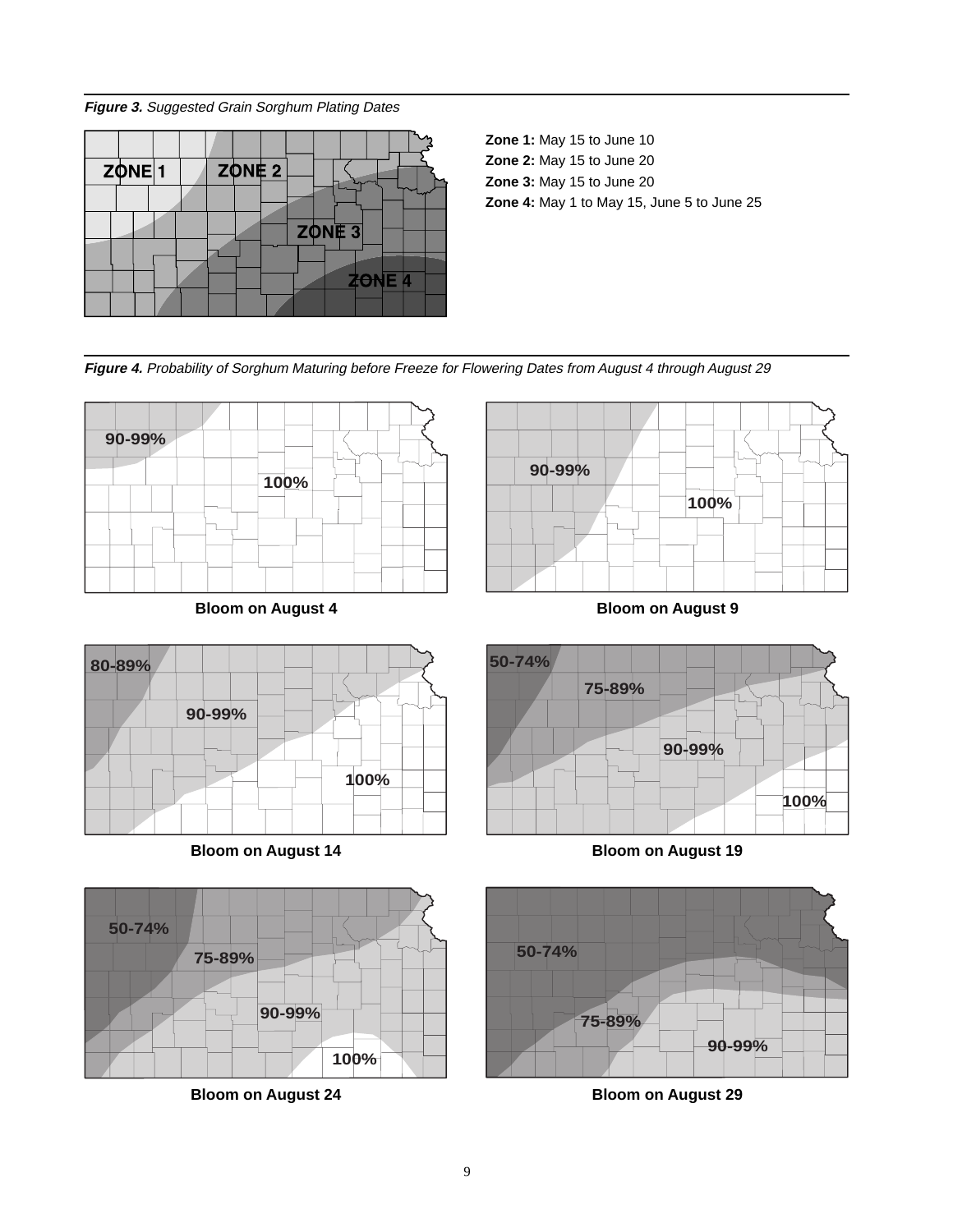# Weed Control

Weed control in grain sorghum is best achieved with an integrated approach based on crop rotations and herbicides or tillage, which enhances the ability of sorghum to compete with weeds.

#### Integrated Weed Management

Before planting grain sorghum, fields should be evaluated for annual and perennial weeds. The current year's weed-management program should be based on field notes from previous years that show weed species present, their relative abundance, and locations of perennial-weed infestations.

Common grassy weeds in Kansas include crabgrass, foxtails, shattercane, longspine sandbur, and panicums such as fall panicum and witchgrass. Common annual broadleaf weeds include kochia, the pigweeds, venice mallow, velvetleaf, cocklebur, devilsclaw, and sunflower. Successful control of annual weeds requires planting the crop into a weedfree environment and other management practices designed to get the crop up before the weeds.

Perennial weeds such as field bindweed, common milkweed, hemp dogbane, bur ragweed, and Johnsongrass also may infest sorghum fields. Perennial weeds can be suppressed, but they are difficult to kill. Cultivation between the rows, directed herbicide applications with drop nozzles, and certain broadcast herbicides are helpful in suppressing perennial weeds.

Crop rotation reduces weed pressure by varying the timing and types of tillage and herbicides. This is the most effective control for shattercane and Johnsongrass in sorghum. Fallow periods and rotation with summer crops such as soybeans, or winter crops such as wheat, will greatly reduce weed numbers, provided weed control is adequate to prevent seed production.

Delayed sorghum planting provides opportunities for effective weed control. In tilled seedbeds, field cultivation prior to planting will control emerged weeds, reducing weed-seed stocks in the soil. The last tillage before planting should be very shallow to avoid bringing new weed seed to the soil surface. In no-till seedbeds, herbicides are used to control emerged weed seedlings. Once several flushes of weed seedlings have been killed without

further soil disturbance, weed pressure is decreased because few weed seeds remain in the favorable germination zone near the soil surface. Such "stale seedbed" techniques are especially effective in lateseeded crops.

### Weed Control Strategies Prior to Planting

Repeated tillage before sorghum planting can effectively control weeds, but it is not likely to provide adequate protection from soil erosion by wind and water. Herbicides may substitute for some or all preplant tillage.

One strategy, where sorghum follows the previous year's wheat, is to control weeds in wheat stubble with Roundup and 2,4-D or dicamba then follow with an atrazine application in late summer. Atrazine controls volunteer wheat and other winter weeds and should keep the field relatively weed-free for a no-till sorghum planting the next spring. In central and eastern Kansas, atrazine should be applied after the end of August to reduce the potential for atrazine loss in surface runoff.

On the fine-textured soils of central and eastern Kansas, no-till planting of sorghum into standing wheat stubble may be hindered by wet soils. An alternative to no-till planting is to chisel the stubble after wheat harvest, leaving a rough but protected and porous surface. Apply atrazine and crop-oil concentrate to volunteer wheat and other winter weeds. A single pass with a field cultivator in spring is usually sufficient to assure a weed-free seedbed for sorghum planting.

Sorghum planted into soybean or row-crop stubble normally requires no seedbed preparation other than weed control. Where weed pressure is light and consists mainly of broadleaf weeds, a March or early-April application of atrazine with crop-oil concentrate and 2,4-D can control winter weeds, such as mustards and marestail, and most germinating weeds through planting. Early-spring-applied atrazine is a best management practice (BMP) as there is little potential for loss in surface-water runoff compared to later planting-time applications.

If annual grasses and tough broadleaf weeds like velvetleaf are emerged as planting time nears, Roundup and 2,4-D ester should be applied about a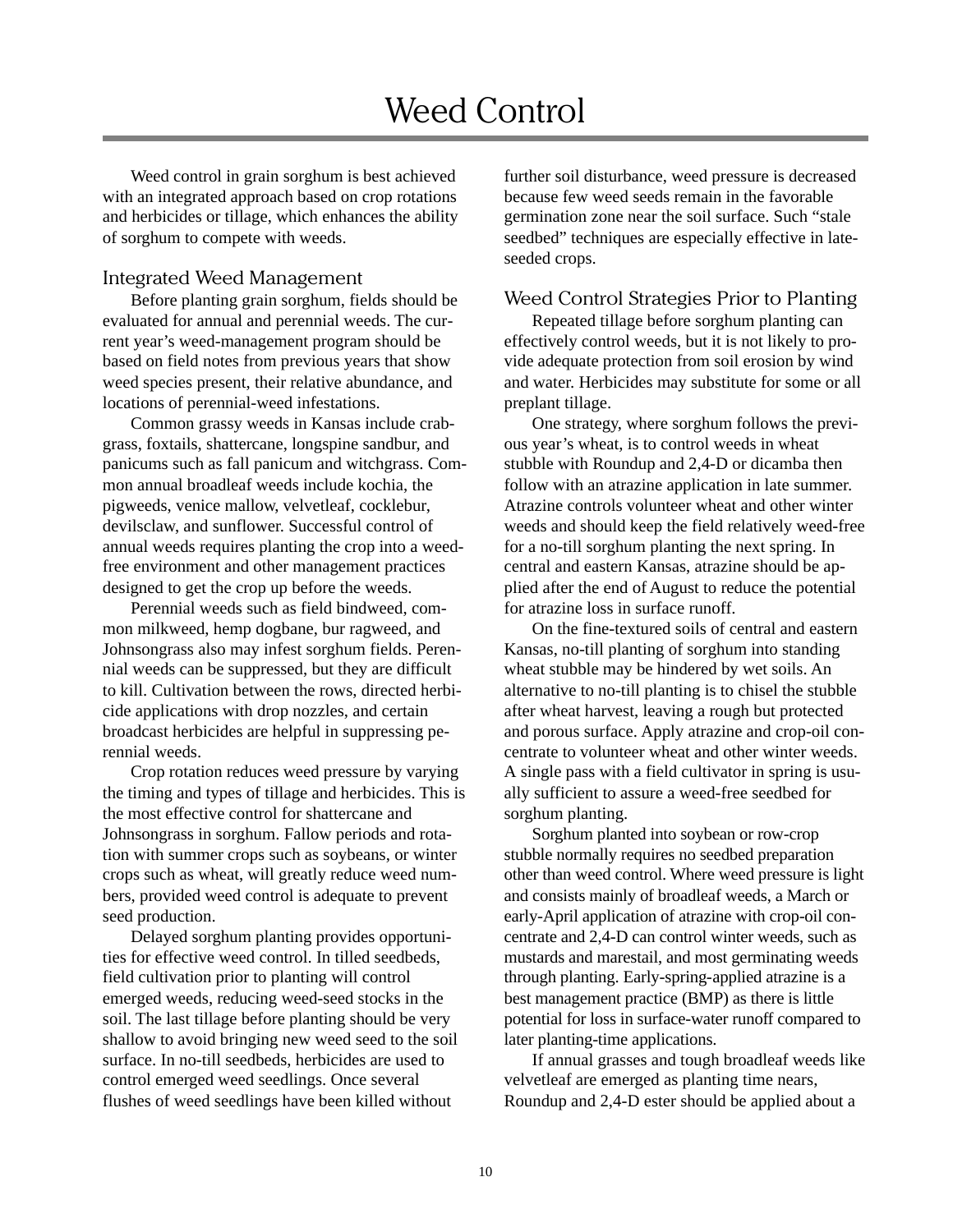week before planting. In addition to killing all emerged annual weeds, this treatment can be very effective on established perennials such as field bindweed and hemp dogbane. Soil-residual grass herbicides are often added to these foliar-applied treatments for extended control.

# Herbicides Applied at Planting

It is critical that fields be weed-free at planting time. Soil-applied herbicides for grass and pigweed control in the growing crop include Dual, Frontier, Partner, and Ramrod. Dual, Partner, and Frontier may be shallowly incorporated or surface applied, and they require the use of seed treated with Concep safener. These soil-applied herbicides do not control shattercane or large-seeded broadleaf weeds such as cocklebur, velvetleaf, venice mallow, devilsclaw, and sunflower.

The rate of atrazine applied to the soil surface at planting should not exceed 1 pound per acre because surface-applied atrazine is especially vulnerable to loss in surface-water runoff during May and June. Alternatives for using higher rates of atrazine at planting time include surface application before April 15, preplant incorporation, or application in bands over the sorghum row.

### Herbicides Applied Postemergence

The only foliar-applied herbicide that controls annual grasses in sorghum is atrazine with crop-oil concentrate, and this must be applied to very small grass seedlings. Application rates of more than 1 pound per acre are not considered best management practices because of high potential for atrazine loss in surface-water runoff.

Several foliar-applied herbicides are available for broadleaf-weed control. Products such as bromoxynil plus atrazine*,* Laddok S-12, Marksman, and Shotgun all contain about 0.5 pound atrazine along with other herbicides. They should be applied when sorghum is

in the three- to six-leaf stage and weed sizes conform to label guidelines.

Peak and Permit are two recently developed sulfonylurea herbicides for sorghum that work by inhibiting the function of the acetolactate synthase (ALS) enzyme. They are often tank-mixed with dicamba or atrazine to control a broader spectrum of weeds and to help control ALS-resistant species, which are immune to those types of herbicides.

A common mistake is applying postemergence herbicides too late for optimum weed control. Bromoxynil (Buctril and Moxy), bentazon (in Laddok), and atrazine all kill weeds through foliar contact and do not move through the plant; therefore, weeds may recover even after having lost their leaves. Systemic herbicides are translocated from the foliage throughout the plant and are more effective on larger annual weeds and may help control perennial weeds such as field bindweed.

Dicamba (Banvel or Clarity) and 2,4-D are among the least expensive herbicides for broadleafweed control in sorghum. These herbicides act as growth regulators, often causing temporary leaning and brittleness in sorghum plants. Such plants are more vulnerable to wind and cultivator damage. Application to sorghum more than 8 inches tall should be made with drop nozzles to reduce potential for sorghum injury.

### Cultivation of Sorghum Rows

Cultivation remains an option for control of weeds between bands of herbicides and for lateremerging weeds. Heavy, high-residue cultivators can be effective even in no-till planted sorghum. They also can be used as backup where herbicides have performed poorly and where perennial weeds have not been controlled. Electronic guidance systems can increase cultivating speed and efficiency by reducing operator fatigue and cultivator blight.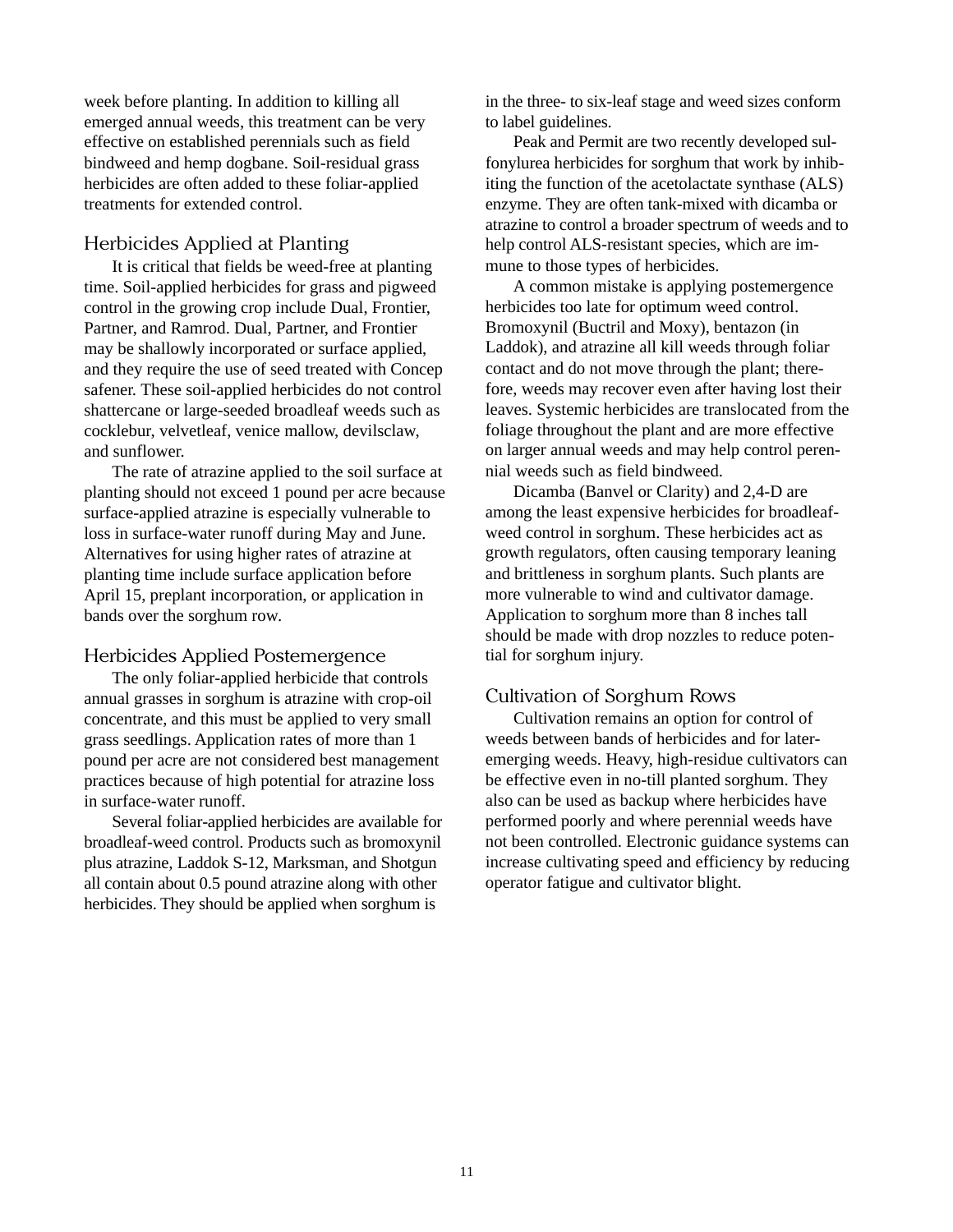# Fertilizer Requirements

Grain sorghum is grown throughout Kansas under a wide range of climatic conditions. Sorghum is considered very efficient in utilizing nutrients from the soil because of a large fibrous root system; however, profitable responses to fertilization can be expected on many Kansas soils. Total nutrient uptake by sorghum is similar to that of corn and wheat at comparable yields.

Nutrient content of the grain and stover for a sorghum crop of 100 bushels per acre is shown in Table 4. The data show that harvesting only the grain removes considerably less nutrients than if the entire crop is harvested for silage.

Fertilizer and lime needs can best be determined by soil tests with supporting experience and fieldhistory information. Soil tests are, however, no better than the sample collected in the field. Interpretations of soil tests and resulting fertilization recommendations are made based on many years of research conducted across the state. Fertilizer rates are targeted for optimum yields assuming yield potential is not restricted by other growth-limiting factors.

#### Nitrogen

Nitrogen is the element most frequently lacking for optimum sorghum production. Nitrogen recommendations will vary with expected yield, soil texture, and cropping sequence.

A soil test for available nitrogen in the soil profile is encouraged where nitrogen or manure applications have been excessive relative to yields. The profile nitrogen soil test is used to reduce nitrogen

**Table 4.** Approximate Amount of Nutrients in a 100-bushelper-acre Sorghum Crop

|                              | Quantity in pounds |        |  |
|------------------------------|--------------------|--------|--|
| Element                      | Grain              | Stover |  |
| Nitrogen (N)                 | 84                 | 95     |  |
| Phosphorus $(P_2O_5)$        | 42                 | 20     |  |
| Potassium (K <sub>2</sub> 0) | 22                 | 107    |  |
| Sulfur (S)                   | 8                  | 13     |  |
| Magnesium (Mg)               | 7                  | 10     |  |
| Calcium (Ca)                 | 1.4                | 19     |  |
| Copper (Cu)                  | 0.01               | 0.02   |  |
| Manganese (Mn)               | 0.06               | 0.11   |  |
| Zinc(Zn)                     | 0.07               | 0.14   |  |

Source: Adapted from the National Plant Food Institute.

application so accumulated available nitrogen is utilized. Consult *Soil Testing Laboratory,* MF-734 for instructions on proper soil sampling and handling. Samples should be taken to a depth of 2 feet and must be air-dried after collection to minimize mineralization in handling and shipping.

Another important consideration in determining the optimum nitrogen rate is cropping sequence. Research in Kansas and adjoining states shows nitrogen credits for legumes grown in rotation with sorghum can be substantial. Table 5 summarizes nitrogen credits for legumes in rotation with sorghum and the basic nitrogen-recommendation adjustment for these credits.

Nitrogen recommendations can be calculated by using these factors:

 $N_{rec}$  = [YG  $\times$  1.25] STA – PCA – PYM – PNST where

 $N_{\text{rec}}$ : nitrogen recommended in pounds per acre YG: a realistic yield goal in bushels per acre STA: soil texture adjustment (1.1 for sandy soils and 1.0 for medium and fine textures)

PCA: previous crop adjustment [use Table 5 for previous legumes, 20 pounds for fallow (if no profile nitrogen test) and zero for all other previous crops]

PYM: previous year's manure (50 pounds for last year, 20 pounds for 2 years ago, and zero for no manure history) PNST: profile nitrogen soil test results

|          | $\Gamma$ ino i. pronie mitogen soli test results — |                |          |
|----------|----------------------------------------------------|----------------|----------|
| surface: | ppm N $\times$ .3 $\times$                         | depth $(in) =$ | lbs/acre |
| subsoil: | ppm N $\times$ .3 $\times$                         | $depth (in) =$ | lbs/acre |
|          |                                                    | profile $N =$  | lbs/acre |

**Note:** If no available nitrogen test is run, then use default value of 30 for PNST.

|  |  | Table 5. Nitrogen Credit for Legumes in Rotations |
|--|--|---------------------------------------------------|
|  |  |                                                   |

| Previous legume | Nitrogen credit (pounds per acre)  |
|-----------------|------------------------------------|
| Alfalfa         |                                    |
| $>80\%$ stand   | 100 to 140                         |
| 60-80% stand    | 60 to 100                          |
| $< 60 %$ stand  | $0$ to $60$                        |
| Second year     | $\frac{1}{2}$ of first-year credit |
| Red clover      | 40 to 80                           |
| Sweet clover    | 100 to 120                         |
| Soybeans        | 30 to 60                           |
|                 |                                    |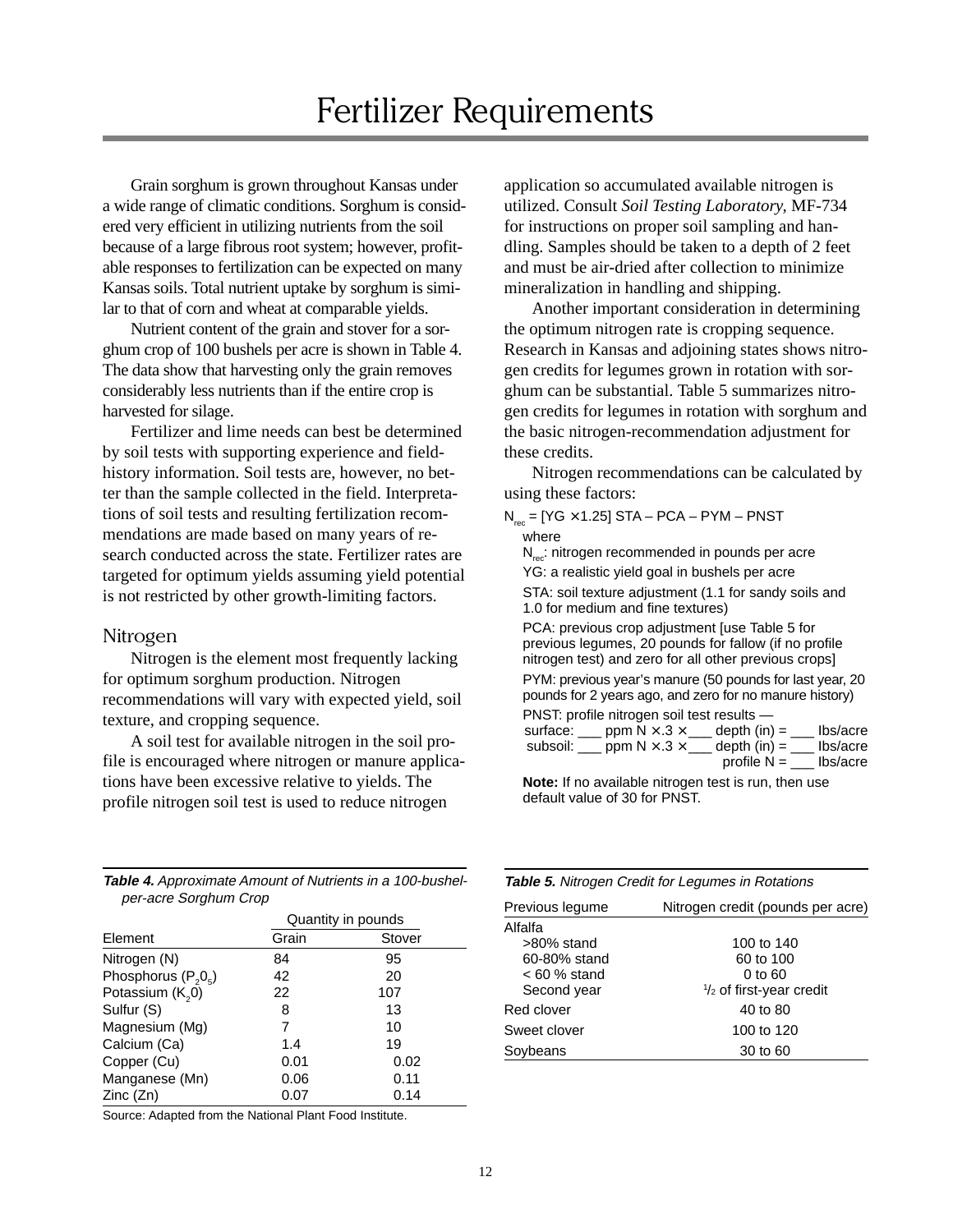```
Example:
   Expected yield = 100 bushels per acre
   Soil texture = silt loam
   Previous crop = sorghum
   Previous manure = none
   Soil test = 15 ppm for top 6 inches
              10 ppm for 6 to 24 inches
   N_{rec} = (100 bu/acre \times 1.25 lbs/bu) 1.0 – 0 – 0 – 81<sup>(a)</sup>
       = 44 lbs/acre
```
(a)  $[15 \text{ ppm} \times 0.3 \times 6 \text{ in}] + [10 \text{ ppm} \times 0.3 \times 18 \text{ in}] = 81 \text{ lbs/acre}$ 

Field comparisons of nitrogen sources conducted by K-State researchers indicate little agronomic difference between sources when properly applied. For no-till or reduced-till systems that leave almost a complete residue cover, materials containing urea should be injected below the residue to minimize volatilization and immobilization losses. Source selection should be based on cost (applied), availability, adaptability to farm operation, and dealer services.

Nitrogen application for grain sorghum can be made at various times with equal results on most soils. Nitrogen utilization is quite rapid after the plants reach the five-leaf stage; by boot stage, 65 to 70 percent of the total nitrogen has been taken into the plant. Nitrogen applications should be timed so nitrogen is available when needed for this rapid growth. Preplant nitrogen applications can be made in late fall or spring (except on sandy soils) with little concern for leaching loss. On sandy soils, preplant nitrogen applications should be delayed until spring, sidedressed, or split with part in the spring and part sidedressed. If nitrogen is applied sidedress, the applications should be made by shortly after the five-leaf stage.

Application of nitrogen through the irrigation system has been quite satisfactory on sandy soils. Application of nitrogen through irrigation systems under other soil conditions is possible, but the fertilizer distribution is no better than the water distribution. No nitrogen material that contains free ammonia should be used when applying through a sprinkler system unless special precautions are taken. A small amount of nitrogen also may be applied in starter fertilizer.

### Phosphorus

Phosphorus application should be based on a soil test. Consistent responses to phosphorus fertilization have generally occurred on soils testing very low or low in available phosphorus where yield potential is not restricted by low rainfall. With medium-testing

soils, responses have been erratic and normally quite small. Phosphorus applications are recommended on medium-testing soils for their potential yield response and to maintain the soil in a highly productive condition. Phosphorus recommendations are shown in Table 6.

Phosphorus can be applied preplant-broadcast, preplant-knifed, or banded at seeding. If a difference among methods is found, broadcast is normally inferior. Starter applications are most efficient when small amounts are applied on acidic soils low in available phosphorus. Starter applications can be placed in direct contact with the seed or placed to the side and below the seed. If placed in contact, the starter material should contain no more than 10 pounds of nitrogen plus potash per acre. The nitrogen and potash can cause germination damage with their high salt index. No urea or ammonium thiosulfate should be placed in direct seed contact.

Preplant applications can be made in the fall or spring and should be thoroughly incorporated because phosphorus does not move appreciably in the soil. With no-till or reduced-till seedbed preparation, preplant-knifed or banded at seeding are preferred over broadcast.

Liquids, solids, and varying chemical forms of phosphorus (ortho- and polyphosphates) are available. K-State research indicates, in general, all are agronomically equal. Selection of a phosphorus source should be made on the basis of cost, availability, and adaptability to the operation.

### Potassium

As with phosphorus, a soil test is the best guide to potassium need (Table 7). Potassium removal is much greater with silage than with grain production. Additional potassium should be considered in cropping sequences including forage sorghum because of the greater potassium removal. Potassium deficiencies are most likely to be found in southeastern Kansas and on sandy soils in other areas of the state.

| <b>Table 6.</b> Phosphorus Recommendations for Sorghum |                                 |         |           |          |           |
|--------------------------------------------------------|---------------------------------|---------|-----------|----------|-----------|
|                                                        | Soil test for phosphorous (ppm) |         |           |          |           |
|                                                        | Very low                        | Low     | Medium    | High     | Very high |
|                                                        | <5                              | $5-12$  | $13 - 25$ | 26-50    | >50       |
| pounds per acre of $P_1O_6$                            |                                 |         |           |          |           |
| Irrigated                                              | 50-70                           | 30-50   | 20-30     | $0 - 20$ | none      |
| Nonirrigated                                           | 40-60                           | $30-40$ | 20-30     | none     | none      |
|                                                        |                                 |         |           |          |           |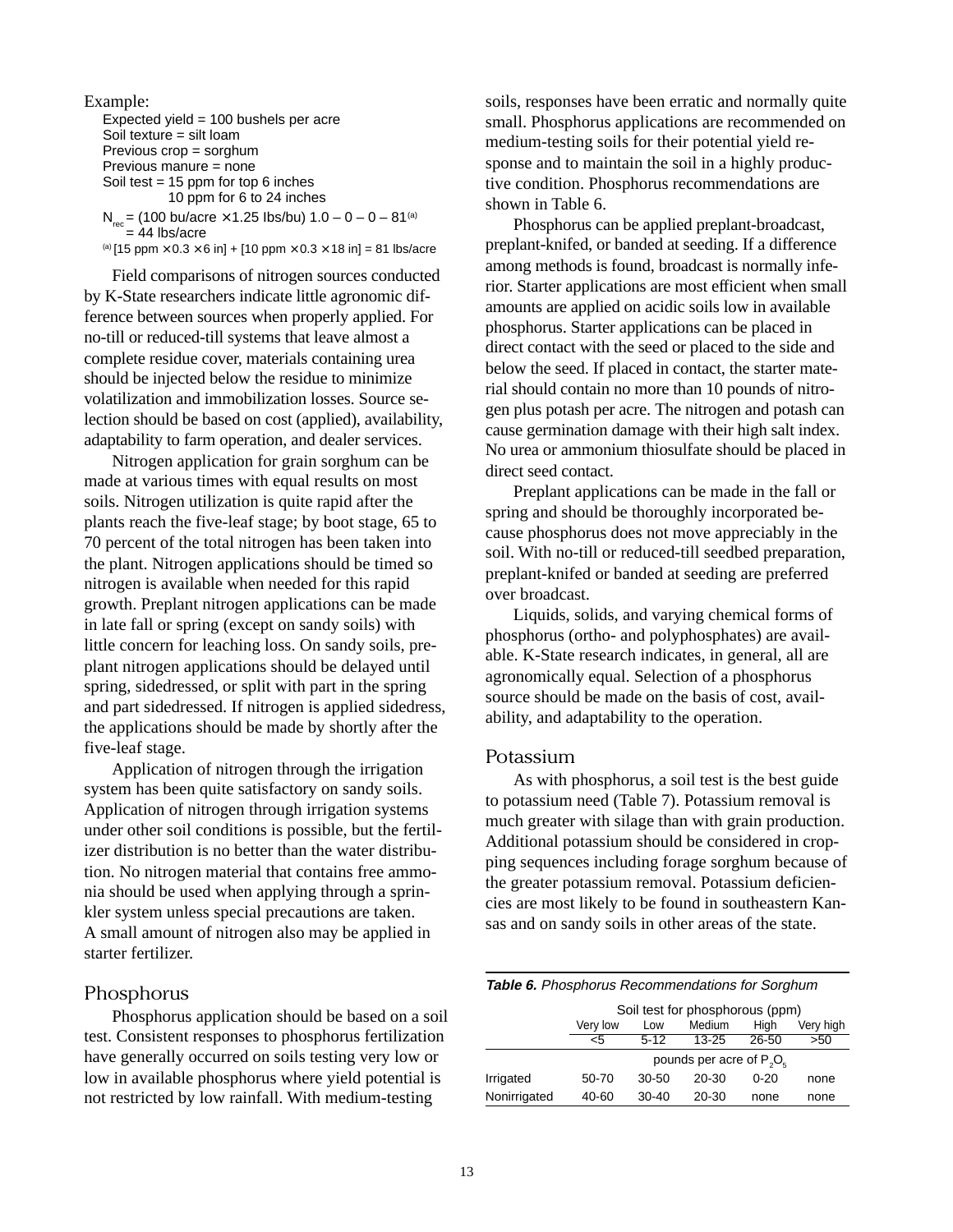|              |                                     |       | Soil test for potassium (pp2m or lbs/acre) |           |           |
|--------------|-------------------------------------|-------|--------------------------------------------|-----------|-----------|
|              | Very low                            | Low   | Medium                                     | Hiah      | Very high |
|              | $<$ 40                              | 40-80 | 81-120                                     | 121-160   | >160      |
|              | pounds per acre of K <sub>2</sub> O |       |                                            |           |           |
| Irrigated    | 80-100                              | 60-80 | 40-60                                      | $20 - 40$ | none      |
| Nonirrigated | 60-80                               | 40-60 | $20 - 40$                                  | $0 - 20$  | none      |
|              |                                     |       |                                            |           |           |

 $*$  If silage is produced, add 40 K<sub>2</sub>O to the recommendation.

Potassium should be applied preplant-broadcast, preplant-knifed, or banded at seeding. Broadcast applications should be thoroughly incorporated to get the potassium in the root zone. The most common potassium source is muriate of potash (potassium chloride); however, potassium sulfate, potassium nitrate, potassium-magnesium sulfate, and mixed fertilizers are good potassium sources. Little difference in potassium availability exists among them. Selection should be based on cost, availability, and adaptability to the farm operation.

Lodging of grain sorghum at maturity can be a problem in many areas of Kansas and can result in considerable harvest loss. Research has shown lodging occurs due to many factors—weather stress, insect and disease damage, hybrids, date and rate of planting, and nutrient imbalance. Adequate potassium is essential for sturdy stalks, and research has shown potassium fertilization can reduce lodging on medium- to low-testing soils. Recent research has shown adequate chloride may be as important as potassium in stalk strength. Potassium chloride at 40 to 50 pounds per acre supplies adequate chloride.

High application rates of potassium fertilizer for insurance against lodging is not recommended. Fertilization with proper levels of all nutrients plus good crop-management practices in general is the best way to minimize lodging. Weather conditions play a major role in lodging, and they cannot be controlled.

### Liming

Lime recommendations are intended to maintain productive soils. Sorghum is not the most responsive crop to lime, but liming of acidic soils should not be ignored. Although yield increases may be small, liming is a sound farming practice. In the eastern third of Kansas, lime is recommended for sorghum on soils with a pH of 6.0 or less. For the rest of Kansas, lime is recommended for sorghum on soils of pH 5.5 or less. If sorghum is grown in a cropping system that includes legumes, the pH should be maintained at the optimum pH for the legume.

### Other Elements

Secondary and micronutrient research has demonstrated a need for zinc and iron in some situations. Calcium and magnesium are relatively abundant in most Kansas soils. Liming of acidic soils supplies sufficient calcium, and a deficiency of this element would not be expected. Research with boron, copper, and manganese has not revealed any consistent responses, and these elements should not be a problem for optimum sorghum yields.

Sulfur may be lacking on sandy soils low in organic matter (less than 1.5 percent). On irrigated sandy soils, sulfur would only be of concern when sulfur levels in the irrigation water are low. Much of the irrigation water in Kansas contains an appreciable amount of sulfur. Current sulfur soil tests, when used alone, are poor predictors of sulfur deficiency. Farmers with sandy soils low in organic matter and a low sulfate soil test should try sulfur to ascertain the likelihood of a sulfur response.

The need for zinc (Table 8) and iron can be predicted by soil tests. Zinc is most likely deficient on areas where the topsoil has been removed and under high-yield conditions. Iron deficiency is most likely to occur in the western half of Kansas on soils where erosion or leveling has exposed highly calcareous subsoil, which also is low in organic matter and has a high pH.

Zinc usually is applied in conjunction with phosphorus and potassium, and time and method of application discussed in those sections are applicable to zinc. Inorganic and organic (chelate) sources of zinc are available for application with the chelates generally being three to five times more effective per pound of metal. Remember, however, small application rates are more effective if banded close to the seed.

No economical source of iron for soil application is currently available for correction of iron deficiency in sorghum. Foliar sprays of iron and manure application are the most effective methods of correcting iron chlorosis.

| <b>Table 8.</b> Zinc Recommendations for Sorghum |          |                             |      |  |  |
|--------------------------------------------------|----------|-----------------------------|------|--|--|
|                                                  |          | DTPA-extractable zinc (ppm) |      |  |  |
|                                                  | Low      | Medium                      | High |  |  |
|                                                  | <0.5     | $0.5 - 1.0$                 | >1.0 |  |  |
| pounds per acre of zinc *                        |          |                             |      |  |  |
| Irrigated                                        | $8 - 10$ | $2 - 5$                     | none |  |  |
| Nonirrigated                                     | $2 - 5$  | none                        | none |  |  |

\* Based on the use of zinc sulfate as the source of zinc.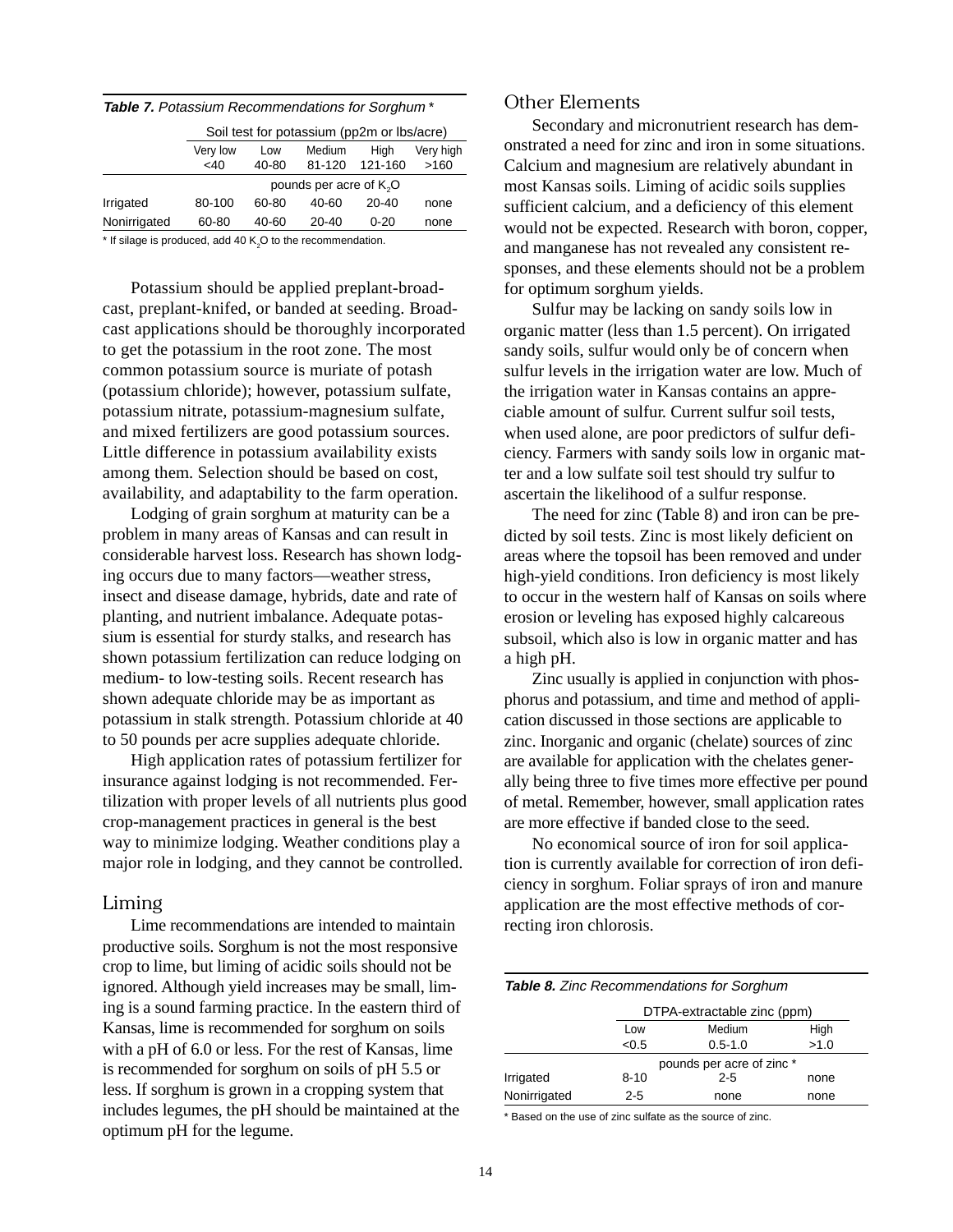# Irrigation

Grain sorghum peaked in popularity as an irrigated crop in the early to mid-1980s (Figure 5) and remains one of the top five irrigated crops in the state. Corn, wheat, soybeans, and alfalfa are the other four. Currently, about 250,000 acres of the 3 million irrigated acres in Kansas are planted to grain sorghum.

Grain sorghum has a drought-tolerant reputation; therefore, it is a choice for some irrigators with lowcapacity wells and limited water. Good yield response to limited water applications are possible. Under full irrigation, corn generally becomes the preferred feedgrain crop due to increased yield potential.

#### Water-use Requirements

Grain sorghum will use about 18 to 22 inches of water to produce a normal yield in the western part of Kansas. Its use requirements will be 1 to 2 inches less in the eastern part of the state. The total amount of irrigation water needed depends on the season and the amount of soil water stored in the root zone.





**Figure 6.** Characteristic Water-use Pattern of Grain Sorghum

Dry-year-irrigation estimates (*NRCS Irrigation Guide*) for grain sorghum range from about 15 inches in southwest Kansas to less than 7 inches in southeast Kansas. Irrigation estimates for years with average rainfall are from about 13 inches in the west to 4 inches in the east. These range estimates are for well-watered conditions.

Grain sorghum is generally one of the laterplanted summer crops. This allows for the soil profile to accumulate water prior to planting and often means the reproductive stage begins after the hottest weather of the summer passes. Water-use rates for the various growth stages are shown in Figure 6. Average peak water-use rates are about 0.3 inch per day, although occasionally a single-day peak use might approach 0.5 inch per day. Table 9 shows estimated water-use rates for various growth periods.

Grain sorghum develops an extensive root system, which can extend to 6 feet in a friable soil. Irrigation scheduling usually accounts for only the upper 3 feet of the root zone since most of the water extraction will occur in this region. About 75 percent of water use will occur in the upper half of the root zone. Under stress conditions, when the upper zone becomes water-limited, the crop will use significant deep water as illustrated in Table 10.

#### Irrigation Management

Grain sorghum is a crop that lends itself to a limited irrigation-scheduling program. For high-waterholding-capacity soils, like medium-textured silt loams or heavier clay loams, one or two in-season irrigations

| <b>Table 9.</b> Average Daily Water-use Rate by Phenologic |  |
|------------------------------------------------------------|--|
| Periods for Irrigated Grain Sorghum Grown under            |  |
| Unlimited Soil Moisture for Plant Development,             |  |
| Garden City                                                |  |
|                                                            |  |

| Time                           | Water use, inches per day |
|--------------------------------|---------------------------|
| Emergence to 12-inch height    | 0.16                      |
| 12-inch height to boot stage   | 0.27                      |
| Boot to heading stage          | 0.29                      |
| Heading to milk stage          | 0.25                      |
| Milk to soft dough stage       | 0.20                      |
| Soft dough to maturity         | 0.13                      |
| Source: Technical Bulletin 113 |                           |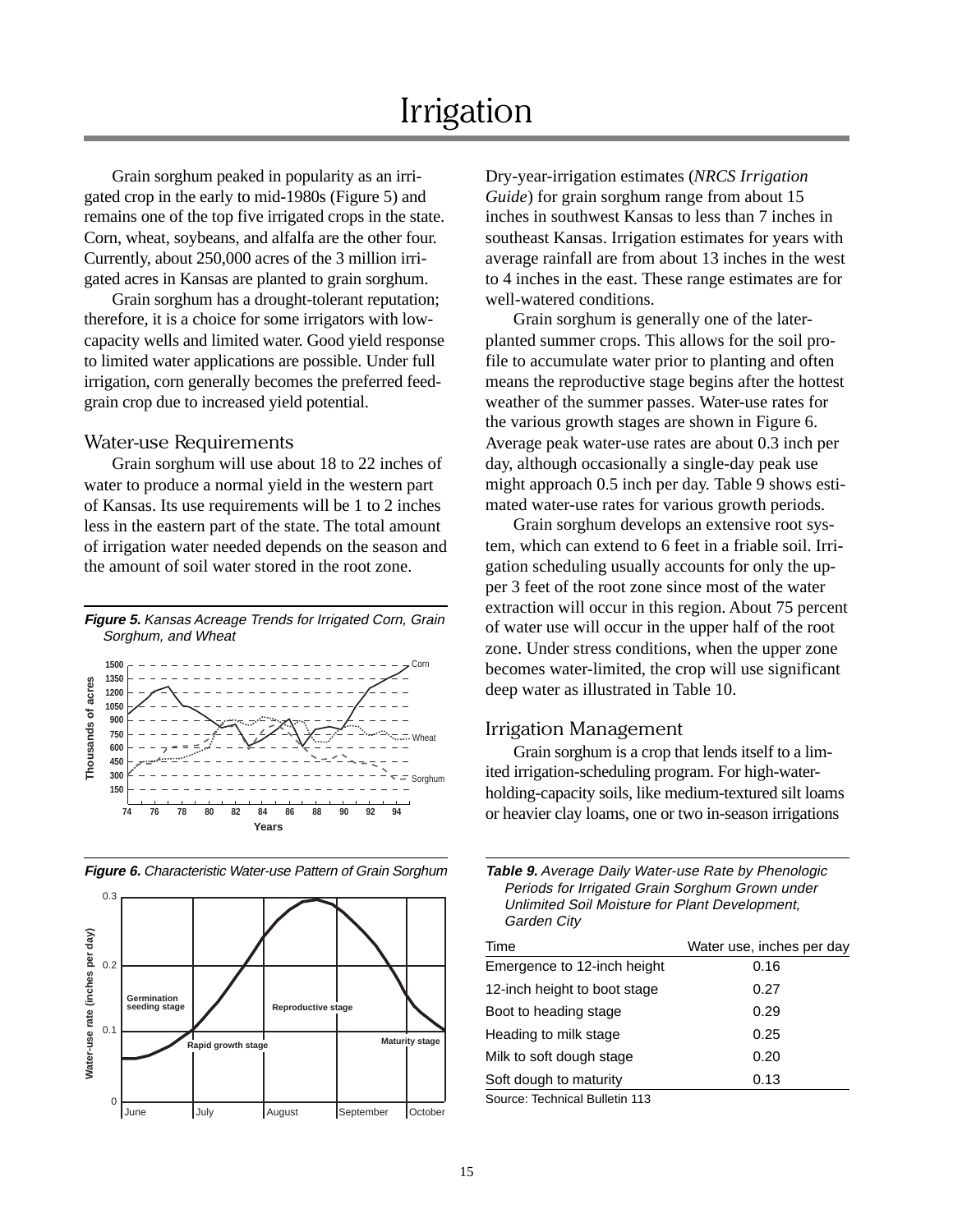(6 to 8 inches) will produce 80 to 90 percent of the full yield potential under most circumstances.

Review of research trials in western Kansas demonstrates the utility of grain sorghum as a limited-irrigation crop (Table 11). In general, one or two irrigation applications, which were generally large (4 or 6 inches), provided near-maximum yield potential as compared to treatment with three or four in-season irrigations. These trials were on deep silt loams. Although most of these trials included a preplant irrigation, preplant irrigation is not recommended if any in-season irrigation is planned. In most years, sufficient rainfall is available to recharge the upper root zone, making preplant irrigation an inefficient water-use practice.

In addition to being able to extract water from a great depth within the root zone (Table 10), grain sorghum is able to extract soil water at a lower percentage of available soil water without yield loss when water is limited in the upper root zone. The general irrigation-management recommendation is to maintain soil water at or greater than 50 percent available. For grain sorghum, however, the soil water can be depleted to an average of 30 to 40 percent available water before grain yields are severely reduced (Figure 7). Scheduling based on soil-water depletion or crop-water use (evapotranspiration or "ET") rates would be recommended when full irrigation of grain sorghum is intended.

Full and limited irrigation of grain sorghum on sandy soils require more-frequent and smaller irrigation applications, which matches the capability

**Table 10.** Water-extraction Patterns under Different Soilwater Conditions, Garden City

| Depth<br>(feet) | Normal<br>(no stress) | Moderate<br>stress | Moderate to severe<br>stress |
|-----------------|-----------------------|--------------------|------------------------------|
| $0 - 1$         | 31.4%                 | 25.3%              | 7.5%                         |
| $1 - 2$         | 23.2                  | 18.9               | 7.3                          |
| $2 - 3$         | 18.4                  | 19.9               | 14.8                         |
| $3 - 4$         | 13.4                  | 17.9               | 24.9                         |
| $4 - 5$         | 7.6                   | 11.7               | 24.4                         |
| $5-6$           | 6.0                   | 6.3                | 21.0                         |

Source: Technical Bulletin 113

of center-pivot systems commonly used to irrigate sandy soils. Irrigation scheduling using evapotranspiration or by maintaining a given soil-water-depletion balance may be most useful in this condition where low-water-holding capacity and restricted root zones present challenges to irrigation management. Underirrigation can quickly result in yieldlimiting stress. Single, large irrigation can result in nutrient leaching and inefficient water use due to deep percolation.

If water becomes limited at any stage of growth, grain sorghum has the ability to tolerate water stress. Within certain limits, grain sorghum is a droughtresistant crop. One difficulty with a soil-water shortage is a delay in maturity. If plant maturity is delayed due to water stress, the crop may face frost damage in the event of an early freeze. Late-season water stress during grain filling can result in shriveled seeds, which reduces yield.

### Irrigation Summary

- Grain sorghum's water-use rate is similar to other summer crops and peaks at about 0.3 inch per day. The peak use begins at approximately initiation of the reproductive stage.
- Seasonal water need is 18 to 22 inches.
- Irrigation requirements vary from less than 6 inches in the east to about 15 inches in the west under well-watered conditions in normal years.
- Grain sorghum has an extensive root system, and its drought tolerance makes it suitable for limited irrigation.



**Figure 7.** Percent Available Soil Water to the 4-foot Depth Prior to Irrigations

Source: Conservation Research Report #5, 1965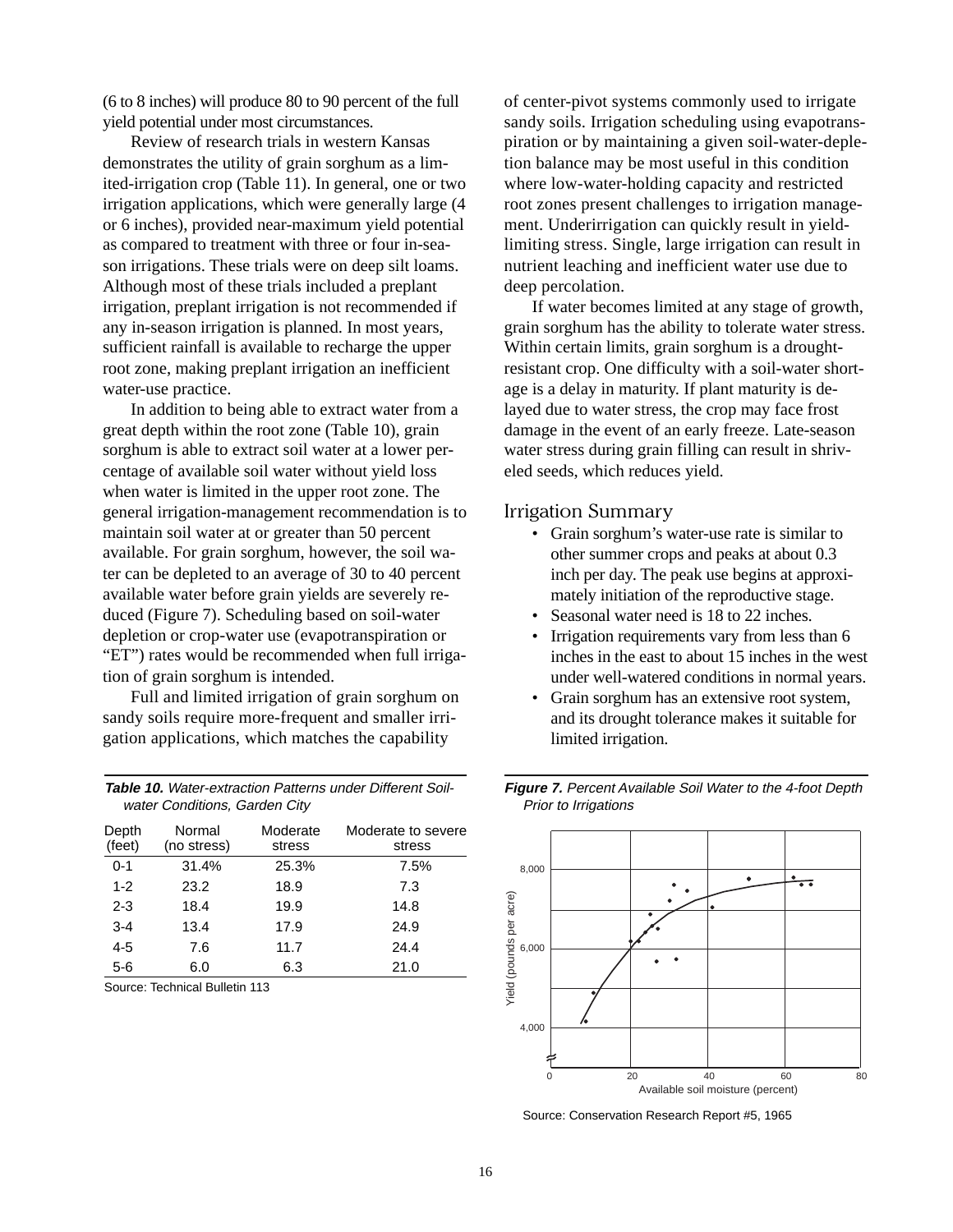| Table 11. Summary of K-State Irrigated Grain Sorghum Tests in Western Kansas (Bushels per Acre) |                                        |                    |                    |                        |                                      |                                               |                  |
|-------------------------------------------------------------------------------------------------|----------------------------------------|--------------------|--------------------|------------------------|--------------------------------------|-----------------------------------------------|------------------|
| description<br>Treatment                                                                        | Garden City<br>1954-59                 | 1970-72<br>Colby   | Tribune<br>1974-77 | Garden City<br>1976-78 | Garden City<br>1976-82               | Colby<br>1978-79                              | Colby<br>1982-85 |
| Nonirrigated<br>$   -$                                                                          | $\mathfrak{A}^{\scriptscriptstyle{+}}$ | ı                  | I                  | ı                      |                                      |                                               |                  |
| Preplant (pre)                                                                                  |                                        | 5                  | \$                 | တ<br>თ                 | 0<br>Ë                               | 33                                            |                  |
| Pre + early<br>__ vegetation (ev)<br>_ _ _ _ _ _ _                                              | $102 -$                                | ic                 |                    |                        | $\overline{2}$                       |                                               |                  |
| Pre + ev + boot _ _ _ _                                                                         |                                        |                    |                    | တ                      | ო<br>$\mathbf{\sim}$                 |                                               |                  |
| Pre + ev + boot + milk                                                                          | $\frac{1}{2}$                          | ○                  |                    | σ                      |                                      | 5                                             |                  |
| Pre + boot or bloom $-$                                                                         |                                        |                    | ဒ                  | ຊ                      | $\infty$<br>$\overline{\phantom{0}}$ | $\frac{2}{9}$                                 |                  |
| Pre + boot + head                                                                               |                                        |                    | 8                  |                        |                                      | $\overline{5}$                                |                  |
|                                                                                                 |                                        |                    | 104                |                        |                                      | 100                                           |                  |
| Pre + boot + milk _                                                                             |                                        | 95                 | $\overline{6}$     |                        |                                      |                                               |                  |
| Pre + head + milk                                                                               |                                        | 0                  | 5                  |                        |                                      |                                               |                  |
| $\mathsf I$<br>Pre + 50% depletion                                                              |                                        |                    |                    | ∞<br>∾                 | 34                                   |                                               |                  |
| $\frac{1}{1}$<br>$\frac{\sum_{i=1}^{n}}{n}$                                                     |                                        | 80                 |                    |                        | $\frac{5}{10}$                       |                                               |                  |
| August                                                                                          |                                        | 3                  |                    |                        |                                      | I<br>$\overline{\phantom{a}}$<br>$\mathsf{l}$ |                  |
| $\begin{array}{c} 1 \\ 1 \\ 1 \end{array}$<br>$July & August \_ 2 - - 2 = -$                    |                                        | $\scriptstyle\sim$ |                    |                        |                                      |                                               |                  |
| Scheduled based on:                                                                             |                                        |                    |                    |                        |                                      | Colby (1982-85)                               |                  |
| $1.4 \times ET$ (excess irrigation)                                                             |                                        |                    |                    |                        |                                      | 105                                           |                  |
| $1.2 \times ET$ (excess irrigation)                                                             |                                        |                    |                    |                        |                                      | 98                                            |                  |
| $1.0 \times ET$ (normal irrigation)                                                             |                                        |                    |                    |                        |                                      | 106                                           |                  |
| $0.8 \times ET$ (limited irrigation)                                                            |                                        |                    |                    |                        |                                      | 8                                             |                  |
| $0.6 \times ET$ (limited irrigation)                                                            |                                        |                    |                    |                        |                                      | 34                                            |                  |
| $0.4 \times ET$ (limited irrigation)                                                            |                                        |                    |                    |                        |                                      | 85                                            |                  |
|                                                                                                 |                                        |                    |                    |                        |                                      |                                               |                  |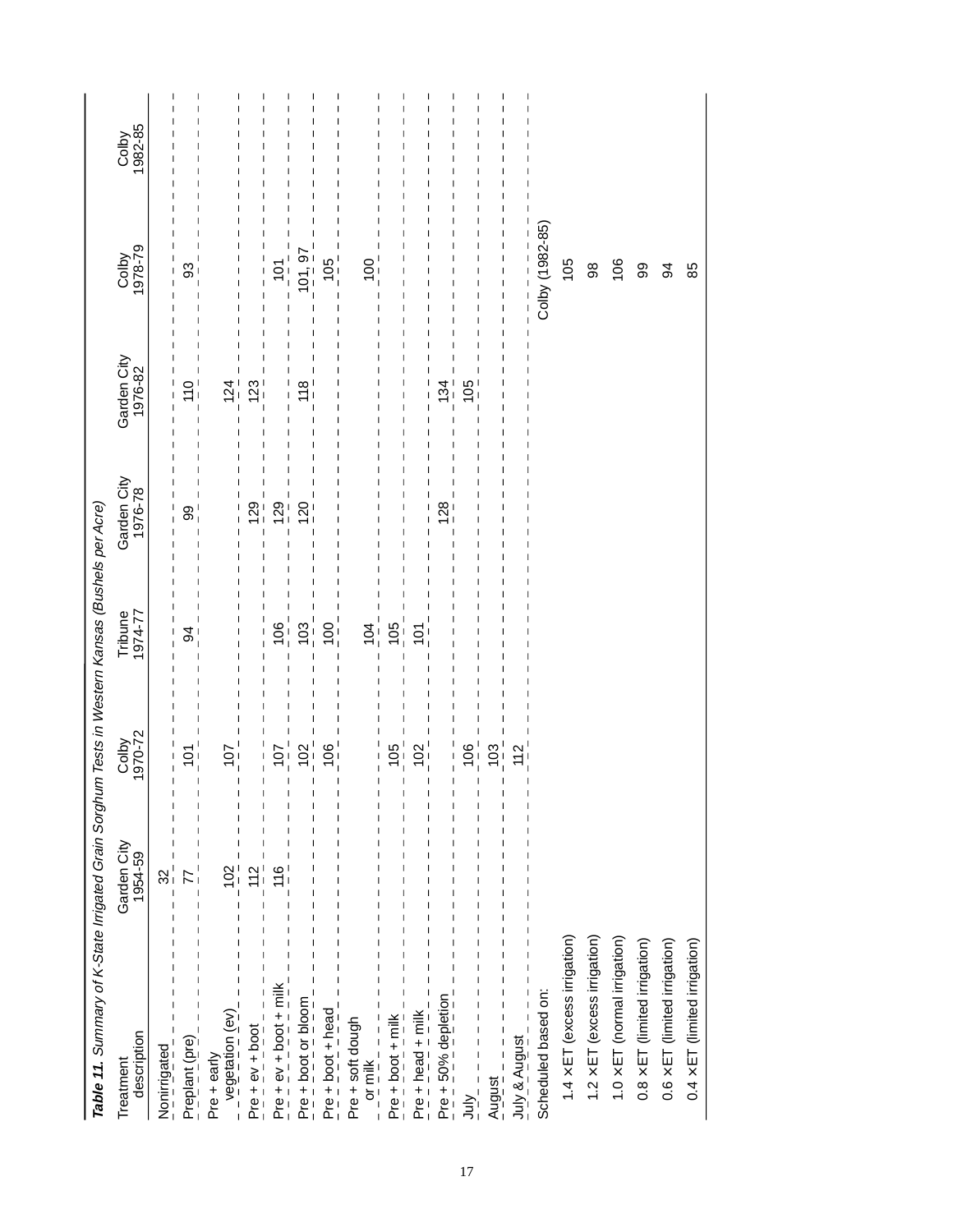# Major Sorghum Diseases

Diseases of sorghum, like those of other crops, vary in severity from year to year and from one locality or field to another, depending upon environment, causal organisms, and the host plant's resistance. Estimates of annual sorghum yield losses in Kansas average about 5 percent.

The total eradication of disease in sorghum is not economically feasible, so growers must try to minimize their damage through an integrated pestmanagement system. Planting resistant hybrids; providing optimum growing conditions; rotating with other crops; removing infested debris; planting disease-free seed; proper seedbed preparation; and accurate application of herbicides, insecticides, and fungicides are all methods that can be used to minimize losses from disease.

Although sorghum is susceptible to many diseases, there are only a few that cause or have the immediate potential to cause economic losses in Kansas on a regular basis. They are described in Table 12.

**Note:** Disease and insects with asterisk (\*) are illustrated on the inside back cover.

| Table 12. Sorghum Diseases                                                                 |                                                                                                                                                   |                                                                                                                        |                                                                                                                                      |
|--------------------------------------------------------------------------------------------|---------------------------------------------------------------------------------------------------------------------------------------------------|------------------------------------------------------------------------------------------------------------------------|--------------------------------------------------------------------------------------------------------------------------------------|
| Disease and cause                                                                          | Symptoms                                                                                                                                          | Occurrence                                                                                                             | Control                                                                                                                              |
| Seed rot<br>Mostly fungi:<br>Fusarium<br>Rhizopus<br>Aspergillus<br>Penicillium<br>Pythium | Thin, uneven stands.<br>Weak emergence. Shoots<br>appear yellow. Seeds show<br>general rot, blackened<br>embryos, reddened and<br>necrotic roots. | Most noticeable following<br>prolonged periods of cool,<br>wet weather just after<br>planting.<br>Poorly drained soil. | Captan is routinely used<br>as a seed treatment.<br>Metalaxyl is recommended<br>for Pythium control.                                 |
| <b>Seedling rot</b><br>Damping-off<br>Same as for seed rot                                 | Death at or prior to<br>emergence.<br>Rots observed at the soil<br>line.<br>Thin, uneven stands.                                                  | Same conditions as for seed<br>rot.<br>Also may occur during hot<br>weather at emergence.                              | Same as for seed rot.                                                                                                                |
| Seedling blight *<br>Fusarium is the principal<br>pathogen                                 | Stunted growth,<br>discolored leaves<br>(reddish), red to black<br>roots with dead areas.                                                         | Same as for seed rot. Also<br>may occur in hot weather<br>at time of secondary root<br>development                     | Avoid acidic soils (pH<br><5.5). Acid amide<br>herbicides may increase<br>seedling blight severity.                                  |
| Root rot<br>Soilborne fungi                                                                | Plants easily uprooted.<br>Outer portion of roots<br>easily strips off and is red,<br>gray or black.<br>Top growth is stunted.                    | Generally present every<br>year. Most important<br>under adverse growing<br>conditions.                                | See Fusarium stalk rot.                                                                                                              |
| <b>Stalk rot</b><br>Fusarium stalk rot *<br>Fusarium spp.                                  | Premature death of<br>plants. Roots usually show<br>considerable rot. Infected                                                                    | Disease is favored by<br>abundant moisture and<br>moderate temperatures                                                | Some hybrids are more<br>resistant than others.<br>Continuous cropping, high                                                         |
| See Extension Bulletin<br>L-741, Stalk Rots of Corn<br>and Sorghum                         | stalk tissue is discolored<br>with salmon to dark red<br>hues predominating.                                                                      | following head initiation                                                                                              | nitrogen levels, high plant<br>populations and loss of<br>leaf area to insects.<br>disease or hail tends to<br>intensify stalk rots. |
| Charcoal rot<br>Macrophomina phaseolina                                                    | Chlorosis of the head<br>stalk is the first symptom.<br>Stalk disintegration with                                                                 | Most apt to occur in light<br>or shallow,<br>drought-stressed soils.                                                   | Some hybrids are more<br>resistant than others.<br>Reduce plant populations                                                          |
| See Extension Bulletin L-741                                                               | numerous small, black<br>bodies (sclerotia)<br>scattered throughout.                                                                              | Disease may be present<br>only in scattered areas of<br>the field.                                                     | to avoid stress.<br>Later-maturing hybrids<br>often escape infection.                                                                |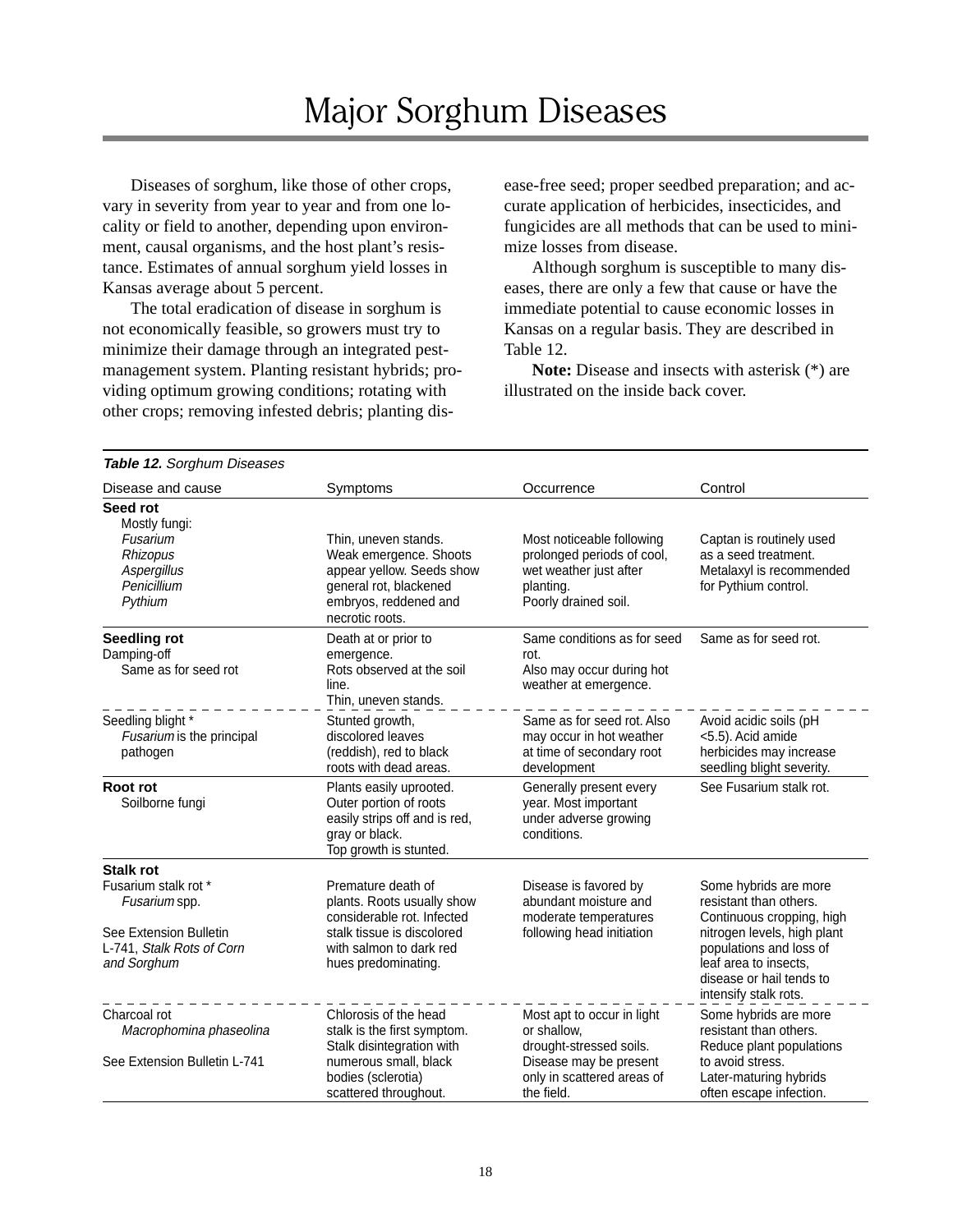**Table 12.** Sorghum Diseases (continued)

| $\frac{1}{2}$ $\frac{1}{2}$ $\frac{1}{2}$ $\frac{1}{2}$ $\frac{1}{2}$ $\frac{1}{2}$ $\frac{1}{2}$ $\frac{1}{2}$ $\frac{1}{2}$ $\frac{1}{2}$ $\frac{1}{2}$ $\frac{1}{2}$ $\frac{1}{2}$ $\frac{1}{2}$ $\frac{1}{2}$ $\frac{1}{2}$ $\frac{1}{2}$ $\frac{1}{2}$ $\frac{1}{2}$ $\frac{1}{2}$ $\frac{1}{2}$ $\frac{1}{2}$ |                                                                                                                                                                                                                                                                                    |                                                                                                                                                                                   |                                                                                                                                                                                                                 |
|---------------------------------------------------------------------------------------------------------------------------------------------------------------------------------------------------------------------------------------------------------------------------------------------------------------------|------------------------------------------------------------------------------------------------------------------------------------------------------------------------------------------------------------------------------------------------------------------------------------|-----------------------------------------------------------------------------------------------------------------------------------------------------------------------------------|-----------------------------------------------------------------------------------------------------------------------------------------------------------------------------------------------------------------|
| Disease and cause                                                                                                                                                                                                                                                                                                   | Symptoms                                                                                                                                                                                                                                                                           | Occurrence                                                                                                                                                                        | Control                                                                                                                                                                                                         |
| <b>Viral diseases</b><br>Maize dwarf mosaic virus *<br>(MDMV-A)<br>Sugarcane mosaic virus<br>(MDMV-B)<br>See Extension Bulletin L-481                                                                                                                                                                               | Mosaic patterns<br>(alternating light and<br>dark green areas) on<br>whorl leaves. Cool nights<br>(below 60 F for Strain A,<br>below 70 F for Strain B)<br>may cause red and<br>necrotic areas resembling<br>a blight. Flowering may<br>be delayed. Seed may be<br>underdeveloped. | Virus is carried by insects,<br>mostly greenbug and corn<br>leaf aphid. MDMV<br>overwinters in Johnson-<br>grass.                                                                 | Plant tolerant hybrids.<br>Hybrids expressing only<br>the mosaic reaction show<br>less reduction in yield than<br>plants with red leaf<br>symptoms.                                                             |
| Small seed<br><b>Primarily MDMV</b>                                                                                                                                                                                                                                                                                 | Red to black lesions<br>develop on panicle<br>branches. Often damage<br>is limited to point of seed<br>attachment-appears as a<br>black dot inside floret. As<br>seed shrinks it becomes a<br>dull color                                                                           | Observed when the crop<br>matures during soft dough.<br>Most common during cool,<br>wet weather.                                                                                  | Hybrids resistant to<br>MDMV are not immune to<br>small seed. No practical<br>controls at present time.                                                                                                         |
| Foliar diseases caused by fungi <sup>1</sup><br>Sorghum ergot<br>Claviceps africana                                                                                                                                                                                                                                 | Ovary is converted to a<br>white fungal mass visible<br>between the glumes.<br>Exudation of a sweet.<br>sticky "honeydew" from<br>the infected flowers<br>occurs. Honeydew that<br>drips onto leaves or soil<br>produces a white,<br>powdery mass during<br>moist conditions.      | Worldwide wherever<br>sorghum is grown.<br>Male-sterile forage<br>sorghums and hybrid seed<br>production fields are most<br>susceptible.                                          | Avoid planting male-sterile<br>forages or hybrids with<br>cold sterility problems.<br>Avoid late planting. Later<br>plantings should have<br>increased plant populations<br>to discourage secondary<br>tillers. |
| Northern corn leaf blight<br>Exserohilum turcicum                                                                                                                                                                                                                                                                   | Large (2 inches or more)<br>elliptical spots with gray<br>centers and tan to reddish<br>borders. Very similar to<br>sooty stripe.                                                                                                                                                  | Most prevalent during<br>prolonged periods of warm<br>and humid weather.                                                                                                          | Crop rotation.<br>Resistant hybrids.                                                                                                                                                                            |
| Sooty stripe *<br>Ramulispora sorghi                                                                                                                                                                                                                                                                                | Elongated spots that may<br>extend several inches with<br>broad, yellow to orange<br>margins. A sooty-like<br>growth is generally<br>present on the underside<br>of the lesion.                                                                                                    | Oldest leaves usually are<br>attacked first and most<br>extensively. Yield losses of<br>25% or more have been<br>recorded.                                                        | Crop rotation.<br>Full season hybrids appear<br>to be more resistant.                                                                                                                                           |
| Rust<br>Puccinia purpurea                                                                                                                                                                                                                                                                                           | Small brown pustules or<br>blister-like growths on the<br>upper and lower leaf<br>surfaces.                                                                                                                                                                                        | Usually appears late in the<br>growing season. Favored<br>by warm, moist weather.<br>Significant losses can occur<br>if infection occurs early.                                   | Resistant hybrids.                                                                                                                                                                                              |
| Crazy top downy mildew<br>Sclerophthora macrospora                                                                                                                                                                                                                                                                  | Light colored leaves<br>become stiff, leathery,<br>upright, with roughened,<br>blister-like appearance. If<br>heads appear, glumes are<br>often proliferated to give<br>"crazy top" symptom.                                                                                       | Most severe when flooding<br>occurs on seedbeds or<br>young seedlings. Also, in<br>poorly drained or heavy<br>soils. Many grasses are<br>susceptible including wheat<br>and corn. | Several hybrids are<br>resistant. Avoid areas<br>where the disease is a<br>recurring problem.<br>Seed treatment with<br>metalaxyl.                                                                              |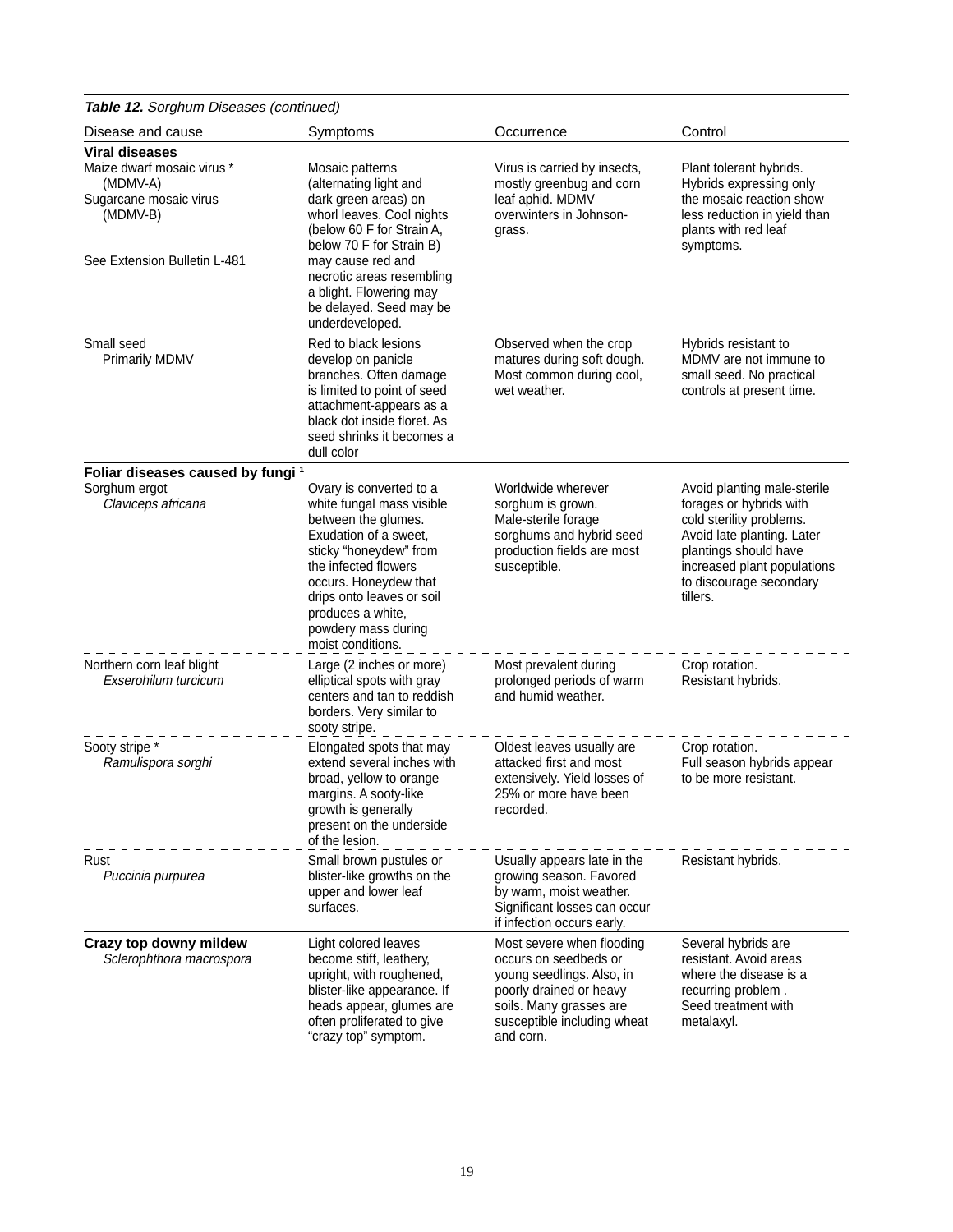**Table 12.** Sorghum Diseases (continued)

| Disease and cause                                                                                      | Symptoms                                                                                                                                                                                             | Occurrence                                                                                                                                                      | Control                                                                                                                                                                                                  |
|--------------------------------------------------------------------------------------------------------|------------------------------------------------------------------------------------------------------------------------------------------------------------------------------------------------------|-----------------------------------------------------------------------------------------------------------------------------------------------------------------|----------------------------------------------------------------------------------------------------------------------------------------------------------------------------------------------------------|
| Foliar diseases caused by bacteria <sup>2</sup><br><b>Bacterial stripe</b><br>Pseudomonas andropogonis | Long, narrow, reddish or<br>tan stripes depending<br>upon hybrids. Lesions<br>usually confined between<br>veins. Shiny, crusty spots<br>from exudate generally<br>found on underside of<br>leaves.   | Most common bacterial<br>disease. Prevalent during<br>cool, humid weather.                                                                                      | Control measures have not<br>been warranted.                                                                                                                                                             |
| <b>Bacterial streak</b><br>Xanthomonas holcicola                                                       | Narrow, water-soaked,<br>translucent streaks about<br>$\frac{1}{8}$ inch wide by 1 to 6<br>inches in length. After<br>several days, lesions turn<br>red.                                             | Very common during<br>warm, humid weather.                                                                                                                      | Control measures are not<br>warranted                                                                                                                                                                    |
| Other sorghum diseases <sup>3</sup><br>Sorghum downy mildew<br>Peronosclerospora sorghi                | Vivid green and white<br>stripes on leaves in late<br>spring or early summer.<br>Leaves shredded by wind<br>until most leaf veins are<br>separated. Heads<br>partially or completely<br>sterile.     | Most noticeable when<br>sorghum is planted after<br>sudan grass. Most common<br>in eastern and south<br>central Kansas.                                         | Do not plant sorghum after<br>sudan grass.<br>Crop rotation.<br>Hybrid differences in<br>susceptibility exist. Ask<br>seed company for list of<br>tolerant hybrids.<br>Seed treatment with<br>metalaxyl. |
| Gray leaf spot<br>Cercospora sorghi                                                                    | Dark purple spots having<br>a grayish cast during<br>spore production.<br>Rectangular lesions, 1/4<br>inch and larger.                                                                               | Usually occurs late<br>in growing season as the<br>crop is maturing. Little, if<br>any, losses occur.                                                           | Same as northern corn leaf<br>blight.                                                                                                                                                                    |
| Anthracnose<br>Colletotrichum graminicola                                                              | Small, circular to<br>elliptical spots $\frac{1}{8}$ to $\frac{1}{4}$<br>inch in diameter.<br>Depending on the hybrid,<br>lesions may be tan,<br>orange, red, or<br>blackish-purple.                 | Most prevalent in areas<br>where periods of high<br>humidity alternate with<br>relatively dry periods.                                                          | Same as northern corn leaf<br>blight.                                                                                                                                                                    |
| Zonate leaf spot<br>Gloeocercospora sorghi                                                             | Circular, reddish-purple<br>bands alternating with tan<br>or straw colored areas<br>which give a concentric<br>zonate, or bull's-eye<br>appearance. Lesion<br>diameter may extend<br>several inches. | Most severe during<br>prolonged periods of<br>high humidity.                                                                                                    | Same as northern corn leaf<br>blight.                                                                                                                                                                    |
| Head smut<br>Sporisorium reilianum                                                                     | A portion or all of the head<br>replaced by smut galls.                                                                                                                                              | Plants are infected in<br>seedling stage; symptoms<br>are not apparent until boot<br>or heading stage. More<br>severe in south central and<br>southwest Kansas. | Chemical controls are not<br>effective. Utilize resistant<br>hybrids.                                                                                                                                    |

<sup>1</sup> There are many foliar diseases caused by fungi that can occur on sorghum. Seedling blights, stalk rots, sooty stripe, rust, northern corn leaf blight, and crazy top downy mildew can cause economic losses to occur in some years and on some hybrids. Since fungicide control is not available with the exception of seed treatments, management usually consists of selecting resistant hybrids and cultural practices such as crop rotation and the removal of residue where soil erosion is not a problem.

<sup>2</sup> Bacterial leaf spots have not been shown to cause yield losses under Kansas conditions, but they are generally present every year, particularly under wet, humid conditions.

<sup>3</sup> The previously described diseases represent those that occasionally cause significant yield losses in Kansas and those that, though not causing economic damage, are present on a regular basis. In addition, there are a number of diseases that occur sporadically in Kansas, only a few of which have the potential to cause economic yield loss. The most notable of these is sorghum downy mildew, which has caused significant yield losses in the past, but it is now effectively controlled using resistant hybrids and chemical seed treatments.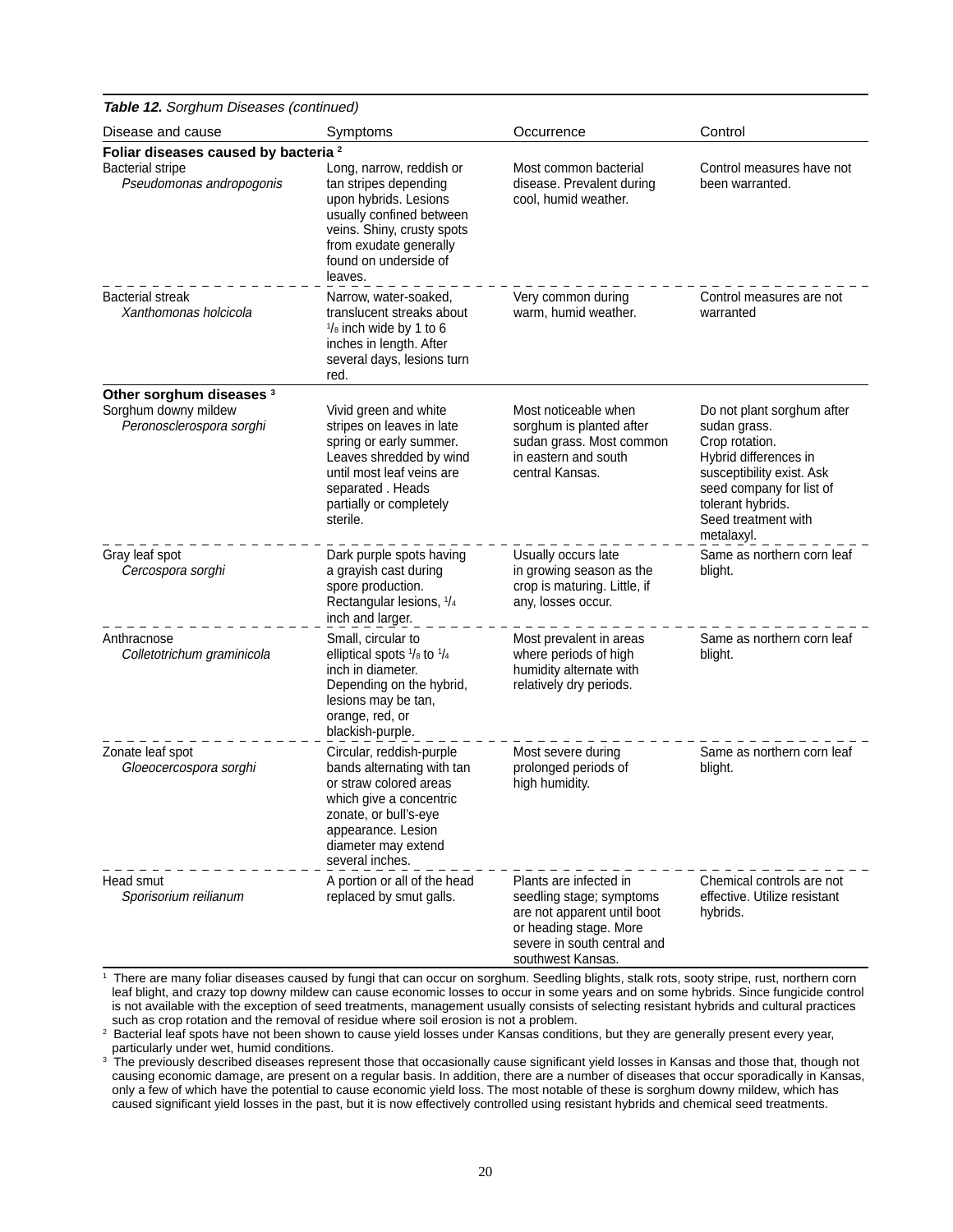### Spray Injury

Red, brown, or black spots or streaks become evident within 7 to 10 days after application. Injury occurs most often after spraying for aphids at the heading stage. Watch for patterns that coincide with application practices. Sorghums vary in sensitivity and expression. In severe cases, elongated streaks

may appear as a general blight on leaves, not unlike bacterial streak or maize dwarf mosaic virus (MDMV). Parathion-type insecticides are commonly implicated. Damp mornings and hot days seem to compound the problem. Follow label directions carefully.

# Major Sorghum Insects

Insect problems in sorghum vary in different areas of the state, from season to season, and from field to field. The greenbug is generally of primary concern since it occurs statewide and is capable of causing serious damage, and sorghums are susceptible to attack at almost any time during the growing season. Chinch bugs rank high in importance in central and eastern Kansas, particularly during dry seasons. In addition, there is a relatively large group of insects that may, at times, be of local importance. Those of most frequent concern are described in Table 11. Most growers realize that not all insects found in sorghum are destructive; some are beneficial. Among those that are destructive, the amount of economic injury caused will vary according to the species, density of the infestation, the crop growth stage, and sometimes other factors. Economic injury

is defined as causing a loss that would be equal to or greater than the cost of control.

For more information on insect problems and their control, obtain a copy of *Sorghum Insect Management Recommendations*, MF-742, for the current year. This publication is available either at county Research and Extension offices or from the Distribution Center, K-State, Umberger Hall, Manhattan, KS 66506. For more information on identification of sorghum insects, ask for sorghum insect picture sheets No. 1 and No. 2, and for more information on scouting techniques and damaging levels of insect populations, request a copy of *Sorghum Insect Scouting Procedures*. These last two publications are available only from Extension Entomology, K-State, Waters Hall, Manhattan, KS 66506.

| Table 11. Insects of Frequent Concern in Sorghum |                                                                                                                                                                                                                                                                                               |                     |                                                                    |
|--------------------------------------------------|-----------------------------------------------------------------------------------------------------------------------------------------------------------------------------------------------------------------------------------------------------------------------------------------------|---------------------|--------------------------------------------------------------------|
| Time of year/<br>crop growth stage               | Description                                                                                                                                                                                                                                                                                   | <b>Distribution</b> | Probable<br>insect                                                 |
| 1. Planting time;<br>seed-attacking insects      | Poor emergence of plants or seeds fail to<br>germinate. Seeds mechanically injured or<br>destroved.                                                                                                                                                                                           | Statewide           | False wireworms.<br>seed corn beetles.<br>kafir ants,<br>wireworms |
| 2. Early season                                  | Plants stunted or lodging early in the season.<br>Occasionally, plants die. Underground portion of<br>stems show signs of tunneling and feeding.<br>Hard-shelled yellowish larvae may be present.                                                                                             | Statewide           | Wireworms                                                          |
| 3. Early season                                  | Plants stunted or lodged. Roots destroyed or<br>severely pruned. C-shaped whitish grubs present.                                                                                                                                                                                              | Statewide           | White grubs                                                        |
| 4. Early season                                  | Leaves exhibit moderate to excessive amounts of<br>feeding damage. Some expanded leaves with rows<br>of transverse round to oblong holes. Affected plants<br>may be stunted or dying. Usually found in lower<br>spots within fields corresponding to where yellow<br>nutsedge grew last year. | Statewide           | <b>Billbugs</b>                                                    |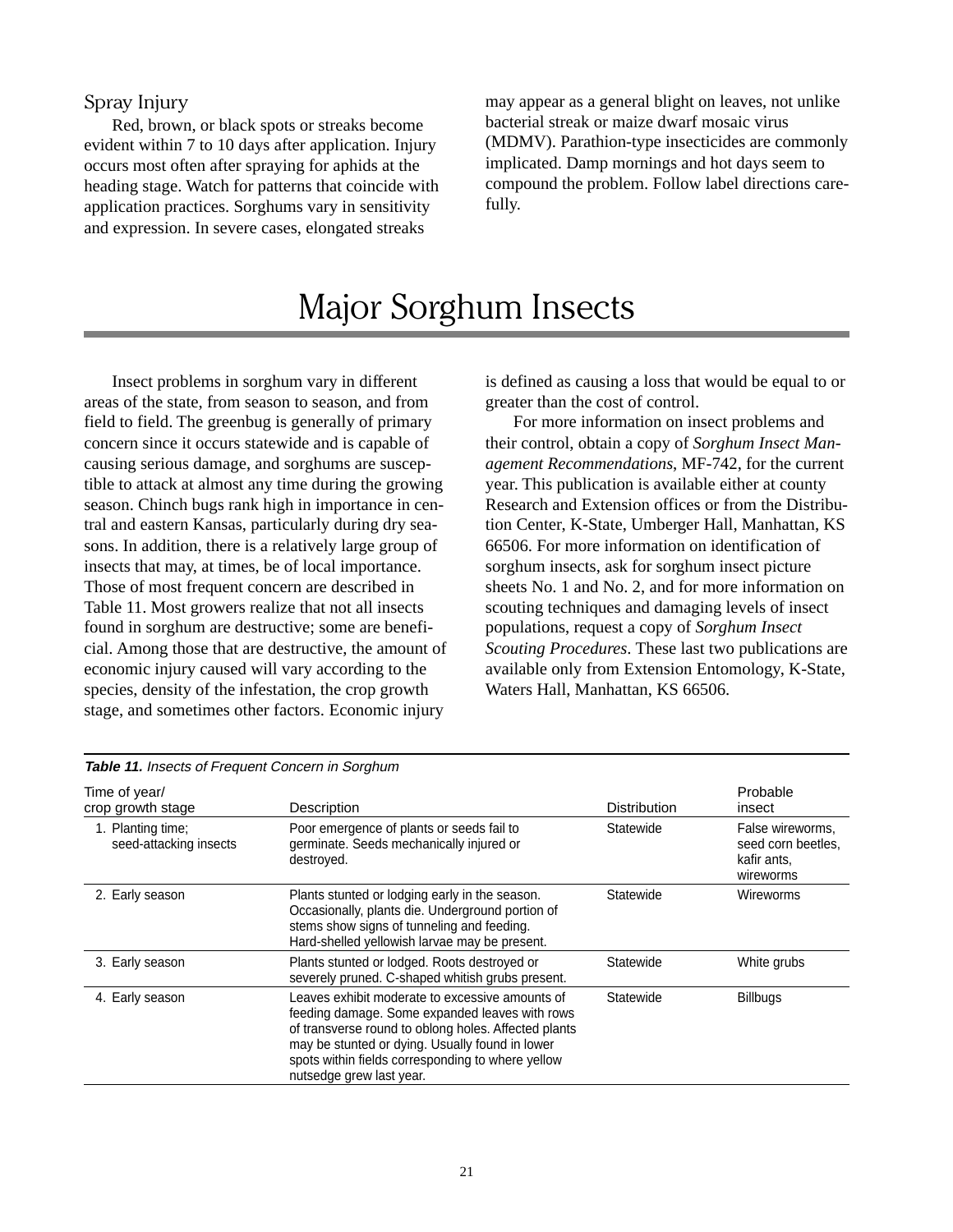| Time of year/<br>crop growth stage                | Description                                                                                                                                                                                                                                                                                                                                                                                                                                                                                    | Distribution                                                                                        | Probable<br>insect         |
|---------------------------------------------------|------------------------------------------------------------------------------------------------------------------------------------------------------------------------------------------------------------------------------------------------------------------------------------------------------------------------------------------------------------------------------------------------------------------------------------------------------------------------------------------------|-----------------------------------------------------------------------------------------------------|----------------------------|
| 5. Seedlings to 6-inch plants                     | Upper epidermis of leaf tissue chewed away.<br>Pattern shows as a series of streaks or whitish<br>stripes. Definite mechanical destruction of tissue<br>can be observed. Tiny, hard-shelled, shiny beetles,<br>1/16 inch long, jump rapidly when disturbed.                                                                                                                                                                                                                                    | Statewide                                                                                           | Flea beetles               |
| 6. Seedlings to 6-inch plants                     | Similar to flea beetle injury. Small, fine white<br>streaks present on surface of leaf tissue. Small<br>splinter-like insects present on the plants, usually<br>in the whorls. Less than $1/16$ inch long; color varies<br>from transparent to dark; some winged, some not.                                                                                                                                                                                                                    | Statewide                                                                                           | <b>Thrips</b>              |
| 7. Seedlings to 6-inch plants                     | Plants partially or totally cut off just above or below<br>the soil surface. Brownish to blackish worms may<br>be present, generally under the soil surface in the<br>vicinity of injured plants.                                                                                                                                                                                                                                                                                              | Statewide                                                                                           | Cutworms                   |
| 8. May to June<br>on seedling plants              | Small seedlings show signs of reddening,<br>sometimes plants dying. Insects present on<br>above-ground portions of the plant. Tiny, light<br>green, soft-bodied insects. Or, sometimes, if<br>insects have disappeared, numerous whitish cast<br>skins present on foliage and soil around affected<br>plants.                                                                                                                                                                                  | Statewide, but<br>more common<br>in central and<br>eastern areas                                    | Greenbugs*                 |
| 9. May to June<br>on seedling plants              | Injury similar to #8, except affected leaves develop<br>distinctive purplish color, older leaves may fire and<br>turn yellow. Insects similar to greenbugs, but<br>somewhat smaller, lemon-yellow color.                                                                                                                                                                                                                                                                                       | More common<br>in eastern areas                                                                     | Yellow sugarcane<br>aphids |
| 10. May to June;<br>seedlings to<br>6-inch plants | Medium to dark green sucking insects present,<br>especially in whorls of plants. Prominent cornicles<br>or tail-pipes present on upper side near rear of<br>body. Tail-pipes are darkish in color. Area around<br>base of tail-pipes is also darkish in color. Generally<br>no visible injury associated with these insects,<br>even though they may be quite numerous. Also<br>see #13.                                                                                                       | Statewide                                                                                           | Corn leaf aphids *         |
| 11. May to June;<br>seedlings to<br>6-inch plants | Damage generally appearing at the margin of the<br>field and progressing inward. Small plants show<br>signs to 6 inches high of stunting or dying.<br>Occasionally much reddish discoloration on lower<br>portions of plants. Partially grown or full-grown bugs<br>feeding either above or below ground on plants.<br>Immature bugs are reddish to blackish with a white<br>stripe across middle of back. Adults black except<br>for whitish wings. Adult insect about 1/8 inch long or less. | Generally in the<br>eastern half of the<br>state, usually in<br>sorghum fields<br>adjacent to wheat | Chinch bugs *              |
| 12. May to June;<br>seedlings to<br>6-inch plants | Small plants dying, larger plants with the central<br>leaves in the whorl dying. Signs of tunneling<br>present on the underground portion of the stem.<br>Frequently destroys the growing point. Silken<br>tunnels may be attached to the underground<br>portion of the plant. Slender worms up to about<br>3/4 inch in length may be present. Generally<br>greenish to bluish-green. Very agile, move rapidly<br>when disturbed.                                                              | Likely to be present<br>in south central<br>areas of Kansas                                         | Lesser corn stalk<br>borer |
| 13. Early season;<br>6- to 12-inch plants         | Plants lodged. Brace roots absent or appear to<br>have dried up (common during some years). Soil<br>dry in the area where brace roots should be<br>developing. Often mistaken for insect injury.                                                                                                                                                                                                                                                                                               | Statewide                                                                                           | Usually<br>physiological   |
| 14. June, July, August;<br>whorl stage            | Leaves shiny and syrupy, excessive honeydew<br>present, aphids present in upper portions of the plant.<br>Whitish cast skins also frequently present. Some<br>leaves yellow with reddish blotches.                                                                                                                                                                                                                                                                                             | Statewide                                                                                           | Corn leaf aphids *         |

# **Table 11.** Insects of Frequent Concern in Sorghum (continued)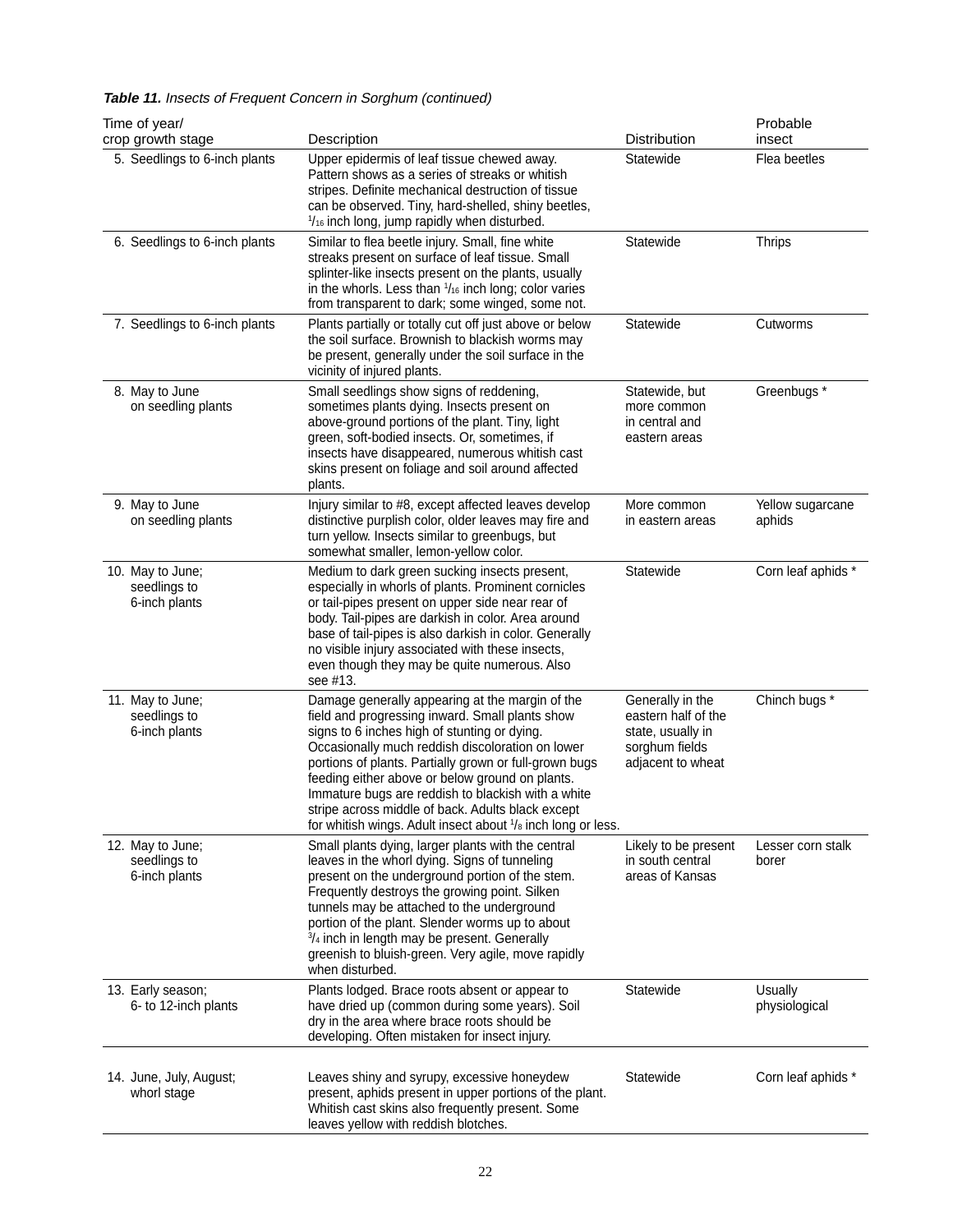|  | Table 11. Insects of Frequent Concern in Sorghum (continued) |  |  |
|--|--------------------------------------------------------------|--|--|
|--|--------------------------------------------------------------|--|--|

| Time of year/                                      |                                                                                                                                                                                                                                                                                                                                             |                                                                      | Probable      |
|----------------------------------------------------|---------------------------------------------------------------------------------------------------------------------------------------------------------------------------------------------------------------------------------------------------------------------------------------------------------------------------------------------|----------------------------------------------------------------------|---------------|
| crop growth stage                                  | Description                                                                                                                                                                                                                                                                                                                                 | <b>Distribution</b>                                                  | insect        |
| 15. June, July, August;<br>whorl or heading stages | Lower leaves shiny and sticky; excessive honeydew<br>deposit. Light green, soft-bodied insects present on<br>underside of leaves. Reddish areas develop on leaves<br>where colonies are present. Leaves die where heavy<br>infestation develops and is allowed to persist.                                                                  | Statewide                                                            | Greenbugs*    |
| 16. June, July, August;<br>whorl stage             | Holes in leaves. Occasionally, plants very ragged.<br>Damage often more severe on late-planted fields.                                                                                                                                                                                                                                      | Statewide                                                            | Fall armyworn |
| 17. August, September;<br>during bloom stage       | Small, light brown, fuzzy striped worms present<br>in heads of sorghum, about $\frac{1}{2}$ inch long when<br>full grown.                                                                                                                                                                                                                   | In eastern areas,<br>usually more<br>common in south-<br>east Kansas | Sorghum web   |
| 18. August, September;<br>during bloom stage       | Seeds fail to develop on part or most of the head<br>Heads appear to be "blasted." Tiny orange or red<br>maggots occasionally present, but generally not<br>visible except under microscope.                                                                                                                                                | In eastern areas,<br>usually more<br>common in south-<br>east Kansas | Sorghum mido  |
| 19. August, September                              | Destroys grain in the developing head.<br>Infestation usually begins during or shortly<br>after bloom. Worms range in size from 1/4 to<br>$1\frac{1}{2}$ inches in length. Larvae possess a series<br>of stripes on the body. Predominant color may<br>be greenish, pinkish, to almost blackish.<br>Head capsule uniform light brown color. | More common<br>in the southern<br>half of Kansas                     | Corn earworm  |
| 20. July, August                                   | Visible feeding on leaves, particularly around field<br>margins. Occasional signs of feeding on developing<br>seeds in the head.                                                                                                                                                                                                            | Statewide                                                            | Grasshoppers  |
| 21. July, August                                   | Discoloration, browning and yellowing of lower leaves;<br>signs of light webbing on underside of affected leaves.<br>Tiny "crawling specks" may be present. Greenbugs                                                                                                                                                                       | More common<br>in western parts<br>of Kansas                         | Spider mites  |

sometimes also present.

heads of developing sorghum.

\* See photograph, inside back cover. Information on treatment guidelines and management approaches is available at local Research and Extension offices.

23. July, August, September Small, grayish insects, similar in size and shape to Statewide False chinch bugs

22. July, August, September Plant showing signs of stress; occasional poor filling Eastern half Chinch bugs \* of heads is visible. Clusters of reddish to blackish insects present on lower portions of the stalk.

chinch bugs, but color is different; feeding in the

# Preharvest Desiccants for Sorghum

Grain sorghum is a perennial species. After producing seed, the plant remains green and alive until killed by tillage or freezing temperatures. This presents management problems for sorghum producers. Grain is often slow drying, and harvest is often delayed until late fall, delaying rotation to a winter crop such as wheat. Harvest delays also increase the risk of damage by wind, snow, and birds. Some Kansas sorghum producers are planting the crop earlier in the spring to spread weather risks; however, this does not guarantee an earlier harvest.

#### Possible Desiccants

Several chemical desiccants are available for preharvest use on grain sorghum. If applied when the grain is physiologically matured, at 25 to 35 percent moisture, sorghum yields are not adversely affected. Grain is at the correct moisture level when kernels at the bottom of the head (the last to mature) show an abscission layer (black layer) at the tip of the kernel.

Fall armyworms

Sorghum midge

Sorghum webworm

Diquat may be used to desiccate sorghum grown for seed, but not for feed. Diquat is much like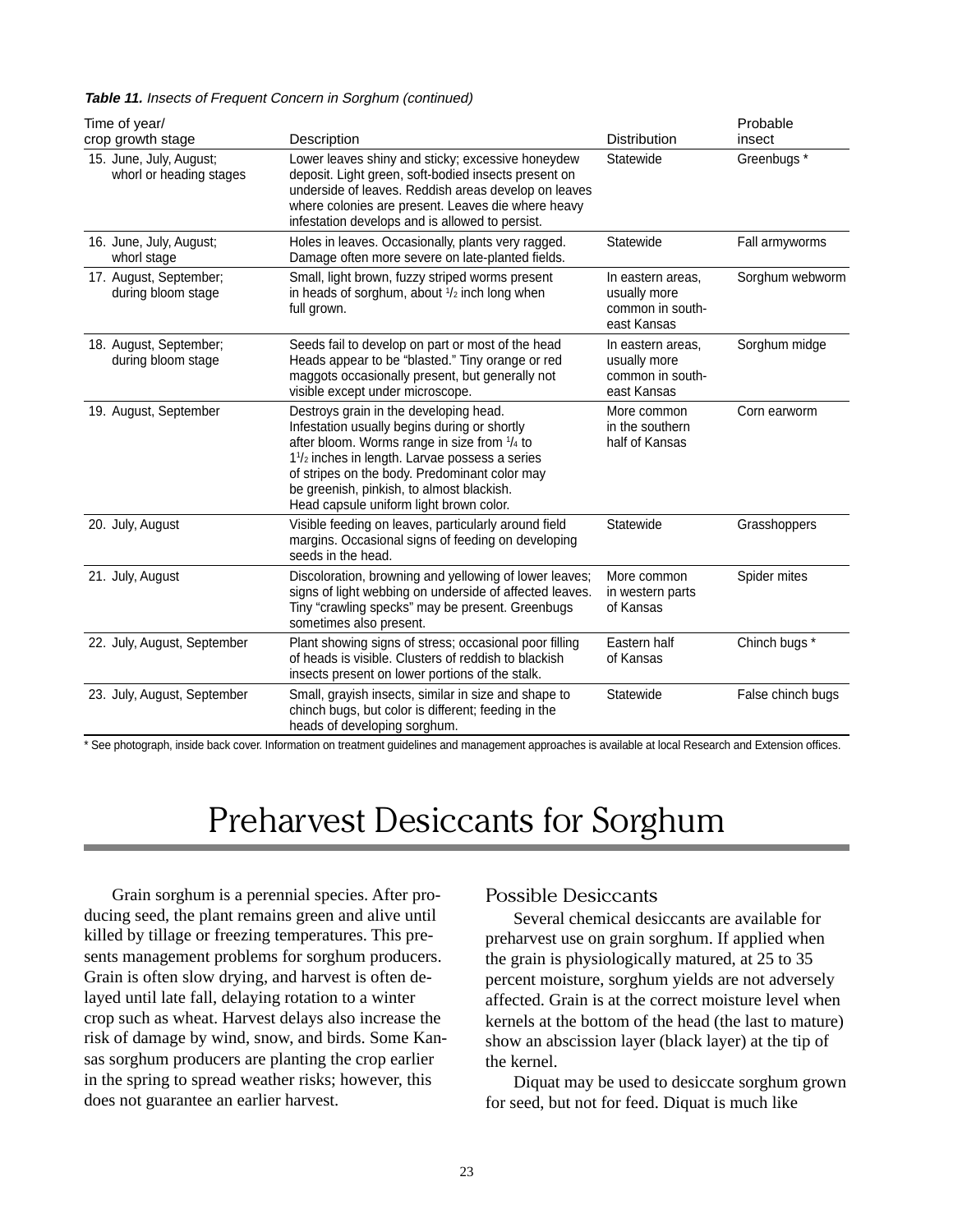paraquat. Both produce a rapid foliar burn that bleaches leaves and promotes grain drying.

Foliar application of 28-percent nitrogen ureaammonium nitrate (UAN) to desiccate sorghum was studied at K-State in the 1970s. UAN caused significant leaf desiccation, but it was not very effective in promoting drier grain unless the application was followed by warm, dry weather. There was low recovery of nitrogen by the succeeding crop, suggesting high volatilization losses following treatment.

In 1997, Roundup Ultra was labeled for use as a defoliant in sorghum grown for feed. It is not recommended for sorghum grown for seed because germination may be reduced. Roundup acts less rapidly than Diquat, or 28-percent urea-ammonium nitrate, but it is more effective in killing the sorghum plant. There is a minimum 7-day waiting period between application and harvest, but a 2- to 3-week wait should be expected for Roundup to completely kill

the plant. K-State tests have shown that application of 2 pints per acre of Roundup will achieve about a 10-percent decrease in grain moisture compared to grain dried under natural conditions. Roundup may be applied aerially or on the ground and should be applied at 3 to 10 gallons per acre with water conditioned with ammonium sulfate. Application of Roundup in 28-percent urea-ammonium nitrate did not result in satisfactory desiccation, as the burn from the nitrogen interfered with the activity of the Roundup.

Preharvest desiccation of grain sorghum has several advantages over natural crop drying. For early-planted or early-maturing sorghum, it should permit an earlier harvest of drier grain. Weeds growing in the crop should be killed, and late-summer weed-seed production should be reduced. Killing the sorghum plant will halt further water use by the sorghum and permit faster rotation to the next crop.

# Harvesting Grain Sorghum

Grain sorghum demands the best combine operators. Most crops have a specific problem (such as header loss in soybeans), but grain sorghum can have difficulties at nearly every point in the combining process. These problems are compounded by the fact grain sorghum often ripens unevenly.

In good-standing grain sorghum, losses can usually be kept to 5 percent of the yield, but only careful adjustment and operation of the combine makes that possible. Additional time and effort will be required, but expenses are already in the crop, and every extra bushel saved is clear profit.

There are five types of harvest loss:

**Preharvest loss** is typically weather-related and reduced by timely harvesting. Crops left in the field too long can be damaged by birds or field shatter. Severe weather before or during harvest can cause lodging, which makes the crop difficult to harvest.

Combine size, crop acreage, and available work days dictate timeliness. Combines should be large enough to harvest the crop in acceptable time. If this is not economically feasible, custom harvesting is an option. Another option is harvesting earlier, but this must be balanced against higher drying costs. Generally, grain sorghum can be combined whenever the moisture content is less than 30 percent.

**Header loss** includes shattered kernels, dropped heads, and uncut heads. If a conventional reel is used, the speed of the reel bats should be slightly faster than ground speed. Operating the reel too fast will cause high shatter losses, while operating too slow will cause dropped heads. Several attachments are available to improve gathering efficiency. Flexible guard extensions on grain platforms substantially reduce gathering losses in standing-crop conditions. Row attachments on grain platforms or using a row-crop head reduces losses in both standing and lodged conditions.

**Cylinder loss**, or unthreshed grain, can be a major problem with grain sorghum. It is often necessary to compromise between adequate threshing and excessive kernel cracking. Cracking can be caused by either too little clearance or too fast cylinder speed, but speed is usually the cause. Severe threshing action can pulverize the stalks and overload the cleaning shoe and walker. It is often necessary to leave up to 2 percent of the grain in the head to achieve the best overall harvesting results.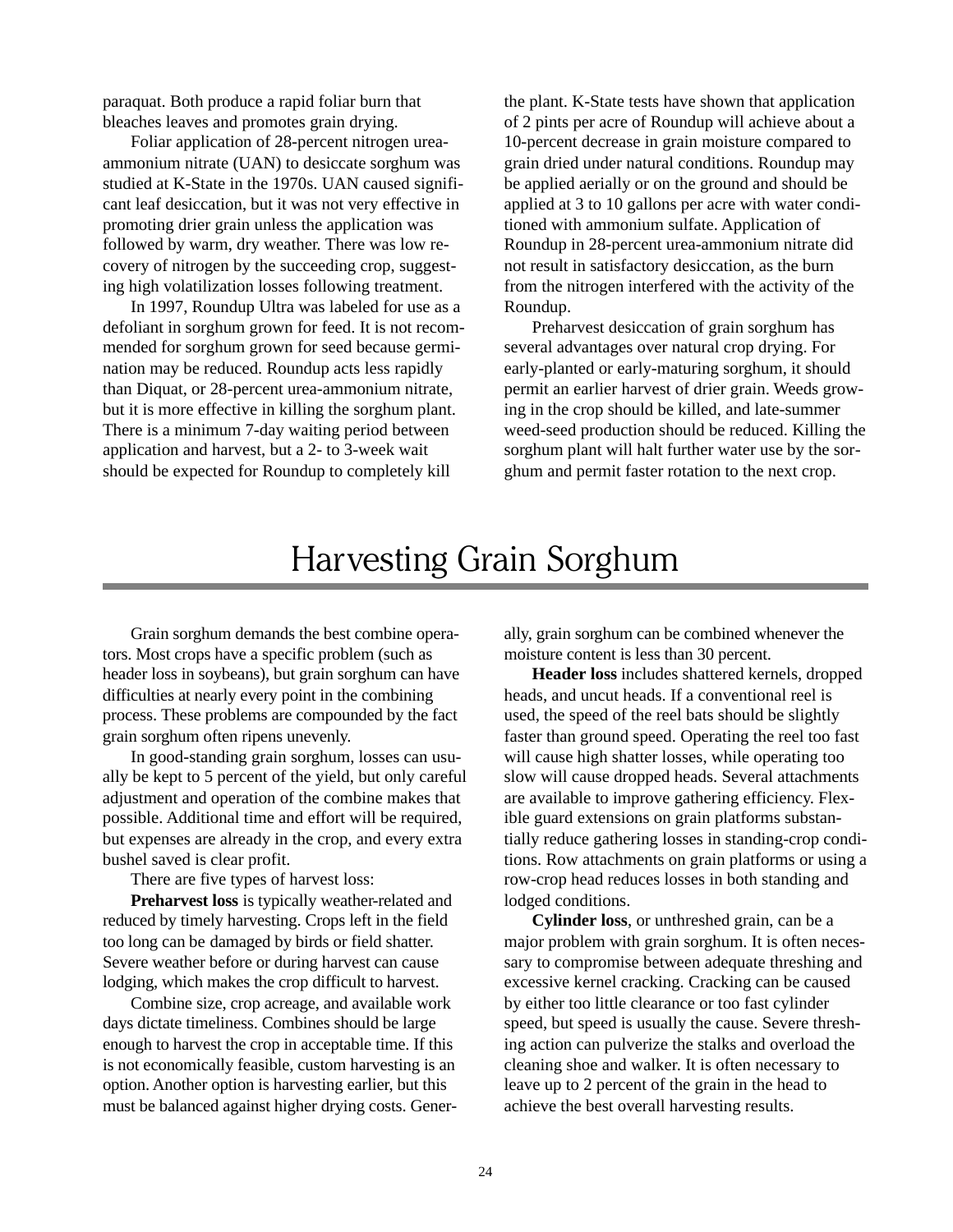In high-moisture grain sorghum, cylinder speed and concave-clearance adjustments are critical. As the head passes through the cylinder area, rolling it (rather than a shearing) provides maximum threshing with minimum kernel and stalk damage. The cylinder-concave clearance should be set so the stalks are not crushed, and cylinder speed should be increased until thorough threshing occurs. This often requires wider cylinder-concave clearance than harvesting sorghum at lower moisture contents.

**Shoe loss** is grain carried or blown across the shoe. K-State research indicates it may be the most serious and most overlooked source of harvesting loss in grain sorghum. In most modern combines, the shoe (and not the cylinder) is the first component of the combine to overload in grain sorghum. If the combine operator pushes the machine as fast as the cylinder can go, the shoe is usually losing large quantities of grain. In one series of tests, a 33-percent increase in ground speed caused shoe loss to increase by more than 4 percent of the total yield. Shoe losses also are increased when operating on hillsides. The amount of air blown on the shoe is important, as is the opening of the louvers. Closing the chaffer louvers will increase the air velocity through the opening; air opening (or fan speed) should be reduced as the louver opening is closed.

**Walker loss** can be caused by excessive speed also, but in most combines, the walkers overload after the shoe; therefore, walker overloading is of secondary importance when combining grain sorghum.

### How to Measure Combine Loss

Ground counts are tedious work, especially in grain sorghum. Nevertheless, they offer a reasonably accurate idea of how much grain is being lost. As a rule of thumb, 17 to 20 kernels per square foot are equivalent to 1 bushel per acre.

To accelerate ground counts, a 1-square-foot frame may be constructed from heavy wire. It is best to take at least three ground counts at each location. When making ground counts for kernels, look for lost heads. One 10-inch head in a 10-foot-by-10-foot area is approximately 1 bushel per acre.

Total loss can be checked behind the combine. Make ground counts on 1-square-foot areas in three locations uniformly spaced across the header width, with one count being made in the discharge area of the combine. Average the counts and divide by 20 to get bushels per acre. If the result is 5 percent or less of the total yield, losses are within reasonable limits.

If the total loss was more than 5 percent, the next step is to determine the preharvest loss. Check this in front of the combine in the standing sorghum. Take three counts on 1-square-foot areas, then average them and divide by 20. Subtract the preharvest loss from the total loss to determine the net machine loss. If the net machine loss is more than 5 percent, determine where the loss is occurring.

Header loss can be determined by backing the combine a few feet and taking ground counts between the header and the uncut sorghum. The difference between the header count and preharvest count is the net header loss.

Cylinder and separation loss can be determined by subtracting the header loss from the total machine loss. It is sometimes difficult to determine if the loss is being carried over the walkers or blown across the shoe. Provided the combine does not use a straw chopper, the loss can often be pinpointed by observing the shoe while the combine is operating.

Combine loss monitors can indicate changing harvest conditions. They should be set to indicate a representative loss. If time is not spent setting the monitor, the reading is of little value.



**Figure 8.** Determining Harvest Losses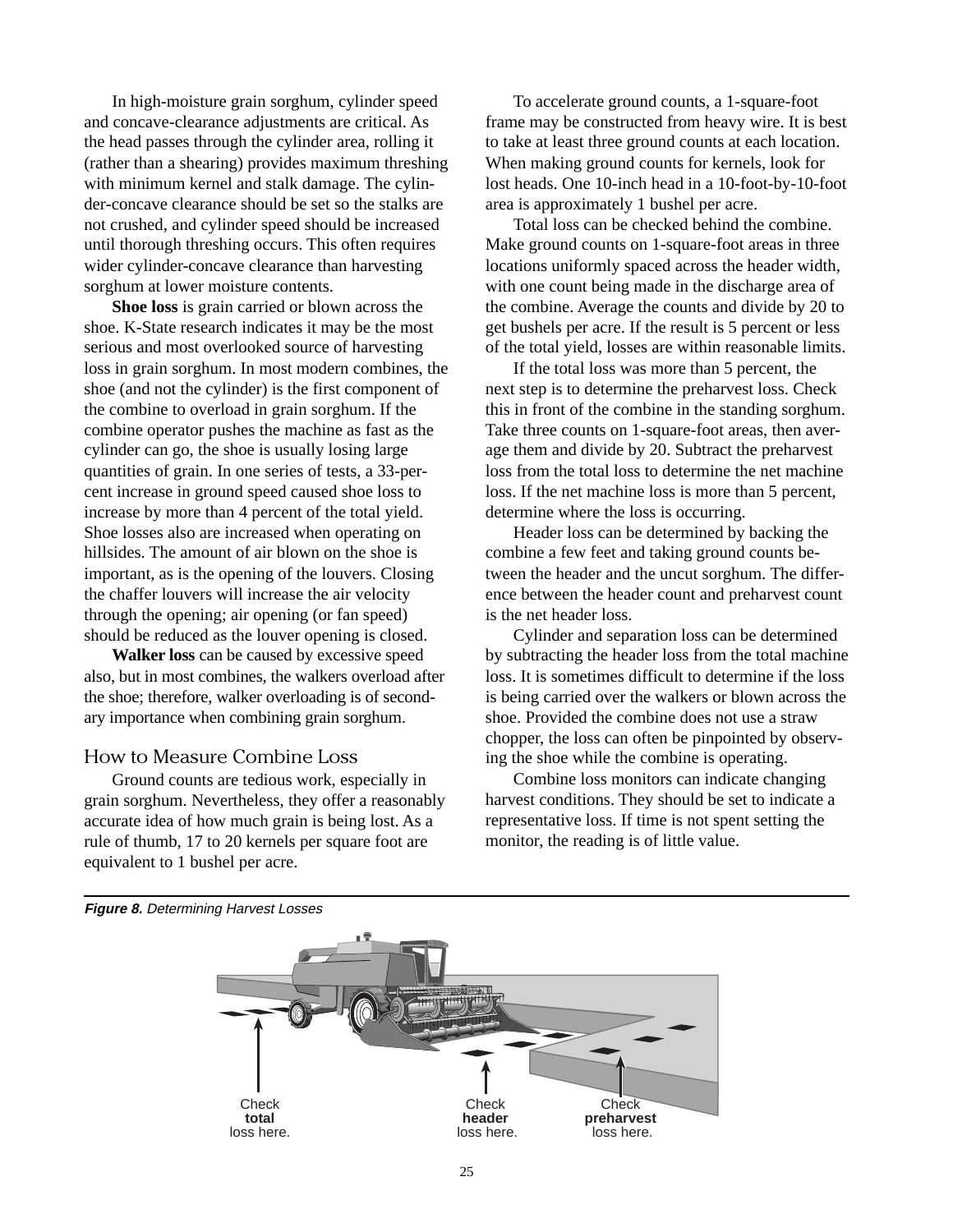# Drying and Storage

Grain sorghum must be stored at safe moisture and temperature levels to maintain quality prior to marketing. Harvest losses can become excessive if weather conditions do not allow field drying. A lowor high-temperature drying system for handling high-moisture grain sorghum is needed on the farm or at the receiving center.

An individual sorghum seed exposed to air will dry faster than a kernel of corn. The kernel is smaller, and the interior moisture moves a shorter distance. It is harder to move air through a mass of grain sorghum as compared to corn or soybeans. As a result, both the drying and cooling rates of sorghum will be 30 to 50 percent longer as compared to corn, assuming similar grain conditions and drying or storage equipment.

Low-temperature drying systems are affected by weather. During October, the average ambient (outside) air temperature is 55 degrees Fahrenheit with a relative humidity of 65 percent. The temperature and humidity combination limits the natural air's ability to reduce grain moisture content much less than 16 percent in many years. The relative humidity of the outdoor air affects drying potential more in eastern Kansas than western Kansas. If weather conditions do not allow for field drying, low-temperature drying systems using only natural air also will be ineffective. Drying time with a low-temperature system is dependent on weather conditions.

High-temperature drying systems using artificial heat are not impaired by outdoor air conditions. Drying times will increase when drying sorghum in high-temperature dryers. The main energy source for a high-temperature (HT) dryer is propane or natural gas. Available high-temperature drying systems include layer-in-bin, batch-in-bin, continuousin-bin, column batch, and column continuous.

Batch-in-bin dries sorghum utilizing grain-storage bins with full perforated floors but limiting the drying depth to 4 feet. The airflow is between 10 and 15 cubic feet per minute per bushel and the maximum drying air temperature is 120 to 140 degrees Fahrenheit for drying feed grain and 110 degrees Fahrenheit for drying seed. The higher air temperature (140 degrees Fahrenheit) can be used if the bin has a stirrer or recirculator. After the batch has dried, it is moved to another storage bin with an aeration system. The sorghum must be cooled immediately to avoid storage problems. Layer drying is similar, but the bin is filled in 3- to 4-foot increments. One layer dries before another layer is added.

Column drying (batch or continuous-flow) grain sorghum requires slightly lower air temperatures than with corn because of longer exposure to the high temperatures and the potential fire hazard. The drying air temperature should be 160 to 200 degrees Fahrenheit when using airflows of 100 to 200 cubic feet per minute per bushel. Measuring the grain temperature as it leaves the dryer may be desirable to avoid high-temperature damage.

If the sorghum is not cooled in the column drying, the kernels need to be cooled prior to storage. Column-dryer capacity can be increased by using dyeration or combination drying. Both processes involve moving hot grain 1 to 3 points greater than the desired storage moisture content out of the hightemperature dryer into a storage bin. With dryeration, the grain goes through a sweating process for 8 to 12 hours before fan operation. Combination drying uses a low-temperature drying system to remove the final 1 to 3 points of moisture.

The reduced drying capacity of systems with grain sorghum as compared to corn may encourage the use of higher temperatures or underdrying. Overdried grain may cause a fire and quality problems, and underdried grain may cause storage problems.

Low-temperature (LT) grain dryers are similar to layer-in-bin dryers, but the bin is filled. The fan and motor are designed to move a specified volume of air, varying from 1 to 3 cubic feet per minute per bushel of grain. These units use enough heat to warm the air 5 to 8 degrees Fahrenheit. This increases the moisture-holding capacity of the air. These units should not be operated at ambient temperatures less than 35 degrees Fahrenheit.

At ambient temperatures greater than 60 degrees Fahrenheit, there is potential for increased mold development when using low-temperature drying systems. Low-temperature drying is a slow process and may involve weeks or months, but drying costs have been comparable to high-temperature drying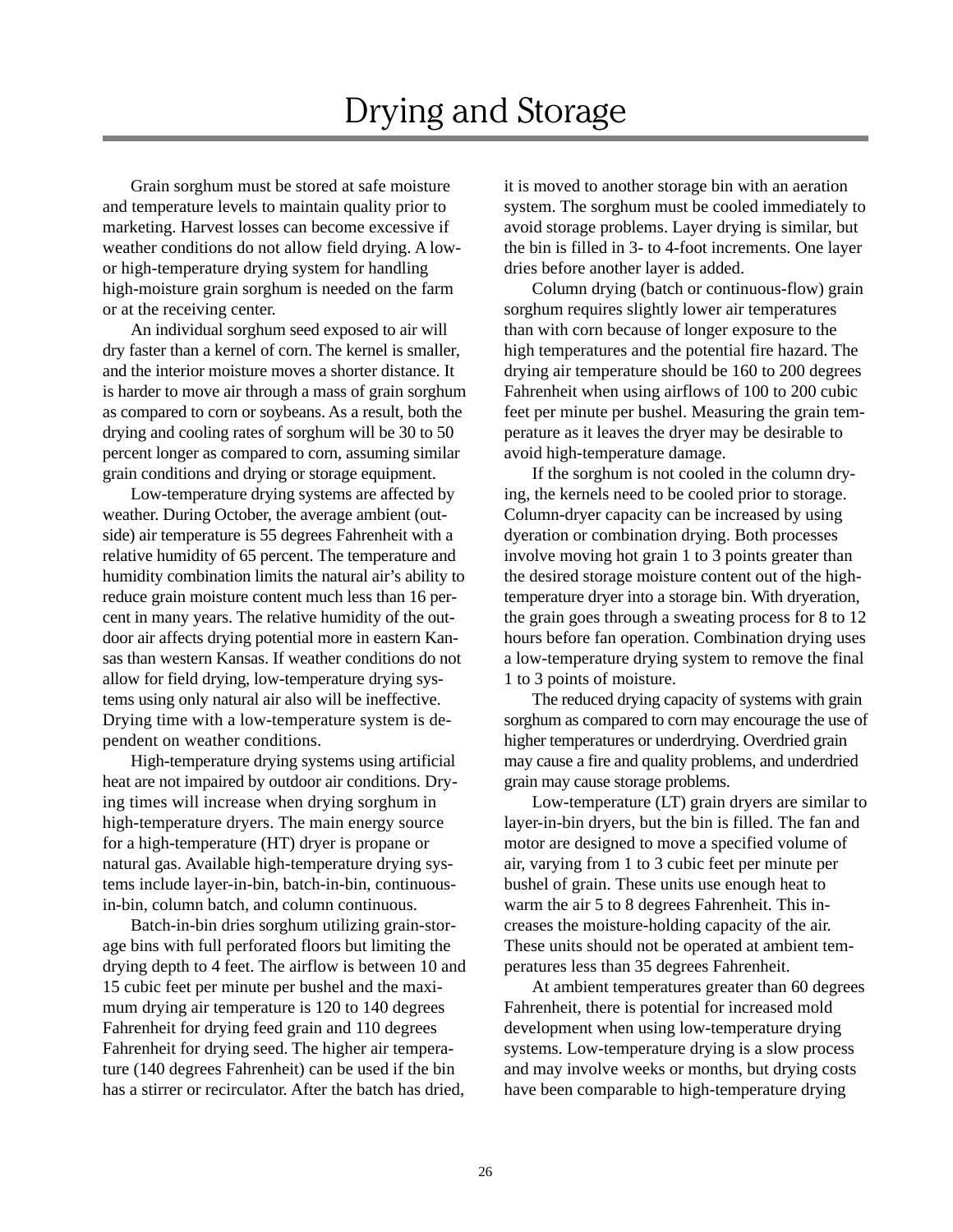with good management. Typically, these systems work best for sorghum harvested at less than 17 percent moisture.

Farmers should not depend on an aeration systems to dry grain sorghum. Approximately one to two points of moisture is the maximum amount of drying that can be accomplished with an aeration system. With the low airflow rates and minimum drying capability of natural air during the fall, the drying process will be slow.

### Holding Wet Sorghum

Wet sorghum cannot be stored as long as corn before spoiling and sprouting. Present recommendations regarding storing wet sorghum follow:

- 1. Be cautious about storing for more than a day before drying. Longer storage periods require aeration fans on the holding bins and outdoor air temperatures less than 70 degrees Fahrenheit. Wet grain should be removed from the holding bin before refilling.
- 2. Recognize conditions of 23- to 25-percent grain moisture and grain temperatures of 80 to 90 degrees Fahrenheit are ideal for heating, molding, and sprouting. Safety margins are narrow.
- 3. Consider adding aeration of 0.5 cubic foot per minute per bushel to the wet holding tank to reduce grain-heating problems. If night temperatures go between 10 and 20 degrees Fahrenheit less than day averages, aeration will be beneficial.

### Storing Dry Grain Sorghum

Sorghum producers considering on-farm storage can develop a grain-storage system to store the grain for extended periods without appreciable losses in grain quality or quantity. This requires a working knowledge of what causes storage losses and how to prevent them; a storage system that will hold grain and protect it from weather, insects, birds, and rodents; an efficient, low-labor system for handling and treating the grain; and a planned program of storage management and inspection.

Prior to storage, clean bins thoroughly, treat for insect control, make sure birds and rodents can be controlled, and perform any needed repairs or maintenance to control water or grain leaks. Make sure all handling equipment, conveyors, aeration fans, drying equipment, and other items are in working condition. The bin should be treated with an approved bin-wall spray for grain sorghum.

Grain sorghum should be placed in storage when moisture content is 14 percent or less. The temperature of the kernels should be reduced to 40 to 45 degrees Fahrenheit by aeration as quickly as possible. Insect and mold growth is minimal at these temperatures. Grain sorghum that will be stored for more than 9 months should be treated with a grain protectant. Contact any county Research and Extension office for information on protectants registered for grain sorghum.

Recording the moisture and temperature of loads entering storage is helpful in managing the grain. Temperature and moisture data from the grain mass should be taken on a regular basis. It is recommended that sampling occur once a week during the first month and monthly thereafter. Visual and physical checks of grain sorghum in storage also are helpful. A grain probe may be needed to collect samples in deep bins. Any sudden increase in the temperature of the grain mass is a danger sign. If a temperature increase of 3 to 5 degrees Fahrenheit is recorded in a 1- to 2-week period, immediate corrective action is required to minimize losses. Moisture and temperature readings should be recorded for making management decisions during the storage period.

Round-storage bins are best for long-term storage, easy grain movement, management in storage, and grain-processing systems. Large bins cost less than small ones on a cost-per-bushel basis; however, multiple bins provide flexibility in storing different grains or storage based on quality. Flat storage structures can be converted to other farm uses easily at little cost. It is more difficult to mechanize flat storage for grain handling with stationary equipment, install drying or aeration systems, treat grain, and control rodents or birds. Flat storage is acceptable for short-term storage (6 months or less) or large volumes of one grain.

# Storing High-moisture Grain Sorghum

Wet-grain storage accommodates the grain sorghum producer who feeds the grain or has a dependable market agreement with a feeder. It allows early harvest without drying. Structures for high-moisture grain can be either the sealed, "oxygen-free" system or open unsealed storage, such as bunker or trench silos. Sealed systems store the grain whole and process it as removed. Unsealed systems process the grain as it goes into storage.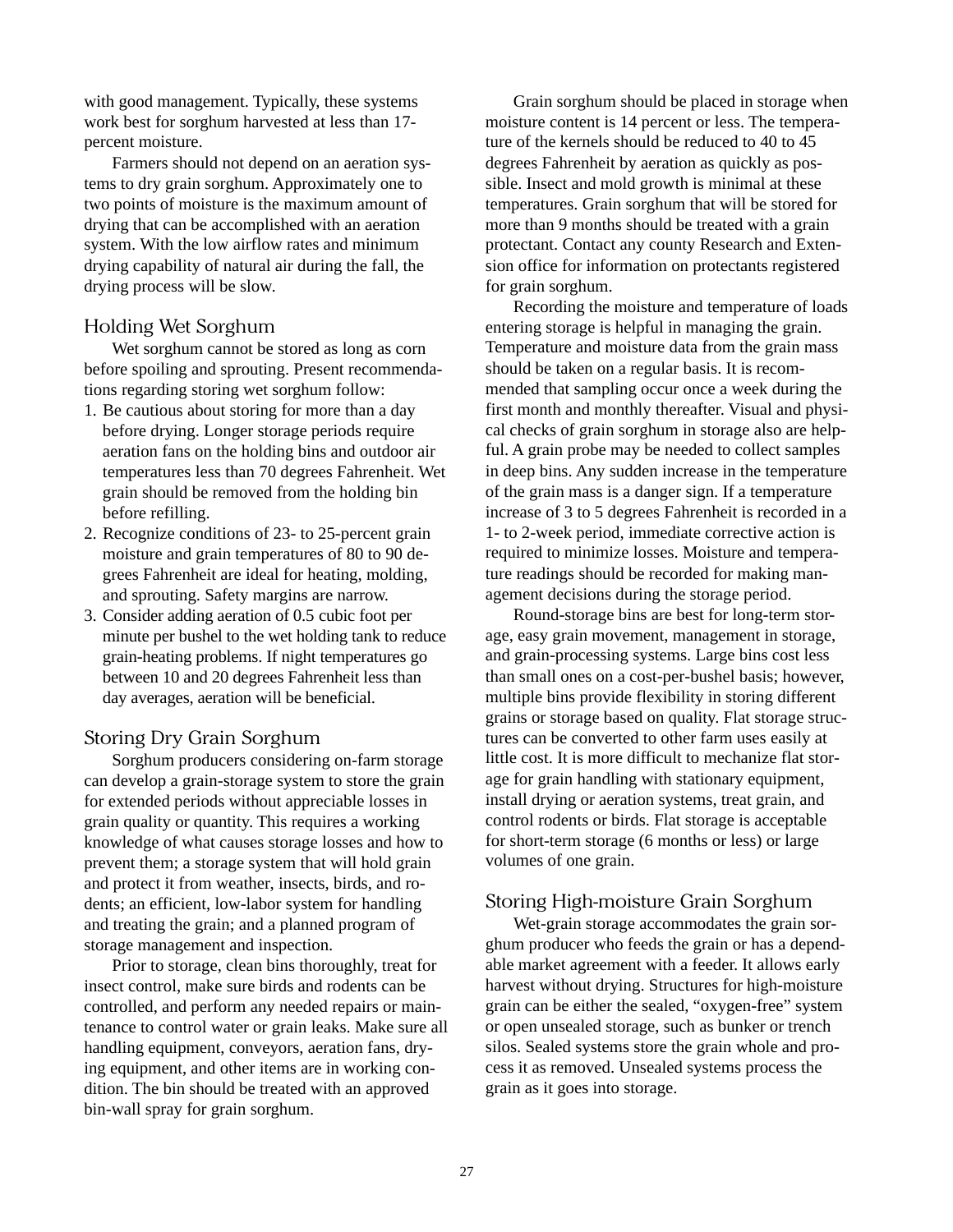The recommended moisture level for wet-grain storage is 25 to 30 percent. Grain-preserving acids offer a third option for storing wet grain in conventional bins. When applied as recommended, they provide good protection from spoilage. Bin walls

must be protected to prevent corrosion when acids are used. The cost of acid treatment will usually equal or exceed drying costs. Both acid-treated and ensiled grains are limited to use in livestock feeding.

# Profit Prospects

Total acres of grain sorghum for grain Kansas averaged almost 3.38 million acres from 1993 to 1996, or 10.8 percent of the state's crop acres. In 1996, Kansas ranked first in the United States in the production of grain sorghum for grain with 354.2 million bushels or 44.1 percent of the total U.S. production. Grain sorghum produced under irrigation represented 7.2 percent of the total grain sorghum acres from 1993 to 1996 and 10 percent of the total production.

Each producer must answer two questions when selecting crops and the acreage of each crop to produce: (1) will this choice be profitable and (2) will this add more to the total net income of the farm operation than other choices? That is, is this the most profitable choice?

The fixed or overhead costs of land and machinery ownership for grain sorghum, soybeans, corn, and wheat will be basically equal for the production period under consideration. Therefore, the variable costs associated with each crop are the costs that need to be considered when selecting a given crop. Variable costs include labor, seed, herbicide, insecticide, fertilizer, fuel, oil, repairs, crop insurance, drying, custom work, crop consulting, and miscellaneous.

Variable costs depend on the management practices used, tillage operations, labor efficiency, and type and fertility of the land. Each producer should develop the variable costs of production for grain sorghum and any other crop alternatives. Expected yield and selling price need to be determined for each crop alternative.

Budgeted variable costs by item are shown for nonirrigated grain sorghum production in western, south central, north central, northeast, and southeast Kansas and for irrigated grain sorghum production. A producer may have higher or lower costs than presented in these budgets.

The prices used in these tables are NOT price forecasts. They are used to indicate the method of computing expected returns above variable costs. These projections should be considered valid only under the costs, production levels, and prices specified. Individuals or groups using the information provided should substitute costs, production levels, and prices valid for the locality, management level to be adopted, marketing circumstances for the location, and time period involved.

The decision to plant grain sorghum or another crop alternative can be made by comparing the expected returns above variable costs for each crop. Returns above variable costs will depend on yields and prices. Each producer should use yields that are reasonable for the land or classes of land operated.

The decision to produce grain sorghum will depend primarily on the costs and expected returns for grain sorghum in comparison with other crop alternatives. However, the producer should take into account other variables such as previous crop rotation, livestock operation, and the machinery and labor requirements of each crop.

The type and amount of equipment, crop rotations, and farm size all affect the cost of producing crops. The tillage practices used and their timing also affect yields and production costs. Each producer should compute the expected returns above variable costs for the farm operation as a means of selecting the crops and acreage of each crop to produce. When computing expected returns above variable costs, consider a number of price alternatives.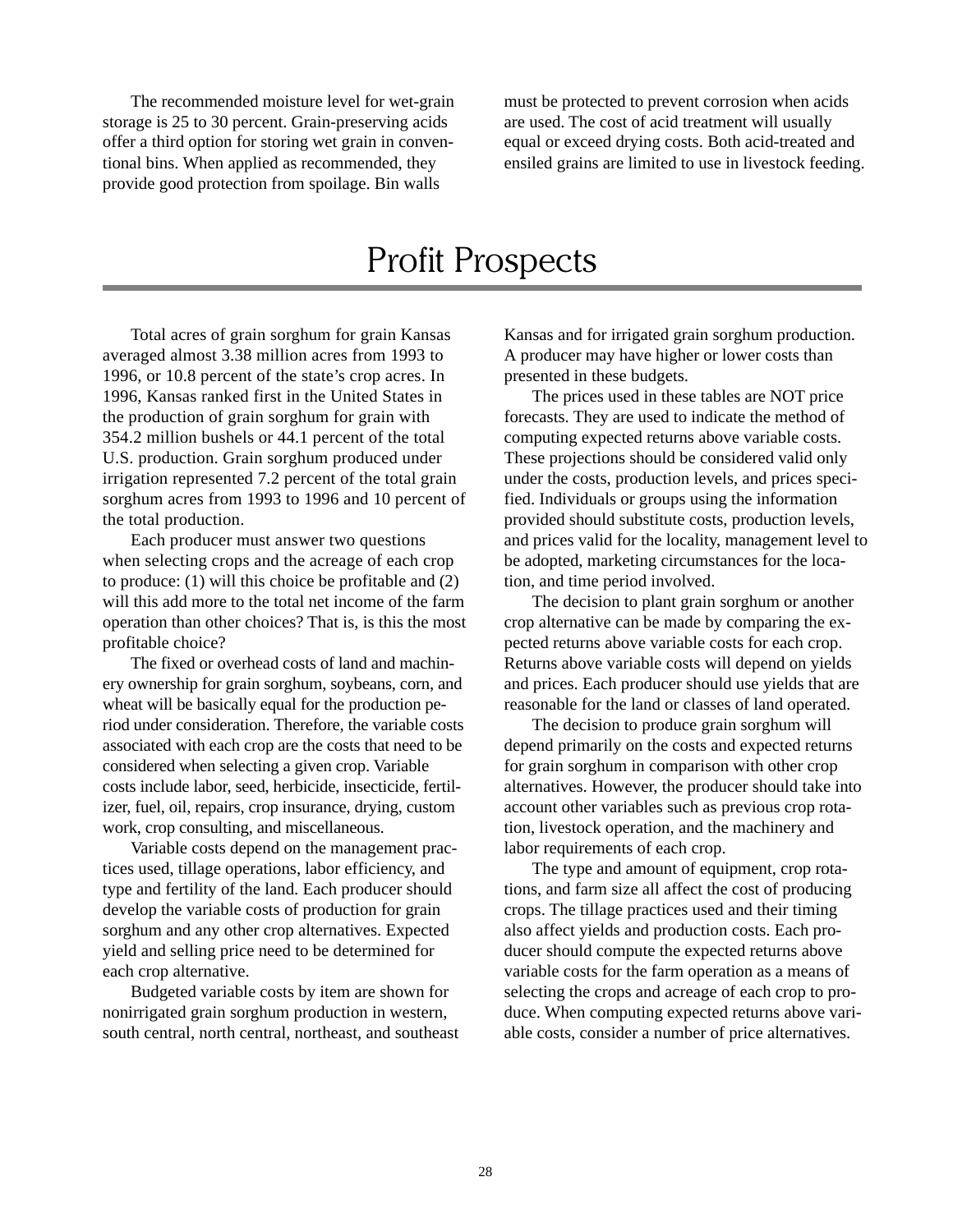|                                    |           |           | South    | North    |          |            | My   |
|------------------------------------|-----------|-----------|----------|----------|----------|------------|------|
|                                    | Southeast | Northeast | central  | central  | Western  | *Irrigated | farm |
| Yield per acre                     | 80        | 75        | 65       | 70       | 75       | 110        |      |
| Returns:                           |           |           |          |          |          |            |      |
| Yield per acre $\times$ \$2.35     | \$188.00  | \$176.25  | \$152.75 | \$164.50 | \$176.25 | \$258.50   |      |
| Government payments                | 8.20      | 9.34      | 14.79    | 12.78    | 13.23    | 13.23      |      |
| <b>Total returns</b>               | \$196.20  | \$185.59  | \$167.54 | \$177.28 | \$189.48 | \$271.73   |      |
| Variable costs:                    |           |           |          |          |          |            |      |
| Labor                              | \$23.22   | \$23.22   | \$20.52  | \$23.22  | \$12.96  | \$21.33    |      |
| Seed                               | 4.73      | 4.73      | 3.15     | 3.15     | 2.63     | 8.40       |      |
| Herbicide                          | 20.30     | 20.70     | 20.10    | 20.15    | 15.90    | 20.35      |      |
| Insecticide                        | 0.00      | 6.53      | 4.35     | 4.35     | 10.44    | 10.44      |      |
| Fertilizer and lime                | 28.78     | 27.55     | 23.65    | 23.10    | 18.35    | 29.90      |      |
| Fuel and oil (crop)                | 6.80      | 6.65      | 6.35     | 7.11     | 6.47     | 7.84       |      |
| Fuel and oil (pumping)             | 0.00      | 0.00      | 0.00     | 0.00     | 0.00     | 31.77      |      |
| Machinery repairs                  | 14.20     | 15.87     | 13.75    | 15.47    | 12.40    | 16.30      |      |
| Irrigation repairs                 | 0.00      | 0.00      | 0.00     | 0.00     | 0.00     | 3.70       |      |
| Crop insurance                     | 0.00      | 0.00      | 0.00     | 0.00     | 0.00     | 0.00       |      |
| Drying                             | 8.00      | 7.50      | 6.50     | 7.00     | 7.50     | 11.00      |      |
| Custom hire                        | 0.00      | 0.00      | 0.00     | 0.00     | 0.00     | 0.00       |      |
| Crop consulting                    | 0.00      | 0.00      | 0.00     | 0.00     | 0.00     | 6.25       |      |
| Miscellaneous                      | 5.25      | 5.25      | 5.00     | 5.00     | 5.00     | 7.00       |      |
| Interest on $\frac{1}{2}$ variable |           |           |          |          |          |            |      |
| costs (10 percent)                 | 5.56      | 5.90      | 5.17     | 5.43     | 4.58     | 8.71       |      |
| <b>Total variable costs</b>        | \$116.84  | \$123.90  | \$108.54 | \$113.98 | \$96.23  | \$182.99   |      |
| <b>Expected returns</b>            |           |           |          |          |          |            |      |
| above variable costs               | \$79.36   | \$61.69   | \$59.00  | \$63.30  | \$93.25  | \$88.74    |      |

**Table 13.** Expected Returns above Variable Costs for Grain Sorghum

\* The irrigated grain sorghum budget represents an average of the variable costs for flood and center pivot irrigation practices. Fuel-oil and irrigation repair costs will vary slightly between flood and center pivot irrigation.

#### **Table 14.** Estimated Variable Costs of Production

|               |           |           | South    | North    |         |             | My   |
|---------------|-----------|-----------|----------|----------|---------|-------------|------|
|               | Southeast | Northeast | central  | central  | Western | Irrigated * | farm |
| Grain sorghum | \$117.00  | \$124.00  | \$109.00 | \$114.00 | \$96.00 | \$183.00    |      |
| Soybeans      | 107.00    | 118.00    | 114.00   | 106.00   |         | 165.00      |      |
| Corn          | 167.00    | 177.00    | 172.00   | 169.00   | 121.00  | 329.00      |      |
| Wheat         | 94.00     | 92.00     | 86.00    | 88.00    | 84.00   | 133.00      |      |

\* For each crop, the values represent an average of the variable costs for flood and center-pivot irrigation practices.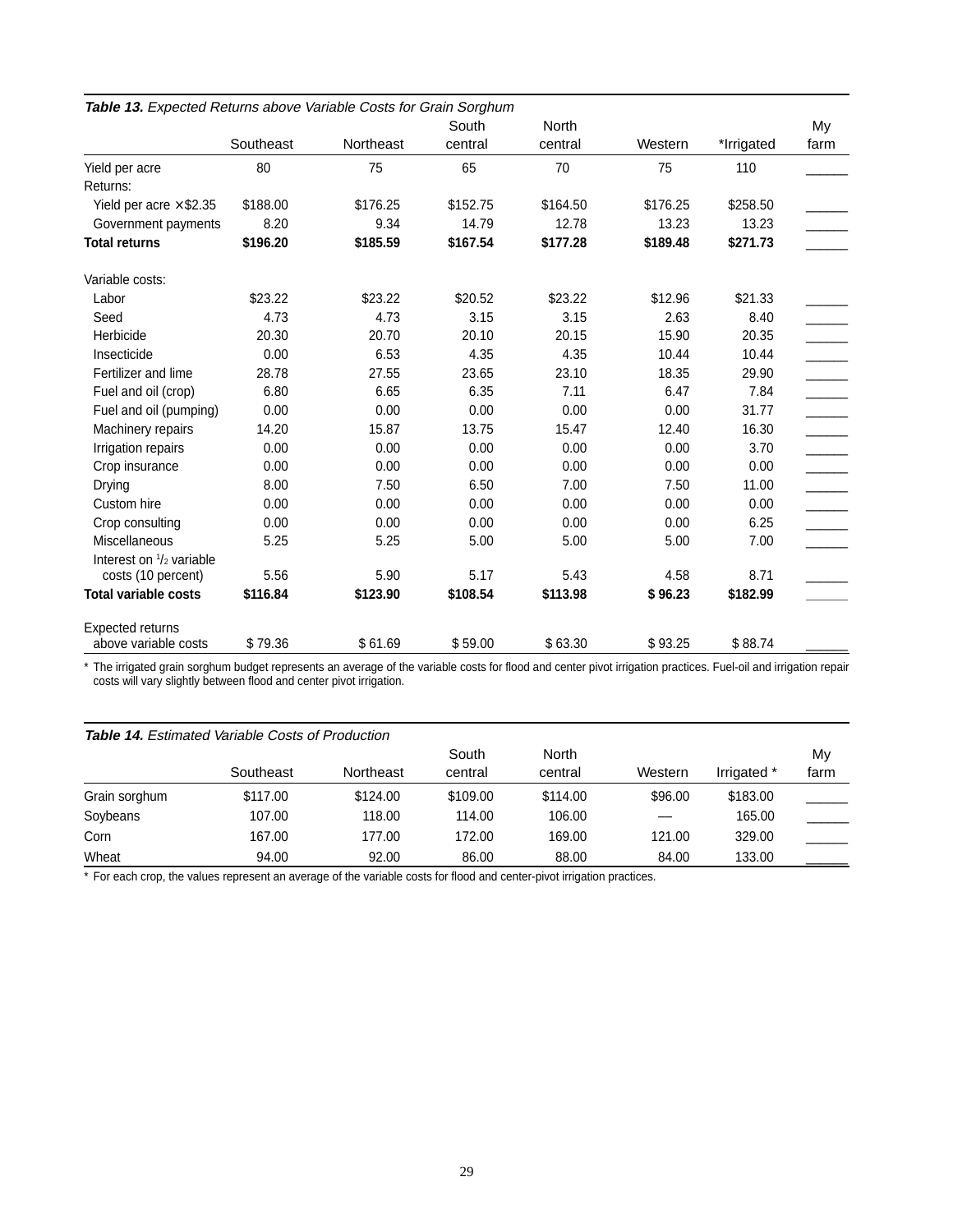|                                                                                                                                                                                                             | Yield | Price  | Gov't<br>payments | Gross/<br>acre | Variable<br>costs | Return<br>above<br>variable<br>costs | Fixed<br>costs * | Return<br>above<br>all<br>costs |
|-------------------------------------------------------------------------------------------------------------------------------------------------------------------------------------------------------------|-------|--------|-------------------|----------------|-------------------|--------------------------------------|------------------|---------------------------------|
| <b>Southeast Kansas</b>                                                                                                                                                                                     |       |        |                   |                |                   |                                      |                  |                                 |
| Grain sorghum                                                                                                                                                                                               | 80    | \$2.35 | \$8.20            | \$196          | \$117             | \$79                                 | \$75             | \$4                             |
| Soybeans                                                                                                                                                                                                    | 28    | 6.00   | 8.20              | 176            | 107               | 69                                   | 75               | - 6                             |
| Corn                                                                                                                                                                                                        | 90    | 2.60   | 8.20              | 242            | 167               | 75                                   | 75               | 0                               |
| Wheat                                                                                                                                                                                                       | 35    | 3.90   | 8.20              | 145            | 94                | 51                                   | 75               | $-24$                           |
| * Based on \$625 per acre land at 6 percent; \$3.13 per acre taxes. Depreciation, interest, and insurance on \$255 per acre machinery investment equals \$34.                                               |       |        |                   |                |                   |                                      |                  |                                 |
| <b>Northeast Kansas</b>                                                                                                                                                                                     |       |        |                   |                |                   |                                      |                  |                                 |
| Grain sorghum                                                                                                                                                                                               | 75    | \$2.35 | \$9.34            | \$186          | \$124             | \$62                                 | \$86             | - \$24                          |
| Soybeans                                                                                                                                                                                                    | 35    | 6.00   | 9.34              | 219            | 118               | 101                                  | 86               | 15                              |
| Corn                                                                                                                                                                                                        | 100   | 2.60   | 9.34              | 269            | 177               | 92                                   | 86               | 6                               |
| Wheat                                                                                                                                                                                                       | 35    | 3.90   | 9.34              | 146            | 92                | 54                                   | 86               | $-32$                           |
| * Based on \$800 per acre land at 6 percent; \$4 per acre taxes. Depreciation, interest, and insurance on \$255 per acre machinery investment equals \$34.                                                  |       |        |                   |                |                   |                                      |                  |                                 |
| <b>South Central Kansas</b>                                                                                                                                                                                 |       |        |                   |                |                   |                                      |                  |                                 |
| Grain sorghum                                                                                                                                                                                               | 65    | \$2.35 | \$14.79           | \$168          | \$109             | \$59                                 | \$78             | - \$19                          |
| Soybeans                                                                                                                                                                                                    | 28    | 6.00   | 14.79             | 183            | 114               | 69                                   | 78               | -9                              |
| Corn                                                                                                                                                                                                        | 85    | 2.60   | 14.79             | 236            | 172               | 64                                   | 78               | $-14$                           |
| Wheat                                                                                                                                                                                                       | 35    | 3.90   | 14.79             | 151            | 86                | 65                                   | 78               | $-13$                           |
| * Based on \$700 per acre land at 6 percent; \$3.50 per acre taxes. Depreciation, interest, and insurance on \$240 per acre machinery investment equals \$32.                                               |       |        |                   |                |                   |                                      |                  |                                 |
| <b>North Central Kansas</b>                                                                                                                                                                                 |       |        |                   |                |                   |                                      |                  |                                 |
| Grain sorghum                                                                                                                                                                                               | 70    | \$2.35 | \$12.78           | \$177          | \$114             | \$63                                 | \$75             | - \$12                          |
| Soybeans                                                                                                                                                                                                    | 28    | 6.00   | 12.78             | 181            | 106               | 75                                   | 75               | $\Omega$                        |
| Corn                                                                                                                                                                                                        | 80    | 2.60   | 12.78             | 221            | 169               | 52                                   | 75               | $-23$                           |
| Wheat                                                                                                                                                                                                       | 35    | 3.90   | 12.78             | 149            | 88                | 61                                   | 75               | $-14$                           |
| * Based on \$650 per acre land at 6 percent; \$3.25 per acre taxes. Depreciation, interest, and insurance on \$245 per acre machinery investment equals \$33.                                               |       |        |                   |                |                   |                                      |                  |                                 |
| <b>Western Kansas</b>                                                                                                                                                                                       |       |        |                   |                |                   |                                      |                  |                                 |
| Grain sorghum                                                                                                                                                                                               | 75    | \$2.35 | \$13.23           | \$189          | \$96              | \$93                                 | \$77             | \$16                            |
| Corn                                                                                                                                                                                                        | 75    | 2.60   | 13.23             | 208            | 121               | 87                                   | 77               | 10                              |
| Wheat                                                                                                                                                                                                       | 40    | 3.90   | 13.23             | 189            | 84                | 105                                  | 77               | 28                              |
| * Based on 1.5 acres of land for each acre harvested. \$525 per acre land at 6 percent; \$3.94 per acre taxes. Depreciation, interest, and insurance on<br>\$190 per acre machinery investment equals \$26. |       |        |                   |                |                   |                                      |                  |                                 |
| <b>Irrigated Crops</b>                                                                                                                                                                                      |       |        |                   |                |                   |                                      |                  |                                 |
| Grain sorghum                                                                                                                                                                                               | 110   | \$2.35 | \$13.23           | \$272          | \$183             | \$89                                 | \$143            | $-$ \$54                        |
| Soybeans                                                                                                                                                                                                    | 50    | 6.00   | 13.23             | 313            | 165               | 148                                  | 143              | 5                               |
| Corn                                                                                                                                                                                                        | 190   | 2.60   | 13.23             | 507            | 329               | 178                                  | 143              | 35                              |
| Wheat                                                                                                                                                                                                       | 70    | 3.90   | 13.23             | 286            | 133               | 153                                  | 143              | 10                              |

**Table 15.** Estimated Costs and Returns for Sorghum Compared with Other Crops for Kansas

\* Represents an average of flood and center-pivot irrigation practices and was based on \$895 per acre land at 6 percent; \$4.48 per acre taxes. Depreciation, interest, and insurance on \$715 machinery and irrigation equipment investment equals \$85. Center-pivot irrigation would have depreciation, interest, and insurance expenses of \$116 on a machinery and irrigation equipment investment of \$930. Flood irrigation would have depreciation, interest, and insurance expenses of \$56 on a machinery and irrigation equipment investment of \$505.

#### **My Farm**

| Grain sorghum |  |  |  |  |
|---------------|--|--|--|--|
| Soybeans      |  |  |  |  |
| Corn          |  |  |  |  |
| Wheat         |  |  |  |  |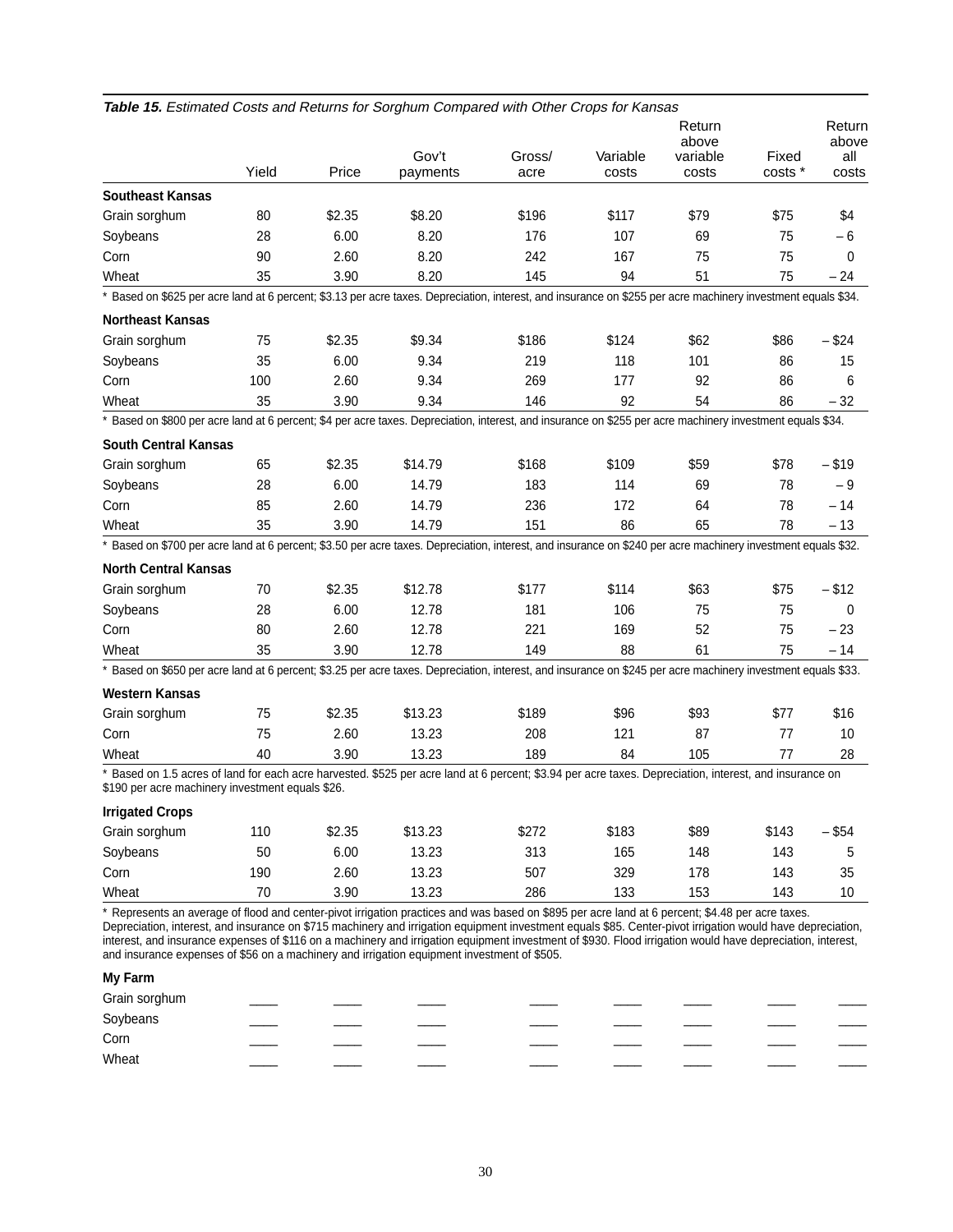





a. Seedling Blight **b. Fusarium Stalk Rot** c. Sooty Stripe



# Major Sorghum Diseases and Insects



d. Maize Dwarf Mosaic Virus (MDMV) e. European Corn Borer (typical breakage)



f. Greenbug Leaf Damage  $\qquad \qquad g.$  Corn Leaf Aphids h. Chinch Bugs





**Photo Credits**

a, b, c: W. G. Willis d: L. E. Claflin e: A. Keaster f, g, h: L. Brooks cover: D. Whitney